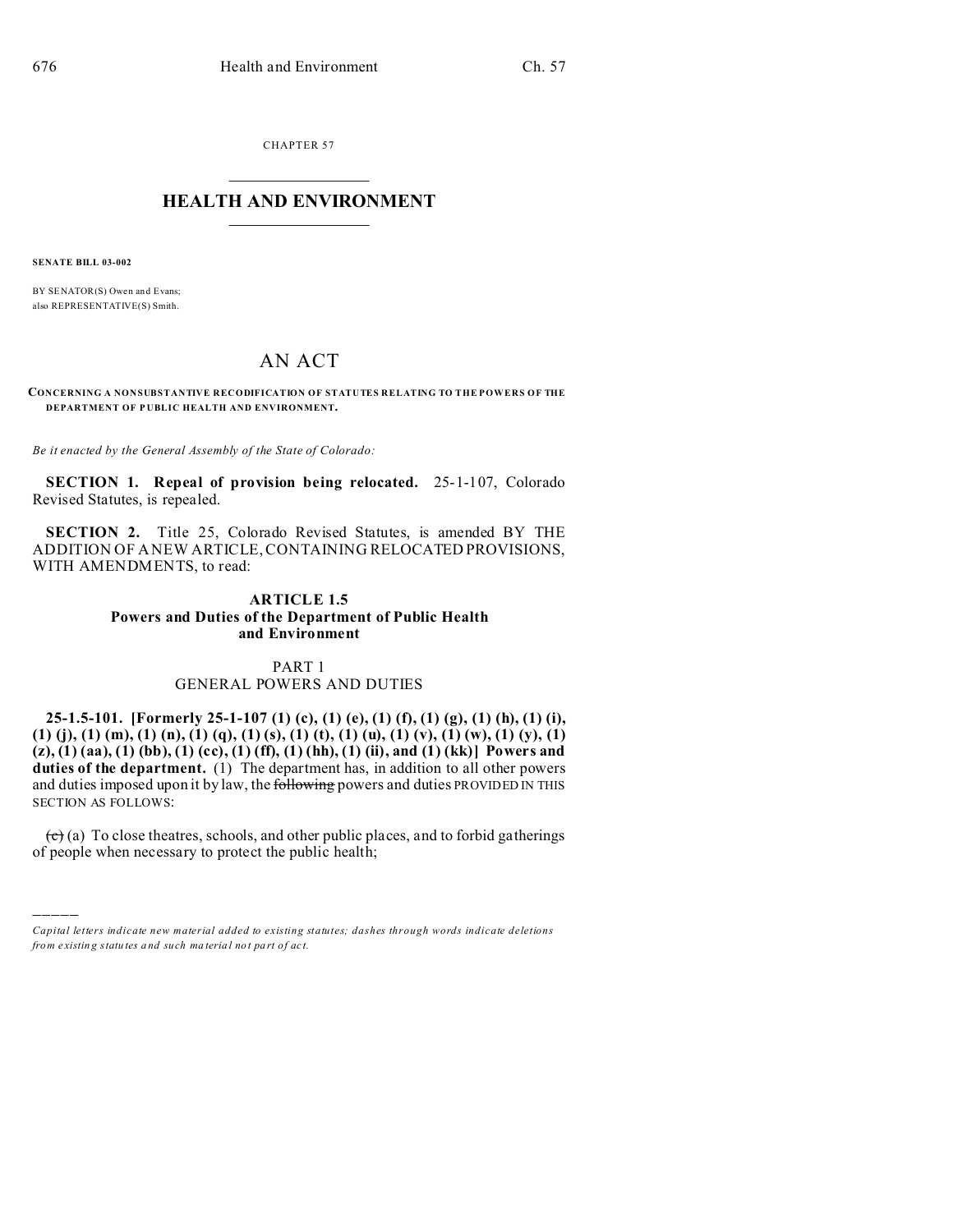$(e)$  (b) (I) To establish and enforce minimum general sanitary standards as to the quality of wastes discharged upon land and the quality of fertilizer derived from excreta of human beings or from the sludge of sewage disposal plants.

(II) THE PHRASE "MINIMUM GENERAL SANITARY STANDARDS" AS USED IN THIS SECTION MEANS THE MINIMUM STANDARDSREASONABLY CONSISTENT WITH ASSURING ADEQUATE PROTECTION OF THE PUBLIC HEALTH. THE WORD "STANDARDS" AS USED IN THIS SECTION MEANS STANDARDS REASONABLY DESIGNED TO PROMOTE AND PROTECT THE PUBLIC HEALTH.

 $(f)$  (c) (I) To collect, compile, and tabulate reports of marriages, dissolution of marriages, declaration of invalidity of marriages, births, deaths, and morbidity and to require any person having information with regard to the same to make such reports and submit such information as the board shall by rule or regulation provide.

(II) For the purposes of this paragraph  $(f)(c)$ , the board is authorized to require reporting of morbidity and mortality in accordance with the provisions of section 25-1-122.

 $\left(\frac{g}{g}\right)$  (d) To regulate the disposal, transportation, interment, and disinterment of the dead;

(h) (e) To establish, maintain, and approve chemical, bacteriological, and biological laboratories, and to conduct such laboratory investigations and examinations as it may deem necessary or proper for the protection of the public health;

 $(f)$  (f) To make, approve, and establish standards for diagnostic tests by chemical, bacteriological, and biological laboratories, and to require such laboratories to conform thereto; and to prepare, distribute, and require the completion of forms or certificates with respect thereto;

 $(f<sup>i</sup>)$  (g) To purchase, and to distribute to licensed physicians and veterinarians, with or without charge, as the board may determine upon considerations of emergency or need, such vaccines, serums, toxoids, and other approved biological or therapeutic products as may be necessary for the protection of the public health;

(m) (h) To establish and enforce sanitary standards for the operation and maintenance of orphanages, day care nurseries, foster homes, family care homes, summer camps for children, lodging houses, guest child care facilities, as defined in section 26-6-102 (5), C.R.S., hotels, public conveyances and stations, schools, factories, workshops, industrial and labor camps, recreational resorts and camps, swimming pools, public baths, mobile home parks, and other buildings, centers, and places used for public gatherings;

 $\overline{m}$  (i) (I) To establish sanitary standards and make sanitary, sewerage, and health inspections and examinations for charitable, penal, and other public institutions, and, with respect to the state institutions under the department of human services specified in section 27-1-104, C.R.S., or under the department of corrections specified in section 17-1-104.3 (1) (b), C.R.S., such inspections and examinations shall be made at least once each year. Reports on such inspections of institutions under control of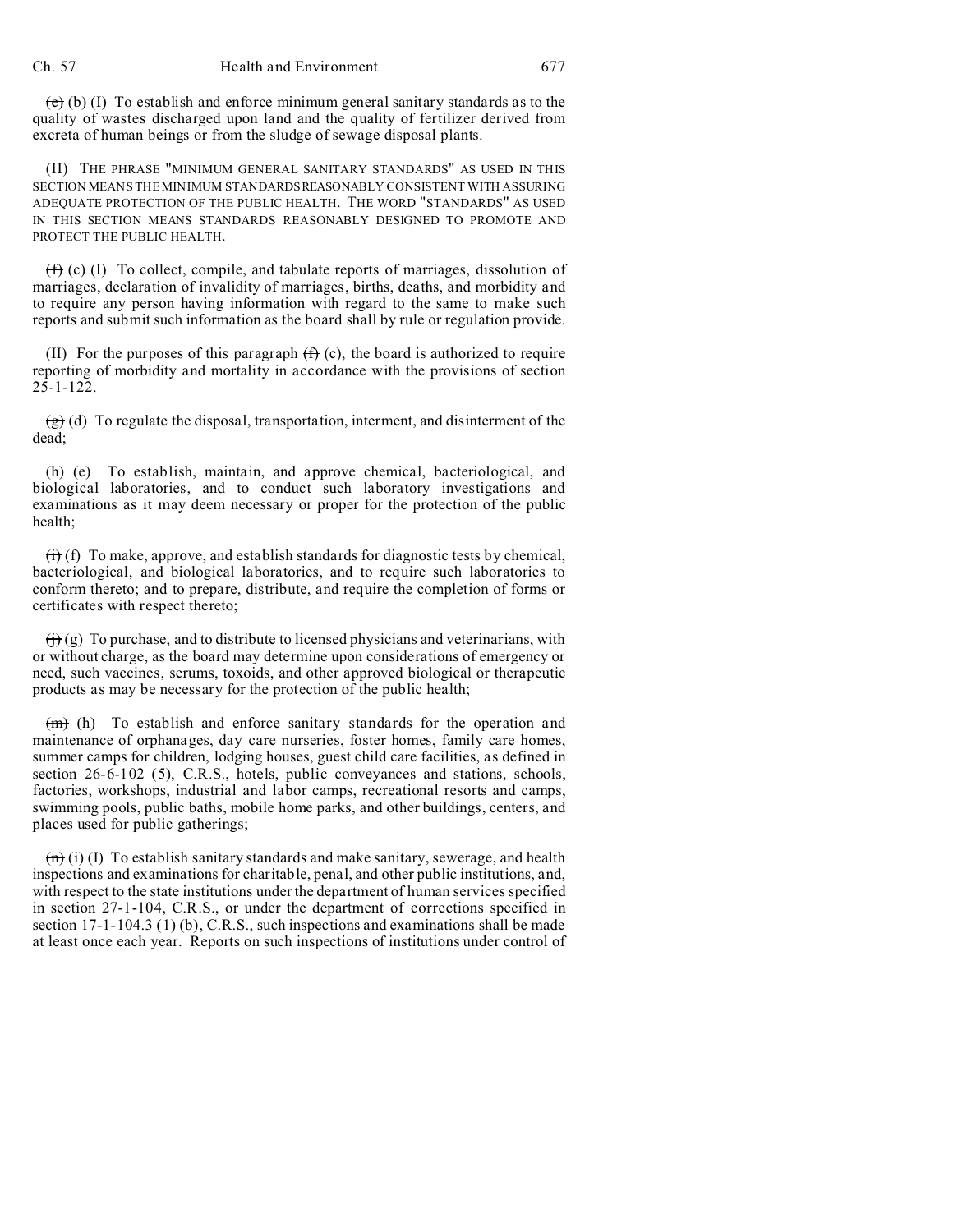the department of human services or the department of corrections shall be made to the executive director of the appropriate department for appropriate action, if any.

(II) Notwithstanding the provisions of subparagraph (I) of this paragraph  $(\overline{n})$  (i), the standards adopted pursuant to subparagraph (I) of this paragraph  $(\overline{n})$  (i) with regard to space requirements, furnishing requirements, required special use areas or special management housing, and environmental condition requirements, including but not limited to standards pertaining to light, ventilation, temperature, and noise level, shall not apply to any penal institution operated by or under contract with a county or municipality if the penal institution begins operations on or after August 30, 1999, and if the governing body of the jurisdiction operating the penal institution has adopted standards pertaining to such issues for the penal institution pursuant to section  $30-11-104$  (1), C.R.S., or section  $31-15-711.5$ , C.R.S., whichever is applicable.

 $\overline{q}(q)(j)$  (I) To disseminate public health information;

(II) To provide poison control services, for the fiscal year beginning July 1, 2002, and fiscal years thereafter, on a statewide basis and to provide for the dissemination of information concerning the care and treatment of individuals exposed to poisonous substances pursuant to article 32 of this title;

 $($ s) (k) To establish and enforce standards for exposure to toxic materials in the gaseous, liquid, or solid phase that may be deemed necessary for the protection of public health;

 $(t)$  (1) To establish and enforce standards for exposure to environmental conditions, including radiation, that may be deemed necessary for the protection of the public health;

#### (u) (I) (Deleted by amendment, L. 93, p. 1096, § 13, effective July 1, 1994.)

 $(Hf)$  (m) (I) To accept on behalf of and in the name of the state, gifts, donations, and grants for any purpose connected with the work and programs of the department.

(II) Any such property so given shall be held by the state treasurer, but the department shall have the power to direct the disposition of any property so given for any purpose consistent with the terms and conditions under which such gift was created.

#### (III) (Deleted by amendment, L. 93, p. 1096, § 13, effective July 1, 1994.)

 $(\forall)$  (n) To carry out the policies of the state as set forth in part 1 of article 6 of this title with respect to family planning;

 $(w)$  (o) To carry out the policies of this state RELATING TO THE "COLORADO" HEALTH CARE COVERAGE ACT"; as set forth in parts 1 and 4 of article 16 of title 10, C.R.S.;

 $(y)$  (p) To compile and maintain current information necessary to enable the department to answer any inquiry concerning the proper action to take to counteract,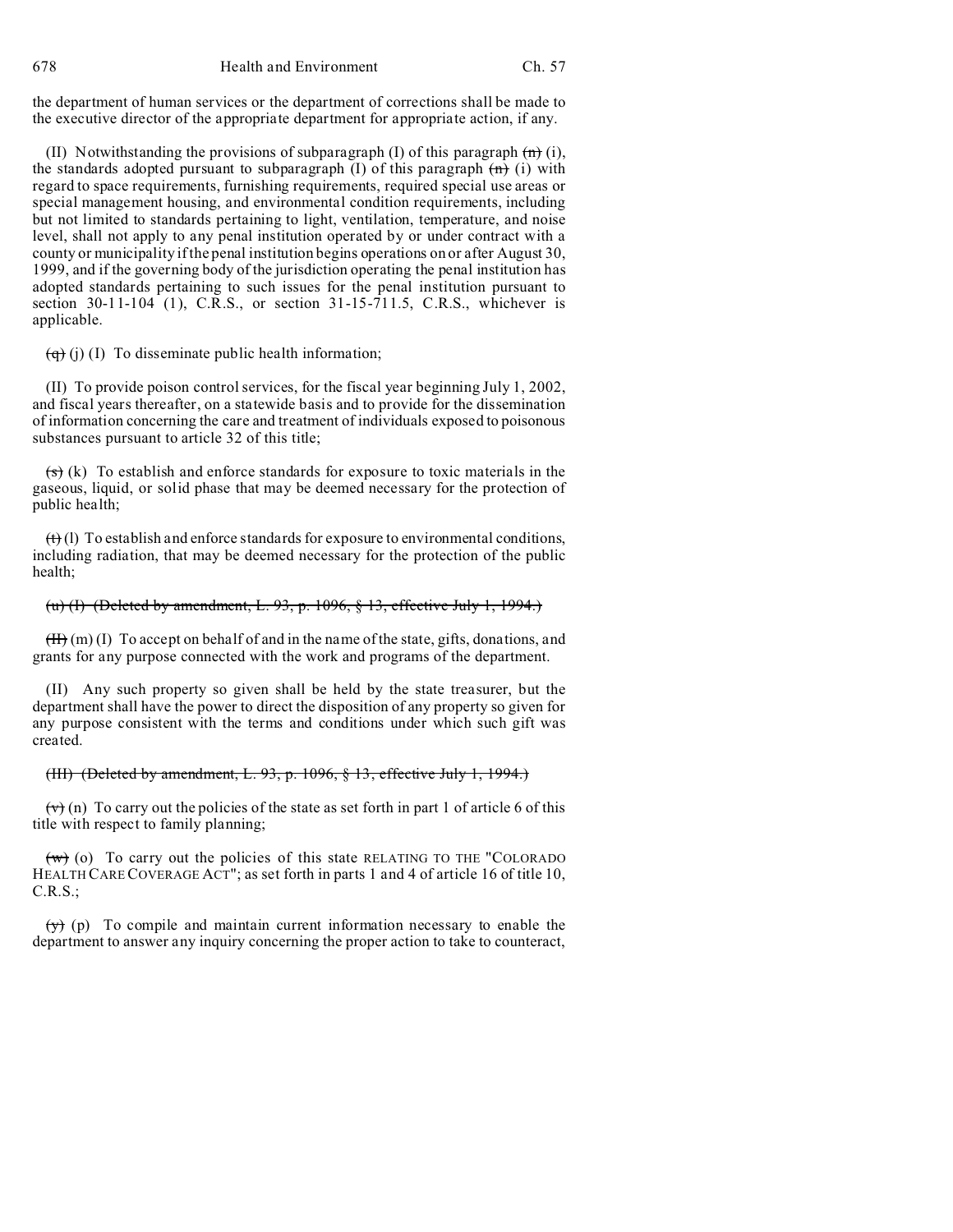#### Ch. 57 Health and Environment 679

eliminate, or minimize the public health hazards of a hazardous substance incident involving any specific kind of hazardous substance. To make such information available and to facilitate the reporting of hazardous substance incidents, the department shall establish, maintain, and publicize an environmental emergency telephone service that shall be available to the public twenty-four hours each day. With respect to the powers and duties specified in this paragraph  $(y)$  (p), the department shall have no rule-making authority and shall avail itself of all available private resources. As used in this paragraph  $(\gamma)$  (p), the terms "hazardous substance" and "hazardous substance incident" shall have the meanings ascribed to them in section 29-22-101, C.R.S. The department shall coordinate its activities pursuant to this section with the Colorado state patrol.

 $\overrightarrow{z}$  (q) (I) To establish and maintain a statewide cancer registry providing for compilation and analysis of appropriate information regarding incidence, diagnosis, treatment, and end results and any other data designed to provide more effective cancer control for the citizens of Colorado.

(II) For the purposes of this paragraph  $\left(\frac{z}{z}\right)$  (q), the board is authorized to require reports relating to cancer in accordance with the provisions of section 25-1-122 and to have access to medical records relating to cancer in accordance with the provisions of section 25-1-122.

 $(a\overrightarrow{a})$  (r) To operate and maintain a program for children with disabilities to provide and expedite provision of health care services to children who have congenital birth defects or who are the victims of burns or trauma or children who have acquired disabilities;

(bb) (s) To annually enter into an agreement with a qualified person to perform necessary hazardous substance incident response actions when such actions are beyond the ability of the local and state response capabilities. Such response actions may include, but are not limited to, containment, clean-up, and disposal of a hazardous substance. Nothing in this article shall prevent the attorney general's office from pursuing cost recovery against responsible persons.

 $(\overrightarrow{ec})$  (t) To operate special health programs for migrant and seasonal farm workers and their dependent family members and to accept and employ federal and other moneys appropriated to implement such programs;

 $(f\hat{f})$  (u) To carry out the duties prescribed in article 11.5 of title 16, C.R.S., RELATING TO SUBSTANCE ABUSE IN THE CRIMINAL JUSTICE SYSTEM;

 $(\frac{h h}{h})(v)$  To establish and maintain a statewide gulf war syndrome registry pursuant to part 19 of article 4 of this title providing for compilation and analysis of information regarding incidence, diagnosis, treatment, and treatment outcomes of veterans or family members of veterans suffering from gulf war syndrome;

 $(iii)$  (w) (I) To act as the coordinator for suicide prevention programs throughout the state.

(II) The department is authorized to accept gifts, grants, and donations to assist it in performing its duties as the coordinator for suicide prevention programs. All such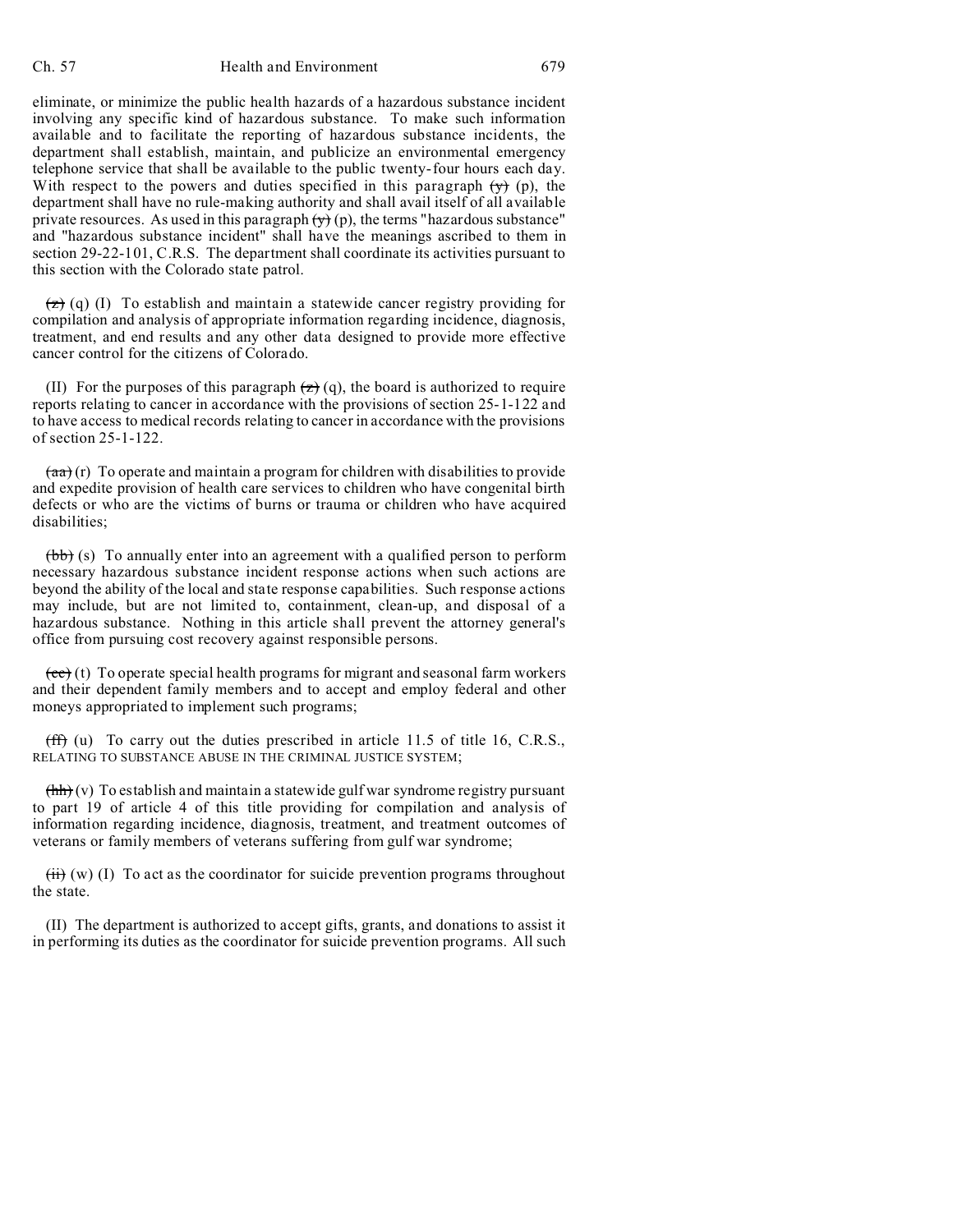gifts, grants, and donations shall be transmitted to the state treasurer who shall credit the same to the suicide prevention coordination cash fund, which fund is hereby created. Any moneys remaining in the suicide prevention coordination cash fund at the end of any fiscal year shall remain in the fund and shall not be transferred or credited to the general fund. The general assembly shall make appropriations from the suicide prevention coordination cash fund for expenditures incurred by the department in the performance of its duties under this paragraph  $(ii)$  (w).

(III) (A) As part of its duties as coordinator for suicide prevention programs, on or before November 1, 2000, and on or before each November 1 thereafter, the department shall submit to the chairs of the health, environment, welfare, and institutions committees of the senate and the house of representatives and to the members of the joint budget committee a report listing all suicide prevention programs in the state and describing the effectiveness of the department acting as the coordinator for suicide prevention programs.

(B) On or before January 15, 2004, the chairs of the health, environment, welfare, and institutions committees shall decide whether to recommend that the reports required by sub-subparagraph (A) of this subparagraph (III) be discontinued.

 $(kk)$  (x) To implement the state dental loan repayment program created in article 23 of this title.

**25-1.5-102. [Formerly 25-1-107 (1) (a), (1) (a.5), (1) (b), and (1) (d)] Epidemic and communicable diseases - powers and duties of the department.** (1) THE DEPARTMENT HAS, IN ADDITION TO ALL OTHER POWERS AND DUTIES IMPOSED UPON IT BY LAW, THE POWERS AND DUTIES PROVIDED IN THIS SECTION AS FOLLOWS:

(a) (I) To investigate and control the causes of epidemic and communicable diseases affecting the public health.

(II) For the purposes of this paragraph (a), the board shall determine, by rule and regulation, those epidemic and communicable diseases and conditions that are dangerous to the public health. The board is authorized to require reports relating to such designated diseases in accordance with the provisions of section 25-1-122 and to have access to medical records relating to such designated diseases in accordance with the provisions of section 25-1-122.

(III) For the purposes of this paragraph (a), "epidemic diseases" means cases of an illness or condition, communicable or noncommunicable, in excess of normal expectancy, compared to the usual frequency of the illness or condition in the same area, among the specified population, at the same season of the year. A single case of a disease long absent from a population may require immediate investigation.

(IV) For the purposes of this paragraph (a), "communicable diseases" means an illness due to a specific infectious agent or its toxic products that arises through transmission of that agent or its products from an infected person, animal, or reservoir to a susceptible host, either directly or indirectly through an intermediate plant or animal host, vector, or the inanimate environment.

 $(a.5)$  (b) (I) To investigate and monitor the spread of disease that is considered part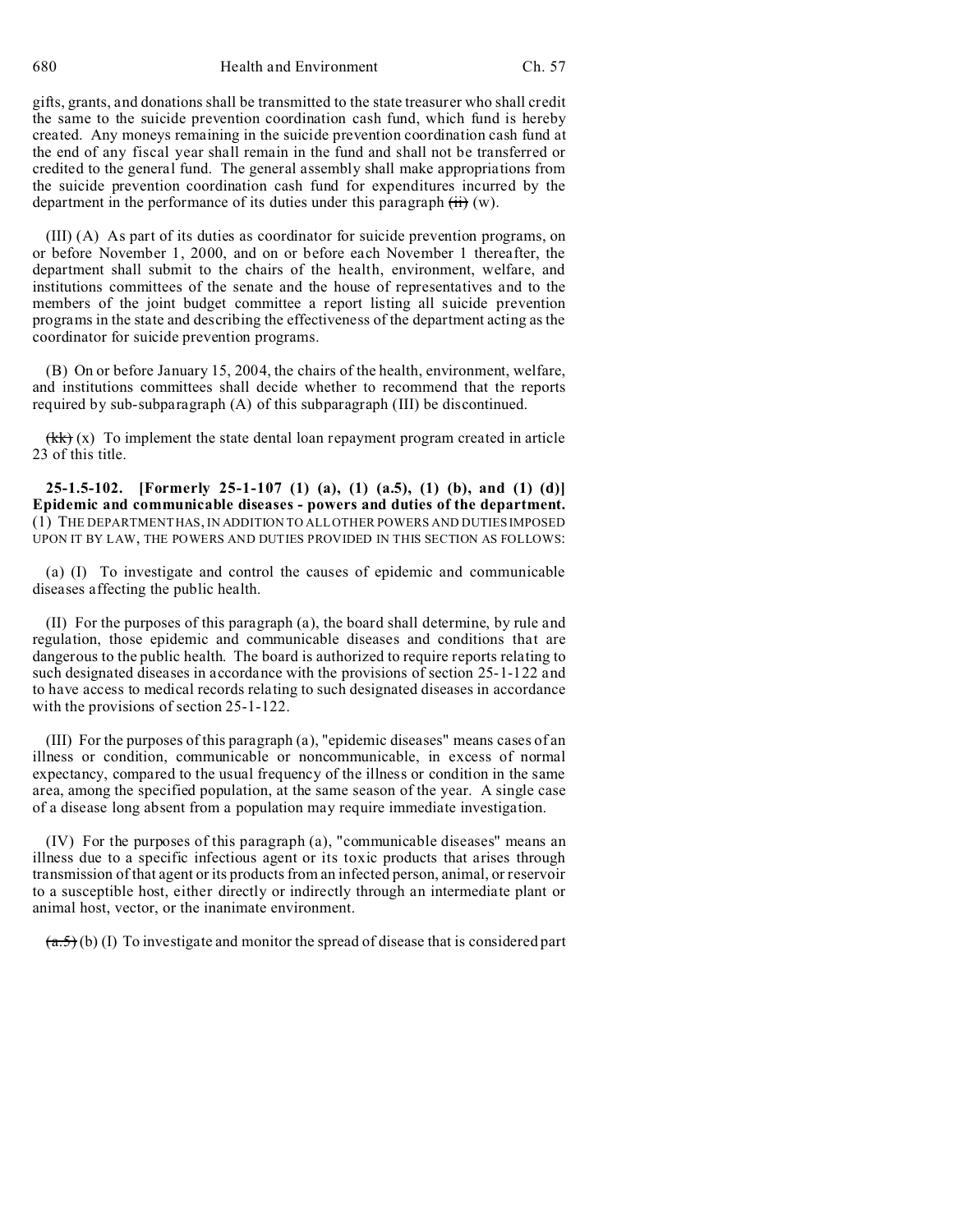of an emergency epidemic as defined in section 24-32-2103 (1.7), C.R.S., to determine the extent of environmental contamination resulting from the emergency epidemic, and to rapidly provide epidemiological and environmental information to the governor's expert emergency epidemic response committee, created in section 24-32-2104 (8), C.R.S.

(II) Except as otherwise directed by executive order of the governor, the department shall exercise its powers and duties to control epidemic and communicable diseases and protect the public health as set out in this section.

(III) The department may accept and expend federal funds, gifts, grants, and donations for the purposes of an emergency epidemic or preparation for an emergency epidemic.

(IV) When a public safety worker, emergency medical service provider, or staff member of a detention facility has been exposed to blood or other bodily fluid which there is a reason to believe may be infectious with hepatitis C, state and local health departments within their respective jurisdictions shall assist in evaluation and treatment of any involved persons by:

(A) Accessing information on the incident and any persons involved to determine whether a potential exposure to hepatitis C occurred;

(B) Examining and testing such involved persons to determine hepatitis C infection when the fact of an exposure has been established by the state or local health department;

(C) Communicating relevant information and laboratory test results on the involved persons to such persons' attending physicians or directly to the involved persons if the confidentiality of such information and test results is acknowledged by the recipients and adequately protected, as determined by the state or local health department; and

(D) Providing counseling to the involved persons on the potential health risks resulting from exposure and the available methods of treatment.

(V) The employer of an exposed person shall ensure that relevant information and laboratory test results on the involved person are kept confidential. Such information and laboratory results are considered medical information and protected from unauthorized disclosure.

(VI) For purposes of this paragraph  $(a.5)$  (b), "public safety worker" includes, but is not limited to, law enforcement officers, peace officers, and firefighters.

 $(b)$  (c) To establish, maintain, and enforce isolation and quarantine, and, in pursuance thereof and for this purpose only, to exercise such physical control over property and the persons of the people within this state as the department may find necessary for the protection of the public health;

(d) To abate nuisances when necessary for the purpose of eliminating sources of epidemic and communicable diseases affecting the public health.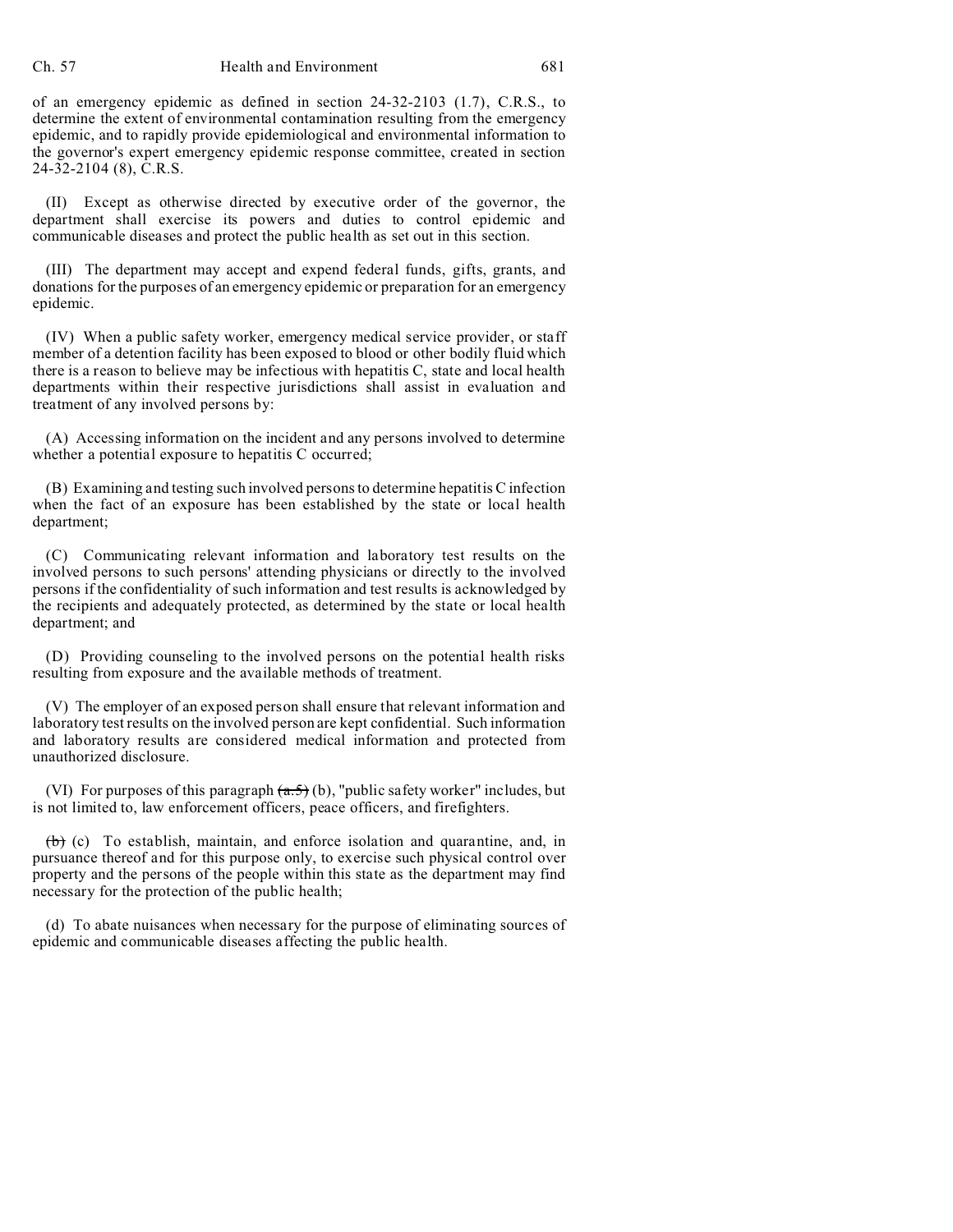**25-1.5-103. [Formerly 25-1-107 (1) (l), (3), and (4)] Hospitals and community mental health centers - powers and duties of the department limitations on rules promulgated by the department.** (1) THE DEPARTMENT HAS, IN ADDITION TO ALL OTHER POWERS AND DUTIES IMPOSED UPON IT BY LAW, THE POWERS AND DUTIES PROVIDED IN THIS SECTION AS FOLLOWS:

 $(H)$  (a) (I) To annually license and to establish and enforce standards for the operation of general hospitals, hospital units as defined in section 25-3-101 (2), psychiatric hospitals, community clinics, rehabilitation centers, convalescent centers, community mental health centers, facilities for persons with developmental disabilities, habilitation centers for brain-damaged children, chiropractic centers and hospitals, maternity hospitals, nursing care facilities, the pilot project rehabilitative nursing facility, hospice care, assisted living residences, dialysis treatment clinics, ambulatory surgical centers, birthing centers, and other facilities of a like nature, except those wholly owned and operated by any governmental unit or agency. In establishing and enforcing such standards and in addition to the required announced inspections, the department shall, within available appropriations, make additional inspections without prior notice to the facility. Such inspections shall be made only during the hours of  $\bar{7}$  a.m. to  $\bar{7}$  p.m. The issuance, suspension, renewal, revocation, annulment, or modification of licenses shall be governed by the provisions of section 24-4-104, C.R.S., and section 25-3-102, and all licenses shall bear the date of issue and cover a twelve-month period. Nothing contained in this paragraph  $\left(\frac{1}{1}\right)$  (a) shall be construed to prevent the department from adopting and enforcing, with respect to projects for which federal assistance has been obtained or shall be requested, such higher standards as may be required by applicable federal laws or regulations of federal agencies responsible for the administration of such federal laws.

(II) To establish and enforce standards for the operation and maintenance of the health facilities named in subparagraph (I) of this paragraph  $(H)$  (a), wholly owned and operated by the state or any of its political subdivisions, and no such facility shall be operated or maintained without an annual certificate of compliance;

 $(H.H)$  (b) To suspend, revoke, or refuse to renew any license issued to a health facility pursuant to subparagraph (I) or (II) of this paragraph  $(H)$  (a) OF THIS SUBSECTION (1) if such health facility has committed abuse of health insurance pursuant to section 18-13-119, C.R.S., or if such health facility has advertised through newspapers, magazines, circulars, direct mail, directories, radio, television, or otherwise that it will perform any act prohibited by section 18-13-119 (3), C.R.S., unless the health facility is exempted from said section in accordance with subsection (5) thereof 18-13-119 (5), C.R.S.;

 $(H, 2)$  (c) (I) To establish and enforce standards for licensure of community mental health centers.

(II) The department of public health and environment shall have the primary responsibility for the licensure of such facilities. The department of human services shall have primary responsibility for program approval.

(II.5) (Deleted by amendment, L. 94, p. 2606, § 7, effective July 1, 1994.)

 $(HH)$  (2) For purposes of this paragraph (1) SECTION, unless the context otherwise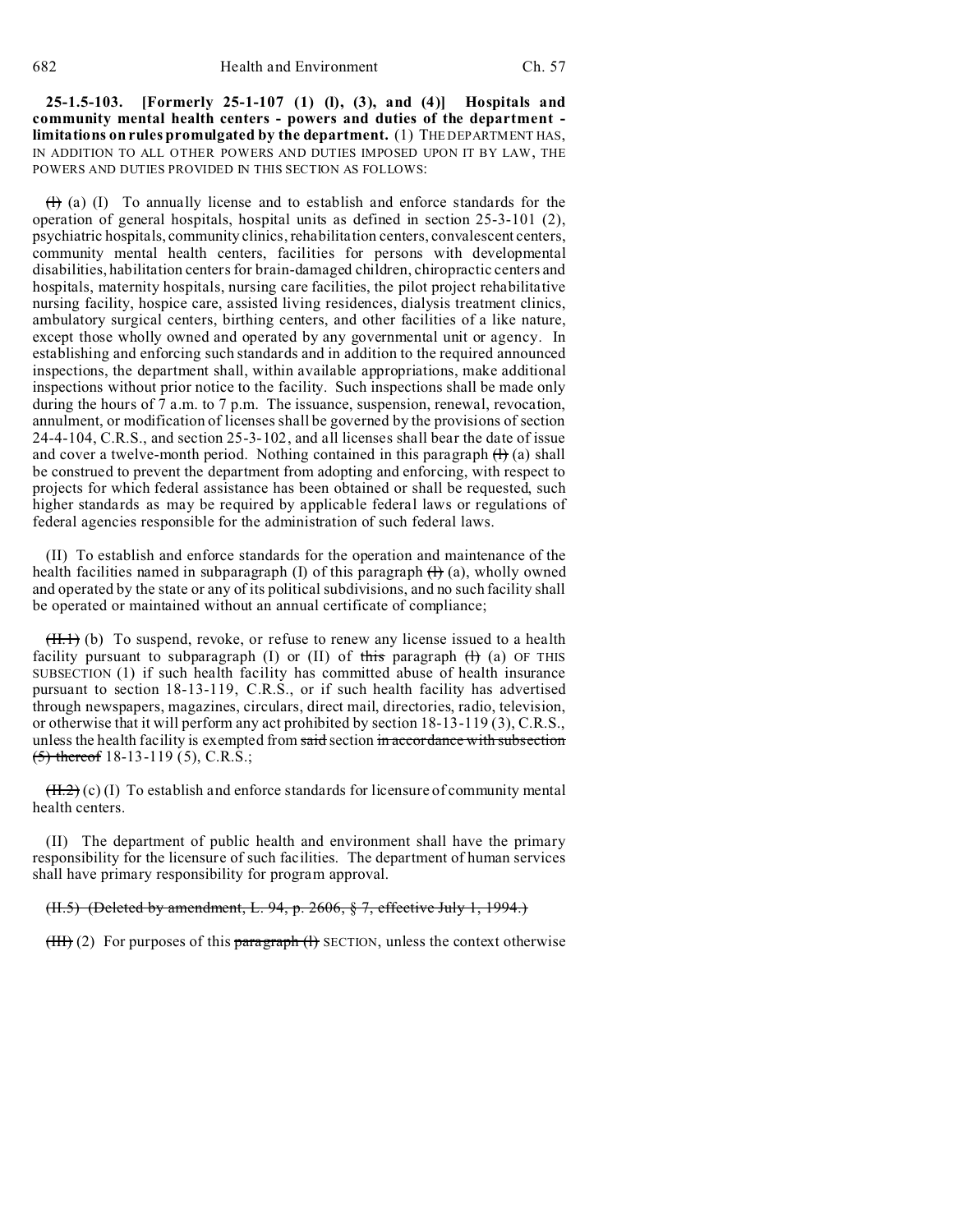requires:

 $(A)$  (a) "Community mental health center" means either a physical plant or a group of services under unified administration and including at least the following: Inpatient services; outpatient services; day hospitalization; emergency services; and consultation and educational services, which services are provided principally for mentally ill persons residing in a particular community in or near which the facility is situated.

 $(\overline{B})$  (b) "Facility for persons with developmental disabilities" means a facility specially designed for the active treatment and habilitation of persons with developmental disabilities or a community residential home, as defined in section 27-10.5-102 (4), C.R.S., which is licensed and certified pursuant to section 27-10.5-109, C.R.S.

 $(\Theta)$  (c) "Hospice care" means an entity that administers services to a terminally ill person utilizing palliative care or treatment.

(3) (a) In the exercise of its powers pursuant to  $\frac{\partial}{\partial x}$  (1) of subsection (1) of this section, the department shall not promulgate any rule, regulation, or standard relating to nursing personnel for rural nursing care facilities, rural intermediate care facilities, and other rural facilities of a like nature more stringent than the applicable federal standards and regulations.

(b) For purposes of this subsection (3), "rural" means:

(I) A county of less than fifteen thousand population; or

(II) A municipality of less than fifteen thousand population which is located ten miles or more from a municipality of over fifteen thousand population; or

(III) The unincorporated part of a county ten miles or more from a municipality of fifteen thousand population or more.

(c)  $(H)$  A nursing care facility which is not rural as defined in paragraph (b) of this subsection (3) shall meet the licensing requirements of the department for nursing care facilities. However, if a registered nurse hired pursuant to department regulations is temporarily unavailable, a nursing care facility may use a licensed practical nurse in place of a registered nurse if such licensed practical nurse is a current employee of the nursing care facility.

(II) and (III) (Deleted by amendment, L. 94, pp.  $695, 1638, \frac{6}{5}, \frac{1}{3}, 55$ , effective April 19, 1994.)

(4) In the exercise of its powers, the department shall not promulgate any rule, regulation, or standard that limits or interferes with the ability of an individual to enter into a contract with a private pay facility concerning the programs or services provided at the private pay facility. For the purposes of this subsection (4), "private pay facility" means a skilled nursing facility or intermediate care facility subject to the requirements of section 25-1-120 or an assisted living residence licensed pursuant to section 25-27-105 that is not publicly funded or is not certified to provide services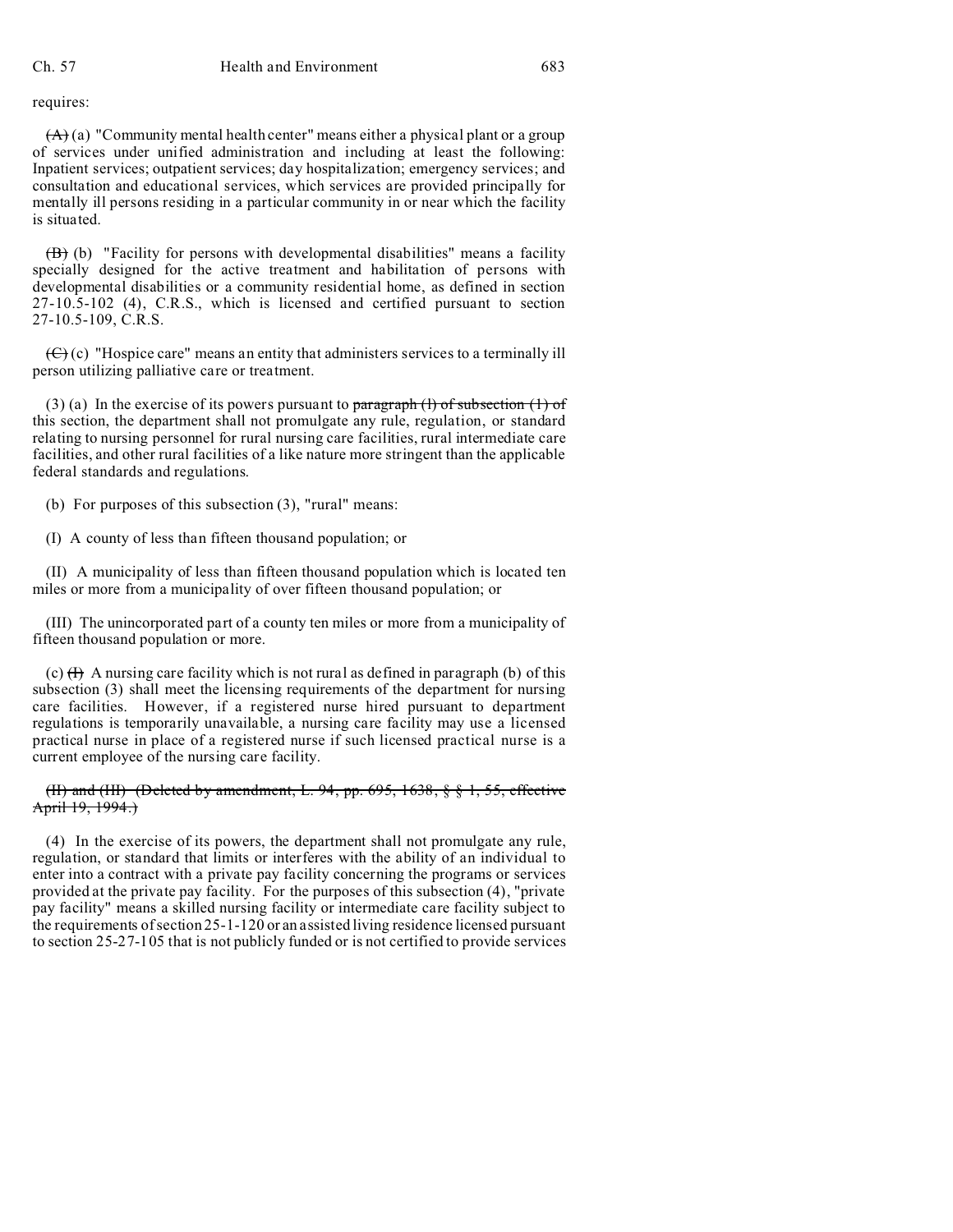that are reimbursed from state or federal assistance funds.

**25-1.5-104. [Formerly 25-1-107 (1) (k), (1) (o), and (1) (p)] Regulation of** standards relating to food - powers and duties of the department. (1) THE DEPARTMENT HAS, IN ADDITION TO ALL OTHER POWERS AND DUTIES IMPOSED UPON IT BY LAW, THE POWERS AND DUTIES PROVIDED IN THIS SECTION AS FOLLOWS:

 $(k)$  (a) To impound any vegetables and other edible crops and meat and animal products intended for and unfit for human consumption, and, upon five days' notice and after affording reasonable opportunity for a hearing to the interested parties, to condemn and destroy the same if deemed necessary for the protection of the public health;

 $\left(\bullet\right)$  (b) (I) To promulgate and enforce rules, regulations, and standards for the grading, labeling, classification, and composition of milk, milk products, and dairy products, including imitation dairy products; to establish minimum general sanitary standards of quality of all milk, milk products, dairy products, and imitation dairy products sold for human consumption in this state; to inspect and supervise, in dairy plants or dairy farms and in other establishments handling any milk, milk products, dairy products, or imitation dairy products, the sanitation of production, processing, and distribution of all milk, milk products, dairy products, and imitation dairy products sold for human consumption in this state and, to this end, to take samples of milk, milk products, dairy products, and imitation dairy products for bacteriological, chemical, and other analyses; and to enforce the standards for milk, milk products, dairy products, and imitation dairy products in processing plants, dairy farms, and other facilities and establishments handling, transporting, or selling such products; to certify persons licensed by the department under the provisions of section 25-5.5-107 as duly qualified persons for the purpose of collecting raw milk samples for official analyses in accordance with minimum qualifications established by the department; to issue, for the fees established by law, licenses and temporary permits to operate milk plants, dairy plants, receiving stations, dairy farms, and other facilities manufacturing any milk, milk products, dairy products, or imitation dairy products for human consumption.

(II) THE PHRASE "MINIMUM GENERAL SANITARY STANDARDS" AS USED IN THIS SECTION MEANS THE MINIMUM STANDARDSREASONABLY CONSISTENT WITH ASSURING ADEQUATE PROTECTION OF THE PUBLIC HEALTH. THE WORD "STANDARDS" AS USED IN THIS SECTION MEANS STANDARDS REASONABLY DESIGNED TO PROMOTE AND PROTECT THE PUBLIC HEALTH.

 $(H)$  (c) To promulgate and enforce rules and regulations for the labeling and sale of oleomargarine and for the governing of milk- or cream-weighing-and-testing operations;

 $(HH)$  (d) To approve all oils used in reading tests of samples of cream and milk;

(IV) (e) To examine and license persons to sample or test milk, cream, or other dairy products for the purpose of determining the value of such products or to instruct other persons in the sampling and testing of such products and to cancel licenses issued by the department on account of incompetency or any violation of the provisions of the dairy laws or the rules and regulations promulgated by the board;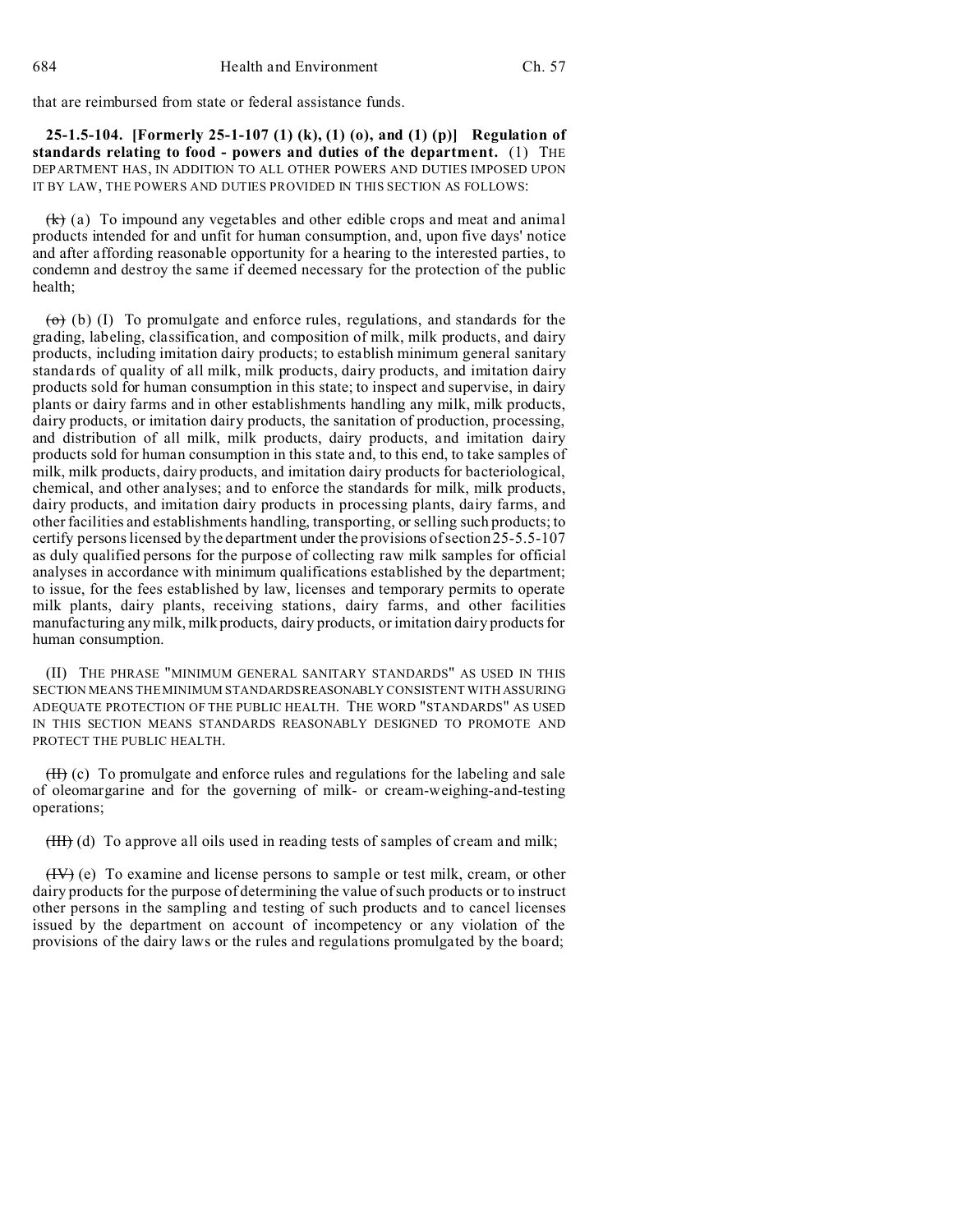$(V)$  (f) To license manufacturers of oleomargarine;

 $(p)$  (g) To establish and enforce sanitary standards for the operation of slaughtering, packing, canning, and rendering establishments and stores, shops, and vehicles wherein meat and animal products intended for human consumption may be offered for sale or transported, but this shall not be construed to authorize any state officer or employee to interfere with regulations or inspections made by anyone acting under the laws of the United States.

**25-1.5-105. [Formerly 25-1-107 (1) (dd)] Detection of diseases - powers and duties of the department.** (1) THE DEPARTMENT HAS, IN ADDITION TO ALL OTHER POWERS AND DUTIES IMPOSED UPON IT BY LAW, THE POWERS AND DUTIES PROVIDED IN THIS SECTION AS FOLLOWS:

 $\left(\frac{dd}{d}\right)$  (A) (a) To establish and operate programs which the department determines are important in promoting, protecting, and maintaining the public's health by preventing, delaying, or detecting the onset of environmental and chronic diseases;

 $(\overline{B})$  (b) To develop and maintain a system for detecting and monitoring environmental and chronic diseases within the state and to investigate and determine the epidemiology of those conditions which contribute to preventable or premature sickness and to death and disability;

 $(\overline{\mathbf{C}})$  (c) To establish programs of community and professional education relevant to the detection, prevention, and control of environmental and chronic diseases.

 $(HH)$  (2) For purposes of this paragraph (dd) SECTION, "chronic disease" means impairment or deviation from the normal functioning of the human body which:

 $(A)$  (a) Is permanent;

 $(B)$  (b) Leaves residual disability;

 $(\Theta)$  (c) Is caused by nonreversible pathological alterations;

(D) (d) Requires special patient education and instruction for rehabilitation; or

 $(E)$  (e) May require a long period of supervision, observation, and care.

 $(H)$  (3) For the purposes of this paragraph (dd) SECTION, "environmental disease" means an impairment or deviation from the normal functioning of the human body which:

 $(A)$  (a) May be either temporary or permanent;

 $(\mathbf{B})$  (b) May leave residual disability;

 $(\overline{C})$  (c) May result in birth defects, damage to tissues and organs, and chronic illness; and

 $(\overline{D})$  (d) Is caused by exposure to hazardous chemical or radiological materials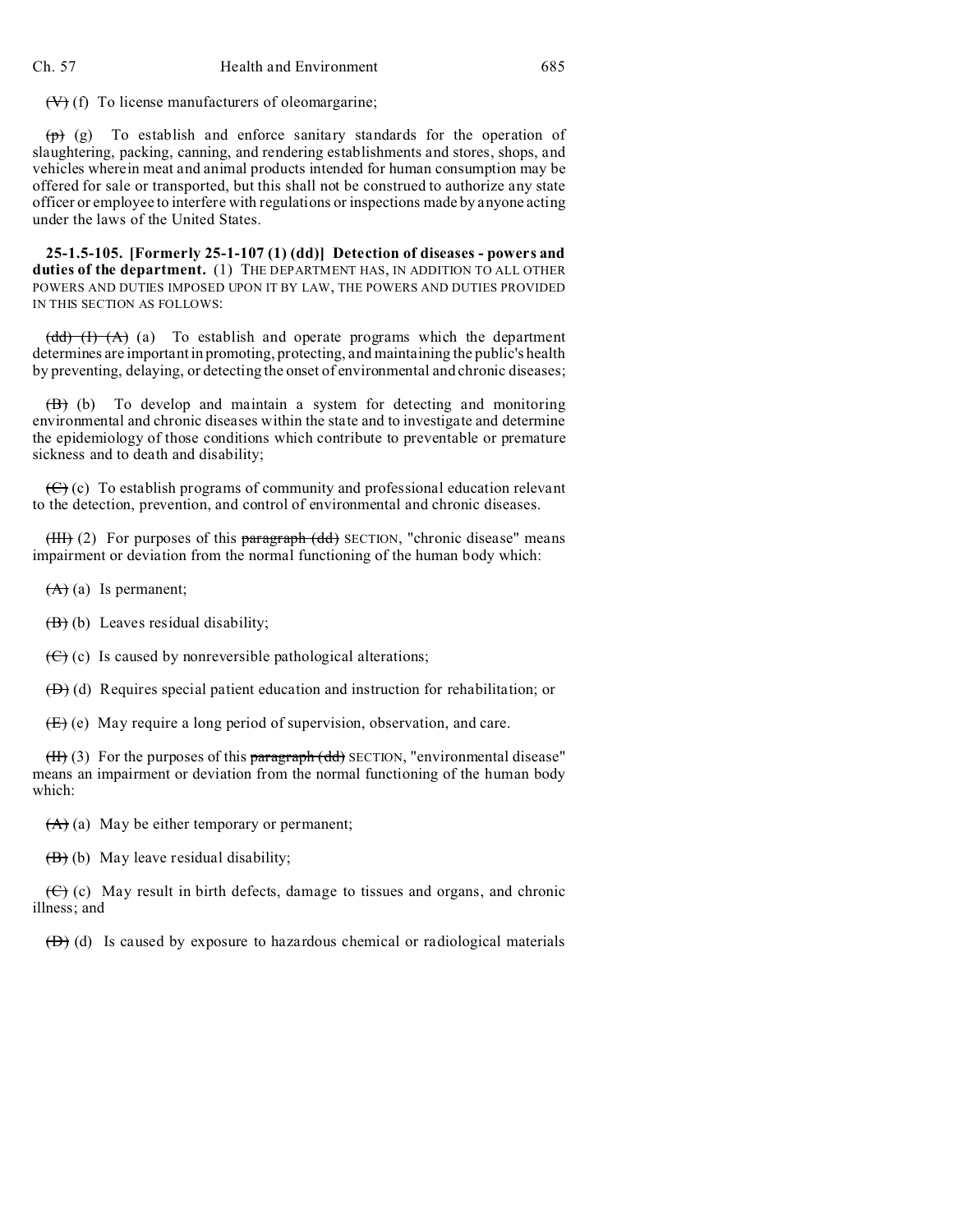present in the environment.

 $(HV)$  (4) For the purposes of this paragraph (dd) SECTION, the board shall determine, by rule and regulation, those environmental and chronic diseases that are dangerous to the public health. The board is authorized to require reports relating to such designated diseases in accordance with the provisions of section 25-1-122 and to have access to medical records relating to such designated diseases in accordance with the provisions of section 25-1-122.

**25-1.5-106. [Formerly 25-1-107 (1) (jj)] Medical marijuana program powers and duties of the department.**  $\overrightarrow{(ii)}$   $\overrightarrow{(1)}$  (1) The department shall, pursuant to section 14 of article XVIII of the state constitution, promulgate rules of administration concerning the implementation of the medical marijuana program established by such section and that specifically govern the following:

 $(A)$  (a) The establishment and maintenance of a confidential registry of patients who have applied for and are entitled to receive a registry identification card;

 $(\overline{B})(b)$  The development by the department of an application form and making such form available to residents of this state seeking to be listed on the confidential registry of patients who are entitled to receive a registry identification card;

 $(\overline{C})$  (c) The verification by the department of medical information concerning patients who have applied for a confidential registry card;

 $(D)$  (d) The issuance and form of confidential registry identification cards;

 $(E)(e)$  Communications with law enforcement officials about confidential registry identification cards that have been suspended where a patient is no longer diagnosed as having a debilitating medical condition; and

 $(F)$  (f) The manner in which the department may consider adding debilitating medical conditions to the list of debilitating medical conditions contained in section 14 of article XVIII of the state constitution.

 $(H)$  (2) The department may collect fees from patients who, pursuant to section 14 of article XVIII of the state constitution, apply to the medical marijuana program established by such section for a marijuana registry identification for the purpose of offsetting the department's direct and indirect costs of administering the program. The amount of such fees shall be set by rule of the state board of health. All fees collected by the department through the medical marijuana program shall be transferred to the state treasurer who shall credit the same to the medical marijuana program cash fund, which fund is hereby created.

(III) (3) The medical marijuana program cash fund shall be subject to annual appropriation by the general assembly to the department for the purpose of establishing, operating, and maintaining the medical marijuana program established by section 14 of article XVIII of the state constitution. All moneys credited to the medical marijuana program cash fund and all interest derived from the deposit of such moneys that are not expended during the fiscal year shall be retained in the fund for future use and may SHALL not be credited or transferred to the general fund or any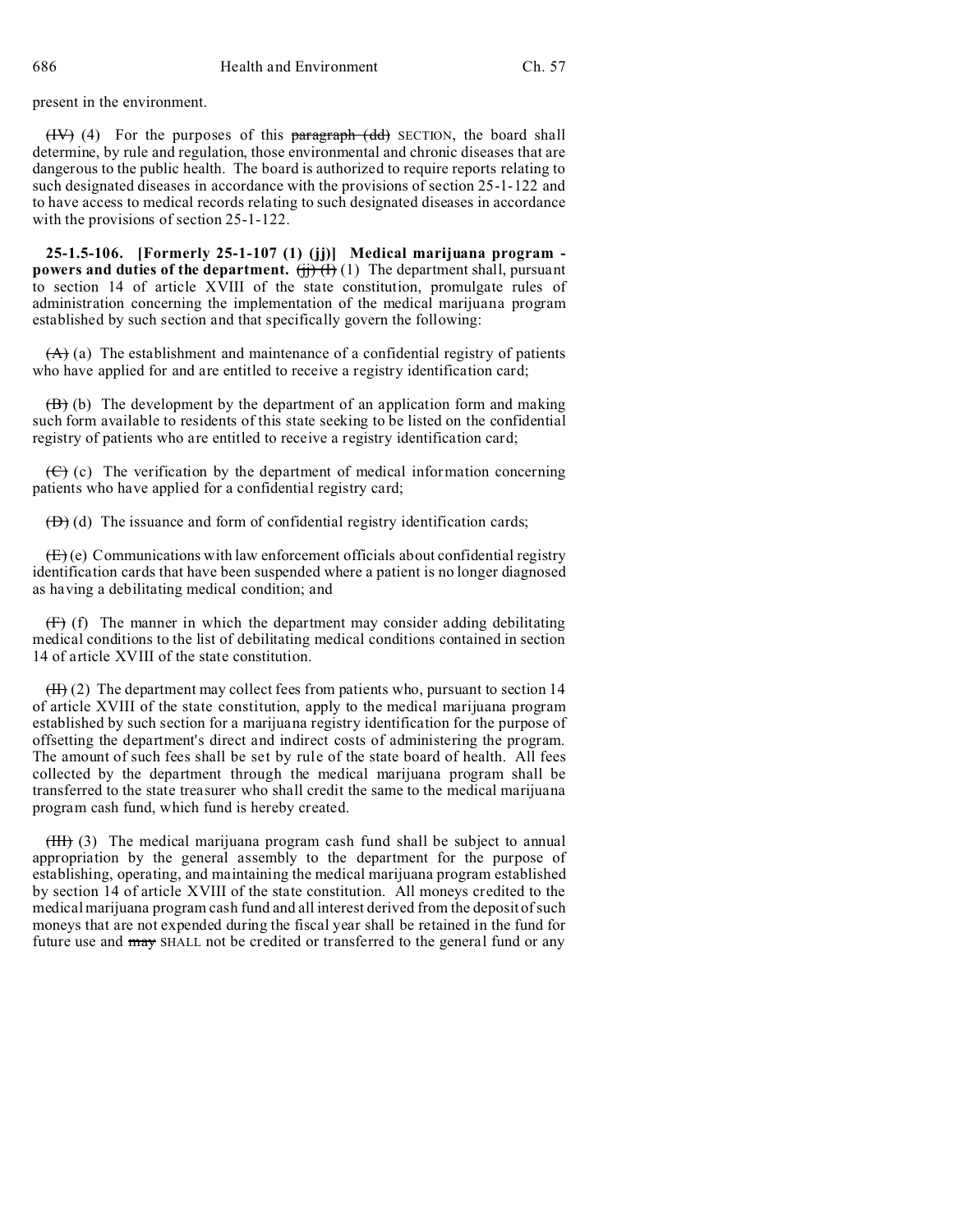other fund.

## PART 2 POWERS AND DUTIES OF THE DEPARTMENT WITH RESPECT TO WATER

## **25-1.5-201. [Formerly 25-1-107 (1) (x) (V) and (1) (x) (VI)] Definitions.**  $(x)(V)$  As used in this part 1 PART 2, UNLESS THE CONTEXT OTHERWISE REQUIRES:

(1) "Public water systems" means systems for the provision to the public of piped water for human consumption, if such system has at least fifteen service connections or regularly serves at least twenty-five individuals. Such term includes:

 $(A)$  (a) Any collection, treatment, storage, and distribution facilities under control of the operator of such system and used primarily in connection with such system; and

 $(\overline{B})$  (b) Any collection or pretreatment storage facilities not under such control which are used primarily in connection with such system.

(VI) (2) As used in this part 1, "Supplier of water" means any person who owns or operates a public water system.

**25-1.5-202. [Formerly 25-1-107 (2)] Water - minimum general sanitary standards.**  $(2)(a)(1)$  The phrase "minimum general sanitary standards" as used in this section PART 2 and section  $25-1-109$  (1) (h) means the minimum standards reasonably consistent with assuring adequate protection of the public health, and, in the case of minimum general sanitary standards as to the quality of water supplied to the public, the same shall be established by rule and regulation and shall be appropriate to promote and protect the public health from endangerment presented by carcinogenic, mutagenic, teratogenic, pathogenic, or toxic contaminants or substances. Such standards shall be based on the best available endangerment assessment evidence and the best available treatment technology or methodology. The word "standards" as used in this section PART 2 and section 25-1-109 (1) (h) means standards reasonably designed to promote and protect the public health.

 $(b)$  (2) Minimum general sanitary standards for the quality of water supplied to the public shall be no more stringent than the drinking water standards promulgated pursuant to the federal "Safe Drinking Water Act", if such standards exist. If no standards have been promulgated pursuant to the federal "Safe Drinking Water Act" regarding the permissible concentration of any contaminant or any substance in drinking water, the department may recommend to the board for promulgation minimum general sanitary standards regarding such contaminant or substance.

 $(e)$  (f) (3) (a) The department shall annually establish and revise a priority list of contaminants or substances for which standards may be considered and shall submit said list to the board for review and approval.

(II) (b) The priority list of contaminants or substances, together with the department's evaluation of the considerations listed in this subparagraph (II) PARAGRAPH (b), shall be submitted to the board for review and approval. The priority list shall be prepared according to a ranking process which incorporates the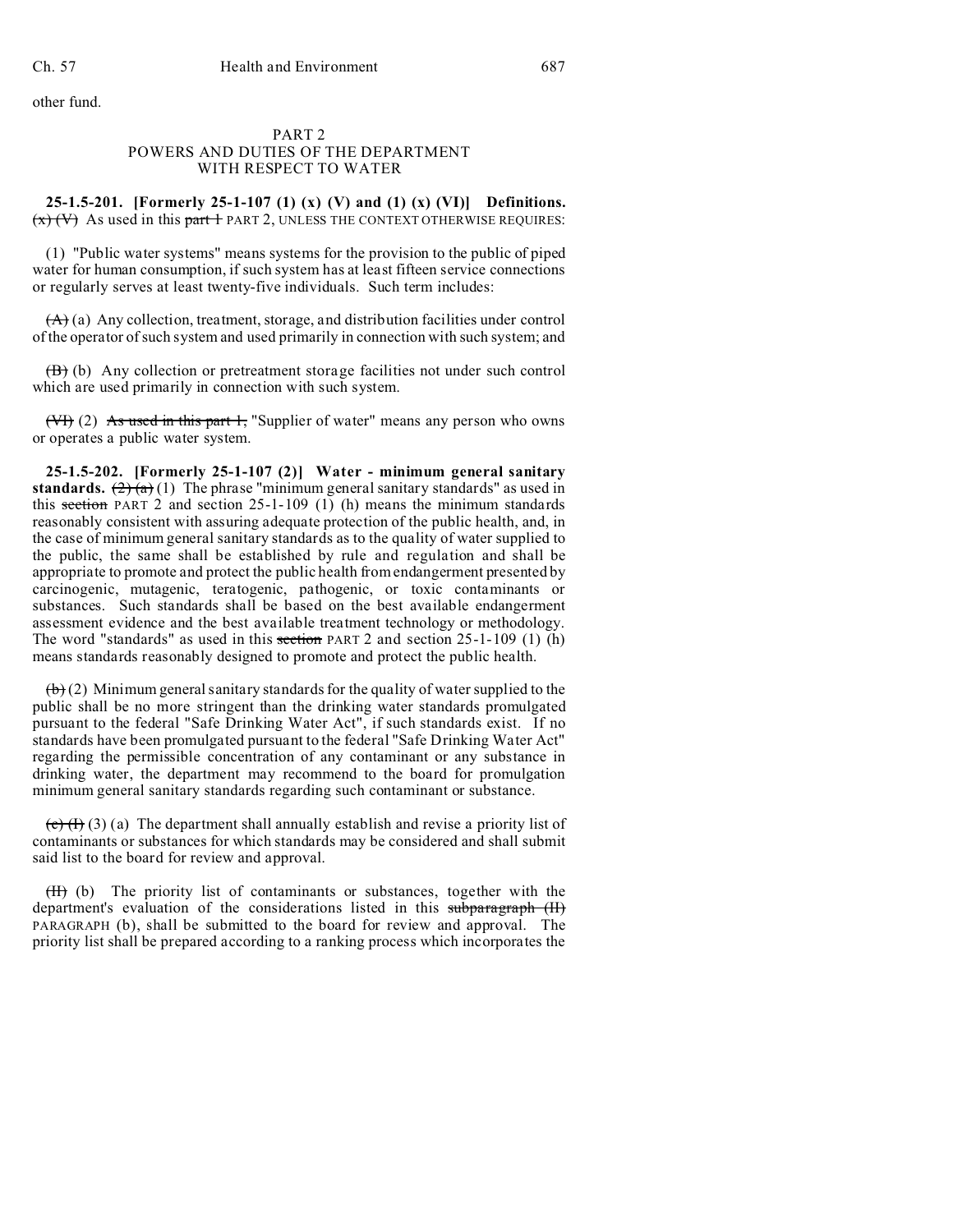following considerations:

 $(A)$  (I) The actual presence of a contaminant or substance in a drinking water supply system or the relative imminence of threat of contamination of a drinking water supply source;

 $(\overline{B})$  (II) The identifiability of a potential pathway or continued pathway of contamination;

 $(\overline{\mathbf{C}})$  (III) The availability of analytical techniques for measuring and identifying the contaminant or substance in a reasonable manner;

 $(\overrightarrow{D})$  (IV) Sufficient available information concerning the contaminant or substance to allow an appropriate standard to be developed, including information on the health effects of the contaminant or substance as well as available treatment technology;

 $(E)(V)$  The magnitude of potential health risks of the contaminant or substance at reasonably anticipated exposure levels, utilizing the same exposure considerations, criteria for health risk, and criteria for data availability which are used by the criteria and standards division of the office of drinking water, United States environmental protection agency, in establishing the federal drinking water priority list;

 $(F)$  (VI) The fact that the contaminant or substance will be the subject of a national primary drinking water regulation in the near future;

 $(\overline{G})$  (VII) An analysis of the environmental fate and transport mechanisms within relevant environmental media;

(H) (VIII) Identification, characterization, and analysis of the populations and drinking water supplies at risk; and

 $(H)$  (IX) The level of effort and scope of work that will be necessary to develop sufficient data for the purpose of supporting an appropriate standard.

 $(d)$  (4) (4) (a) Following the department's submission of recommended standards to the board, the board may promulgate standards for contaminants or substances that are not the subject of a standard set pursuant to the federal "Safe Drinking Water Act".

(II) (b) In the promulgation of such standards, the board shall find that the standards are necessary to protect public health and have a demonstrated medical, technological, and scientific basis and that:

 $(A)$  (I) Based on credible medical and toxicological evidence that has been subjected to peer review, there exists a substantial risk to the public health;

 $(\overline{B})$  (II) The analytical techniques for measuring and identifying the contaminant or substance are reasonably available;

(C) (III) The adverse health effects posed by the contaminant or substance are known to a reasonable degree of scientific certainty; and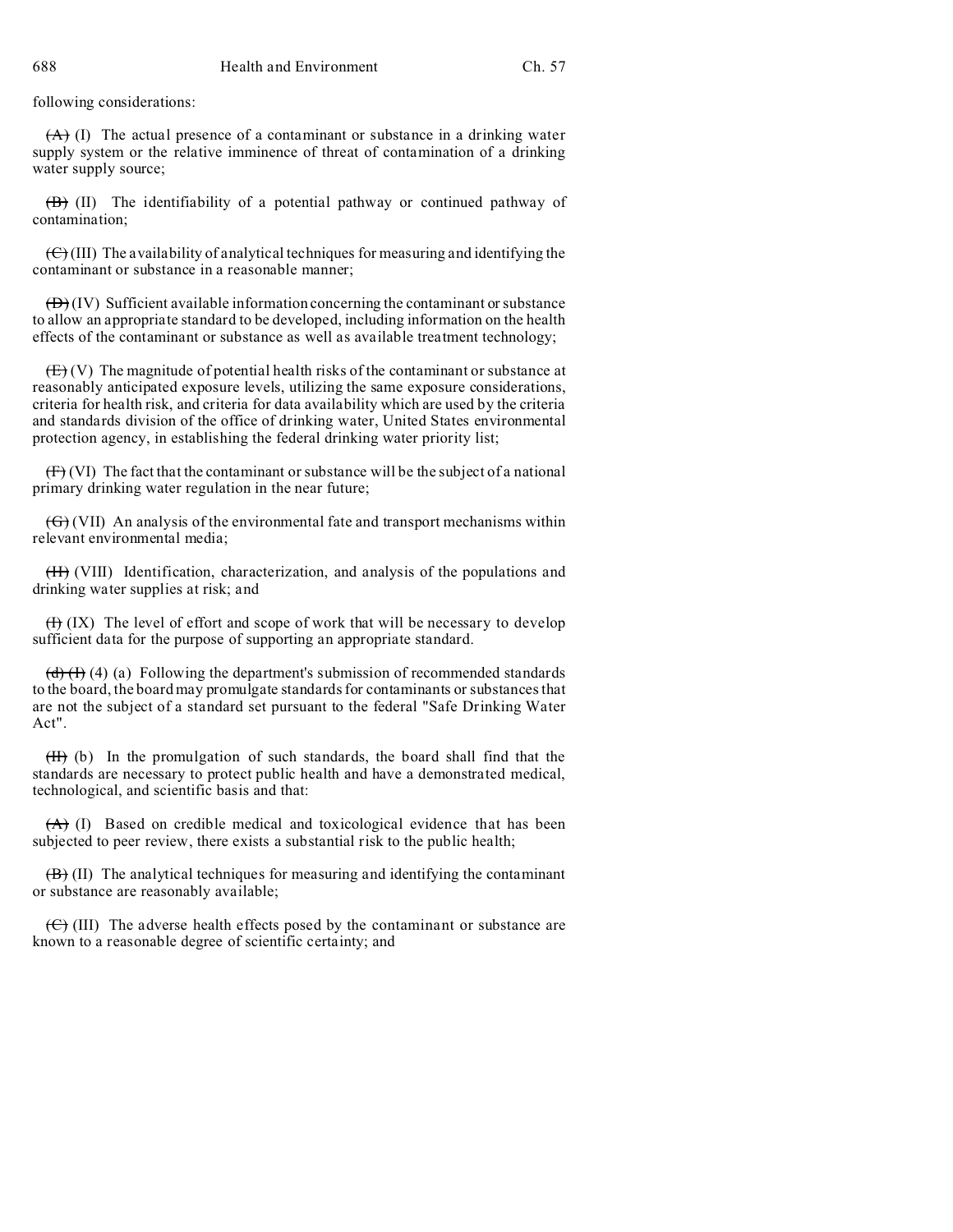$(\overrightarrow{D})$  (IV) Compliance with such standard is feasible utilizing the best technology or methodology which is generally available.

**25-1.5-203. [Formerly 25-1-107 (1) (r), (1) (x) (I), (1) (x) (II), (1) (x.2), (1) (x.5), and (1) (gg)] Water - powers and duties of the department.** (1) THE DEPARTMENT HAS, IN ADDITION TO ALL OTHER POWERS AND DUTIES IMPOSED UPON IT BY LAW, THE POWERS AND DUTIES PROVIDED IN THIS SECTION AS FOLLOWS:

(r) (a) **Construction of community water facilities.** To examine plans, specifications, and other related data pertaining to the proposed construction of any publicly or privately owned community water facilities submitted for review of sanitary engineering features prior to construction of such facilities;

 $\overline{(x)}$  (b) **Quality of drinking water.** (I) To adopt and enforce minimum general sanitary standards and regulations to protect the quality of drinking water supplied to the public, including the authority to require disinfection and treatment of such water.

(II) Standards and regulations adopted pursuant to this paragraph  $(\pm)$  (b) may also include such minimum standards and regulations as are necessary to assume enforcement of the federal "Safe Drinking Water Act" with regard to public water systems, including, but not limited to, requirements for:

(A) Review and approval by the department, prior to initiation of construction, of the technical plans and specifications, long-term financial plans, and operations and management plans for any new waterworks or technical plans and specifications for substantial modifications to existing waterworks. For the purposes of this subparagraph (II), "waterworks" means the facilities that are directly involved in the production, treatment, or distribution of water for public water systems, as defined in section 141.2 of the national primary drinking water regulations. The department shall approve those new or substantially modified waterworks it determines are capable of complying with the Colorado primary drinking water regulations.

(B) Maintenance of records by the supplier of water relating to the results of tests and procedures required by the standards and regulations, including filing periodic reports with the department;

(C) Public notification by the supplier of water, pursuant to the provisions of the federal "Safe Drinking Water Act";

(D) Granting exemptions and variances from the minimum general sanitary standards to allow appropriate time for compliance, when such procedure can be effected without seriously jeopardizing the public health.

 $\overline{(x,2)}$  (c) **Exemption of public water systems.** (I) To exempt a water supplier from any further documentation requirements for purposes of establishing that it does not meet the definition of a public water system and is not subject to the requirements of the federal "Safe Drinking Water Act", where such water supplier has provided to the department evidence of the following:

(A) An ordinance, resolution, contractual provision, or other similarly enforceable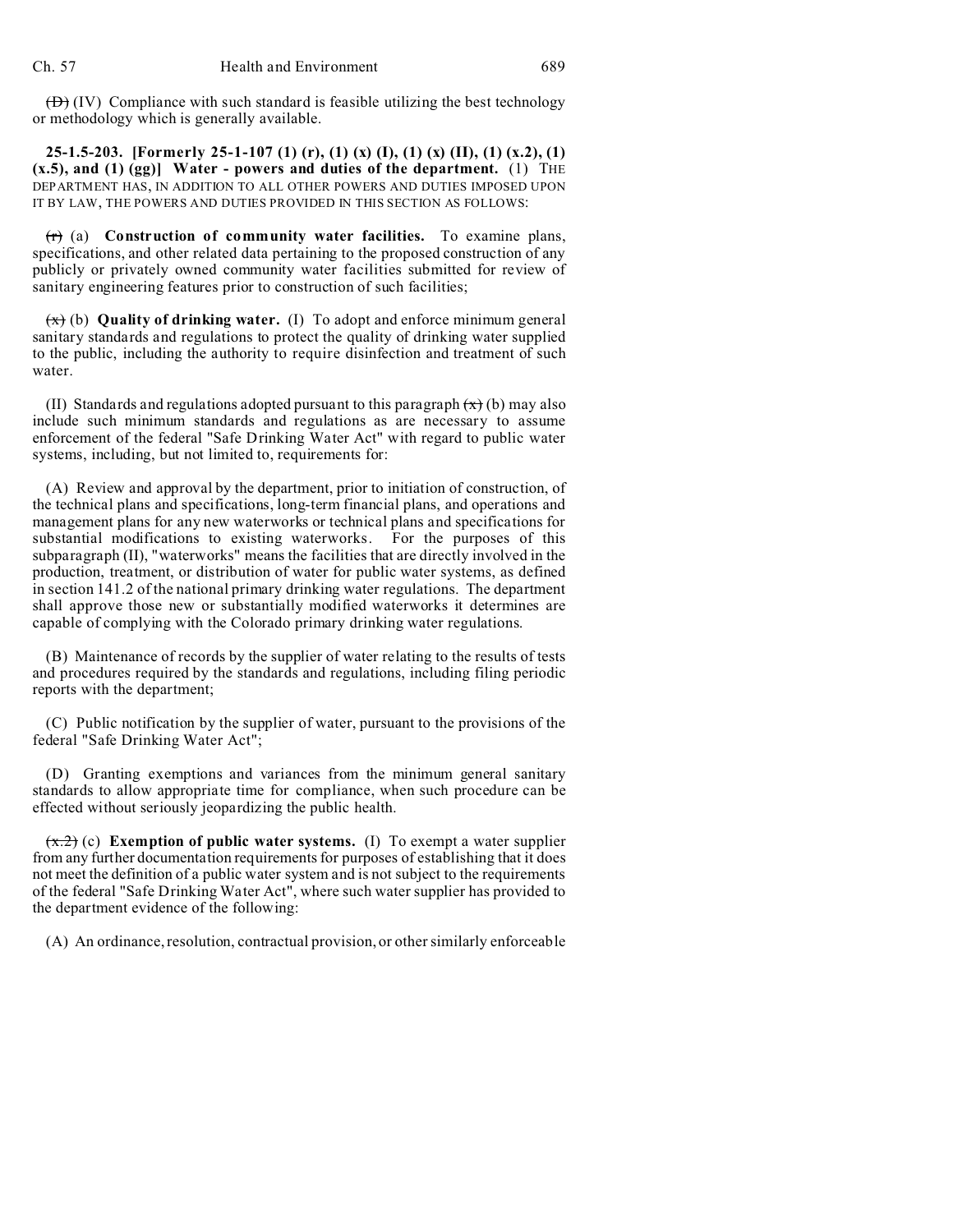enactment that prohibits connection to the system for the purpose of obtaining water for human consumption; and

(B) Either an annual visual inspection of the water supply system for the purpose of determining the presence of any unauthorized connections to the water supply system, or an annual written survey of those individuals or entities with whom the supplier has a contractual relationship governing the uses to which such water is placed by the contracting parties.

(II) Nothing in subparagraph (I) of this paragraph  $(\pm 2)$  (c) shall be construed to eliminate from the provisions of the federal "Safe Drinking Water Act" any exclusion that may otherwise be available under federal law or regulation.

(x.5) (d) **Lab certification program for testing drinking water.** (I) To establish and maintain a laboratory certification program for the purpose of ensuring competent testing of drinking water as required by the federal "Safe Drinking Water Act" and subsection (2) of this section MINIMUM GENERAL SANITARY STANDARDS AS SET FORTH IN SECTION 25-1.5-202. Certification procedures shall, at a minimum, include water supply evaluation verification and on-site inspections. The laboratory certification program shall consist of certification levels which correspond to the testing capability and capacity of each laboratory. In addition to certifying laboratories for contaminants regulated as of May 11, 1988, the department shall adopt and implement a schedule for certifying sufficient laboratory capacity for the testing and analysis of contaminants for which reference methods are available and which are scheduled to be regulated under the federal "Safe Drinking Water Act".

(II) Upon request, the department shall refer a public water supplier to a laboratory, either the department's or one certified by the department, which is determined to be equipped to perform the required testing and analysis on a timely basis.

(III) To facilitate an effective laboratory certification program, the department shall work with local public water suppliers toward creating and maintaining a centralized data base which:

(A) Quantifies the current and expected demands for the monitoring, testing, and analysis of each supplier, grouped according to the size of the supply system, the source of its supply, and the requirements imposed on each supplier;

(B) Includes an updated list of laboratories certified and available for the testing and analysis of specific contaminants; and

(C) Tracks violations of drinking water standards for the purpose of facilitating an exchange among public water suppliers in addressing similar problems posed by specific contaminants.

(gg) (e) **Drinking water list.** To cooperate with and assist the Colorado water resources and power development authority in the administration of the drinking water revolving fund created by section 37-95-107.8, C.R.S., including adopting rules governing the drinking water project eligibility list provided by said section and modifications to the eligibility list for submission to the general assembly, and to take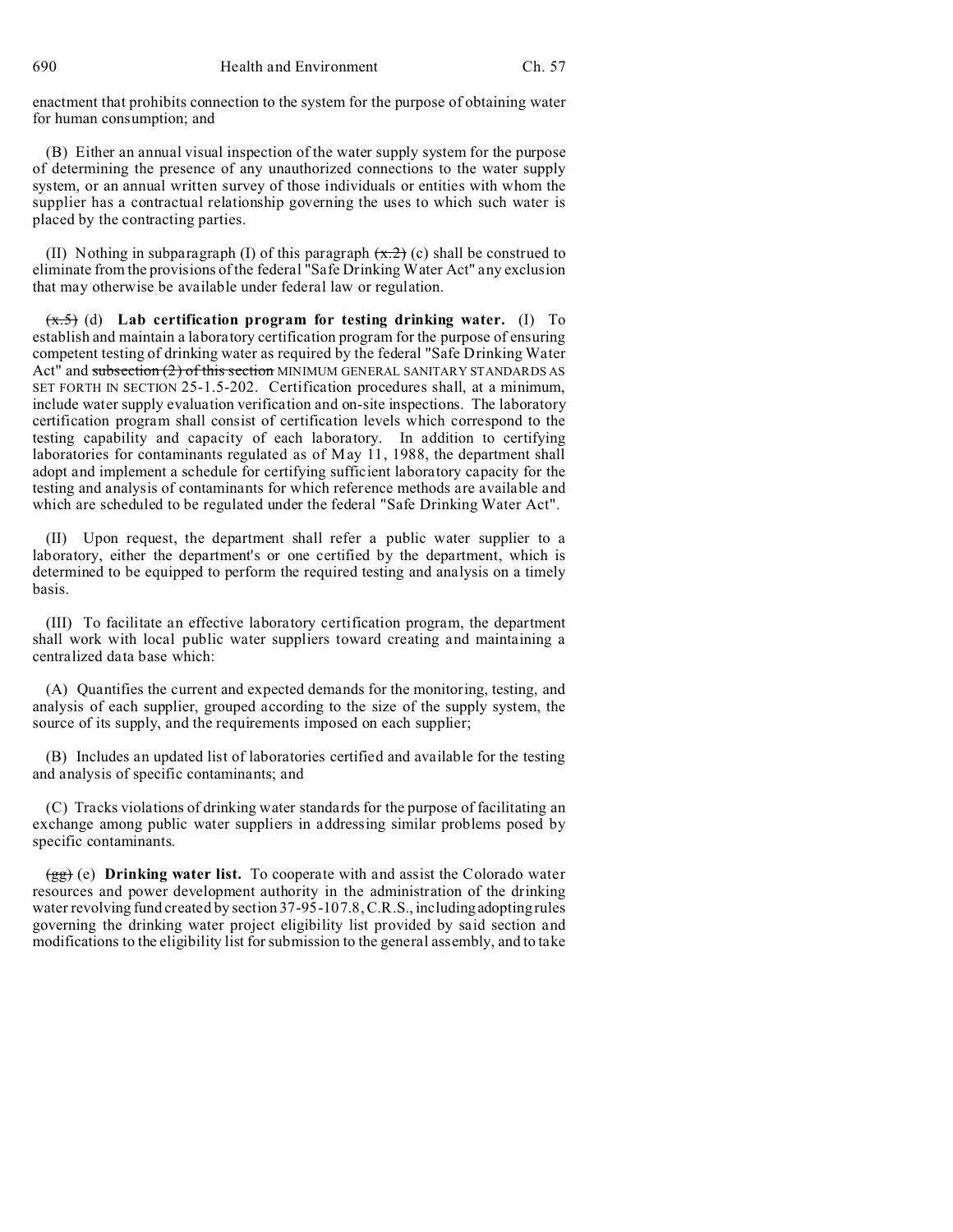any other actions necessary to assist the authority in complying with the requirements of the federal "Safe Drinking Water Act".

**25-1.5-204. [Formerly 25-1-107 (1) (x) (III)] Inspection for violations of minimum general sanitary standards relating to quality of drinking water.**  $\frac{f(x)(HH)(A)}{H}$  (1) Upon presentation of proper credentials, authorized inspectors of the department may enter and inspect, at any reasonable time and in a reasonable manner, any property, premises, or place for the purpose of investigating any actual, suspected, or potential violations of minimum general sanitary standards adopted pursuant to this subsection  $(1)$  SECTION 25-1.5-202. Samples of drinking water may be obtained by such inspectors, and a portion of any samples to be used as evidence in an enforcement action shall be left with the owner, operator, or person in charge of the premises. A copy of the results of any analysis of such sample shall be furnished promptly to the owner, operator, or person in charge.

 $(\overline{B})(2)$  If such entry or inspection is denied or not consented to, the department is empowered to and shall obtain, from the district or county court for the judicial district or county in which such property, premises, or place is located, a warrant to enter and inspect said property, premises, or place. The said district and county courts of the state are empowered to issue such warrants upon a proper showing of the need for such entry and inspection, and a copy of any inspection report shall be provided the court within a reasonable time after making the inspection.

**25-1.5-205. [Formerly 25-1-107 (1) (x) (IV)] Advice to other entities.**  $(x)$  (IV) The department may advise with municipalities, utilities, institutions, organizations, and individuals concerning the methods or processes believed best suited to provide the protection or purification of water to meet minimum general sanitary standards adopted pursuant to this paragraph  $(x)$  SECTION 25-1.5-202.

**25-1.5-206. [Formerly 25-1-107 (1) (x) (VII)] Applicability.**  $(x)$  (VII) (1) Except as otherwise provided in the federal "Safe Drinking Water Act", the provisions of this section PART 2 shall apply to each public water system in this state; except that the provisions of this section PART 2 shall not apply to a public water system that:

 $(A)$  (a) Consists only of distribution and storage facilities (and does not have any collection and treatment facilities);

 $(\overline{B})$  (b) Obtains all of its water from, but is not owned or operated by, a public water system to which such regulations apply;

 $(\Theta)$  (c) Does not sell water to any person;

 $(\overline{C.5})$  (d) Does not authorize incidental use of untreated water; and

 $(\overline{D})$  (e) Is not a carrier that conveys passengers in interstate commerce; or

(E) (f) Prohibits, through ordinance, resolution, or other enforceable enactment, the use of its system, or connections thereto, for the delivery of water to the public for human consumption, except to the extent that such user is a public water system subject to the provisions of this section PART 2.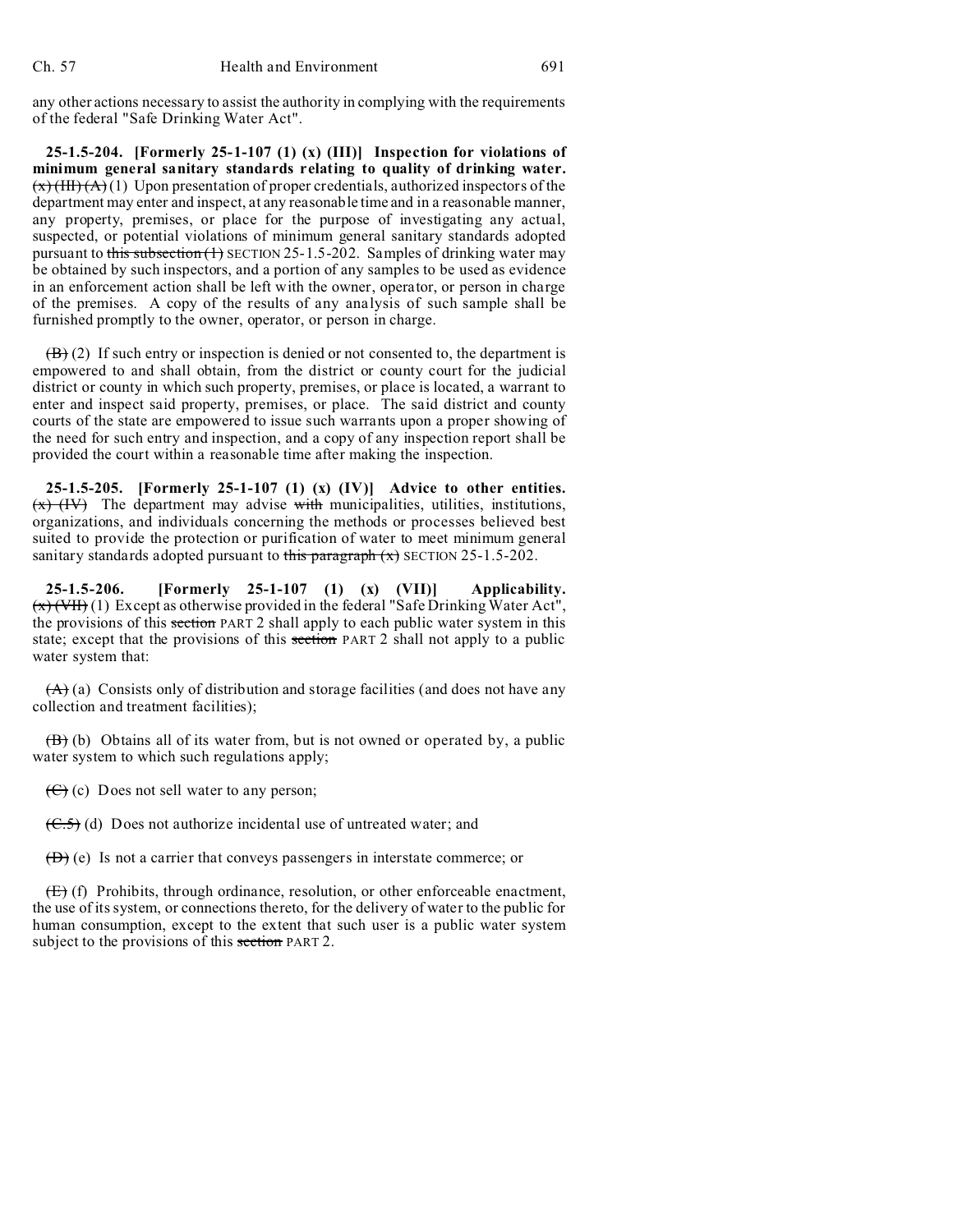**25-1.5-207. [Formerly 25-1-107 (1) (x) (VIII)] Damages and injunctive relief to prevent or abate release of contaminants in water.**  $\overline{(x)}$  (VIII) (1) (a) Except as provided in section 25-1-114.1 (3), any political subdivision or public water system which stores, releases, carries, conveys, supplies, or treats water for human consumption may bring suit to collect damages and for injunctive relief, in addition to all remedies otherwise available to prevent or abate any release or imminent release of contaminants or substances which, in water withdrawn for use, results or would likely result in:

 $(A)$  (I) A violation, at the point where the contaminant or substance enters or would enter the intake of the water treatment system of the same or another political subdivision or public water system, of any minimum general sanitary standard or regulation adopted pursuant to this section PART 2, and the existing treatment system cannot effectively treat the contaminant or substance in question so as to assure that treated water complies with such standard or regulation; or

(B) (II) Significant impairment of the normal operational capability of a water treatment system which meets the applicable specifications of the department for water treatment; or

 $(\overline{\mathbf{C}})$  (III) Rendering the system's drinking water supply unfit for human consumption. Where there are no minimum general sanitary standards, water shall be deemed unfit for human consumption where it is shown that the risk of adverse human health effects from exposure to carcinogens in that water is greater than one times ten to the minus sixth power or greater than the acceptable levels of exposure to noncarcinogens as determined by the reference dose method.

(D) (b) Such an action may be maintained against any person who owns or operates the source or sources of the release of the contaminants, but no such action may be maintained with regard to surface or underground agricultural return flows except as otherwise provided in the "Colorado Chemigation Act", article 11 of title 35, C.R.S. Damages, including the costs of any remedy ordered or approved by the court shall include, as appropriate, those incurred in providing an interim substitute drinking water supply and monitoring and responding to the release or imminent release of contaminants or substances.

(E) (2) **Other remedies.** Except as provided in this sub-subparagraph (E) SUBSECTION (2), nothing in this paragraph  $(x)$  SECTION shall be construed to restrict or preempt any right which the state, the department, any public water system, or any other person may have under any other law to seek enforcement, in any court or in any administrative proceeding, of any provision of this  $\frac{\partial}{\partial x}$  SECTION or any other relief regarding contamination of any drinking water supply. In addition, nothing in this paragraph  $(x)$  SECTION shall be construed to condition, restrict, or prevent any other civil or criminal actions which may be brought by the state or any political subdivision pursuant to any other state or federal statute or regulation or any local ordinance or regulation; except that, with respect to any release or substantial threat of release of a hazardous substance, pollutant, or contaminant addressed in pleadings or otherwise in a lawsuit brought pursuant to the federal "Comprehensive Environmental Response, Compensation and Liability Act", 42 U.S.C. sec. 9601 et seq., or by the terms and conditions of a remedial action plan, removal order, consent decree, or other order or decree entered or issued by a court or administrative body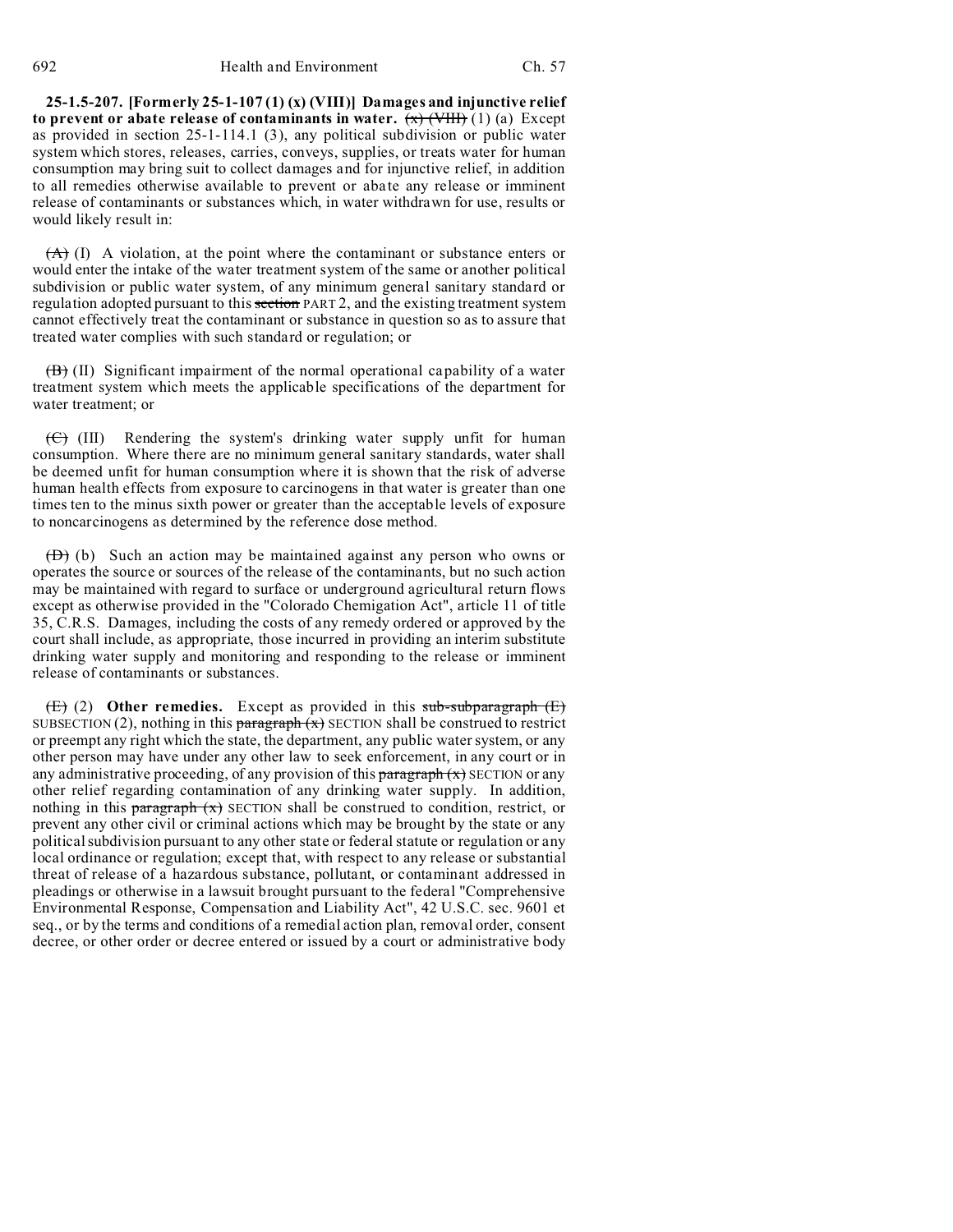of competent jurisdiction pursuant to such federal act, any person or entity which is a defendant in such a lawsuit or is subject to the terms and conditions of such a remedial action plan, removal order, consent decree, or other order or decree, shall not be subjected with respect to the same release or substantial threat of release of a hazardous substance, pollutant, or contaminant to any suit, action, or liability pursuant to section 25-1-114.1 (3); nor shall such person or entity be subject to any suit, action, or liability initiated or prosecuted by a political subdivision or a public water system pursuant to this subparagraph (VIII) SECTION with respect to any release or substantial threat of release of a hazardous substance, pollutant, or contaminant which has been addressed by relief granted, or by measures implemented or legally required to be implemented, pursuant to a lawsuit brought pursuant to such federal act or the terms and conditions of a remedial action plan, removal order, consent decree, or other order or decree entered or issued by a court or administrative body of competent jurisdiction pursuant to such federal act. Nothing in this  $\frac{\text{parameter}}{\text{mean}}$  (x) SECTION shall be construed to bar a political subdivision or public water system from seeking to recover pursuant to applicable law its damages which have been reasonably incurred for the protection of the human health if enforceable arrangements to pay such damages have not otherwise been made.

**25-1.5-208. [Formerly 25-1-107 (1) (x) (IX)] Water - grant program for water treatment systems.** (1) THE DEPARTMENT HAS, IN ADDITION TO ALL OTHER POWERS AND DUTIES IMPOSED UPON IT BY LAW, THE POWERS AND DUTIES PROVIDED IN THIS SECTION AS FOLLOWS:

 $(HX)$   $(A)$  (a) To assist suppliers of water in the state with meeting their responsibilities with respect to protection of public health, the department, in the name of the state and to the extent that state funds are appropriated therefor, may enter into contracts with both governmental and not-for-profit public water systems, as defined in subparagraph  $(\overrightarrow{V})$  of this paragraph  $(x)$  SECTION 25-1.5-201 (1), or to counties representing unincorporated areas, which serve a population of not more than five thousand people, to grant moneys for projects including the planning, design, and construction of water treatment systems.

 $(\overline{B})(b)$  The department may use up to five percent of the appropriated funds for the administration and management of such project grants.

 $(\overline{\mathbf{C}})$  (2) The state board of health shall promulgate rules for the administration of any appropriated grant moneys PURSUANT TO THIS SECTION and for prioritizing proposed water treatment system projects based upon public health impact and compliance with applicable regulations.

 $(D)$  (3) During the grant application process, the department shall seek from the division of local government in the department of local affairs a fiscal analysis of the applying entity to determine financial need. Based upon its fiscal analysis, the division of local government shall issue or deny a certificate of financial need. If a certificate of financial need is issued, the department may authorize a state grant to the project in accordance with the project prioritization adopted by the department.

# PART 3 ADMINISTRATION OF MEDICATIONS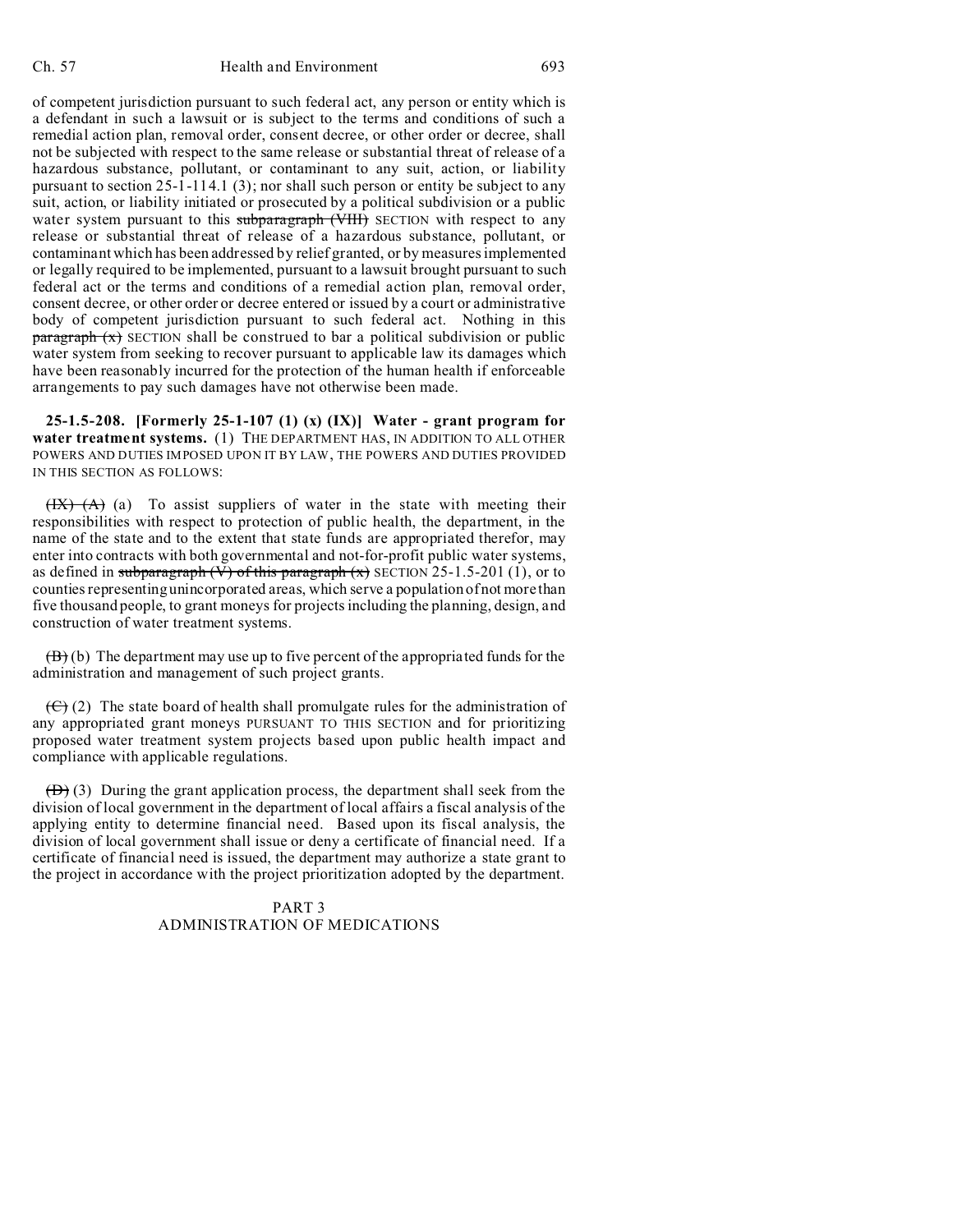**25-1.5-301. [Formerly 25-1-107 (1) (ee) (I.5) (A), (1) (ee) (I.5) (B), (1) (ee) (II), (1) (ee) (II.5), and (1) (ee) (III) (A)] Definitions.** AS USED IN THIS PART 3, UNLESS THE CONTEXT OTHERWISE REQUIRES:

(ee) (II) For purposes of this paragraph (ee), (1) "Administration" means assisting a person in the ingestion, application, inhalation, or, using universal precautions, rectal or vaginal insertion of medication, including prescription drugs, according to the legibly written or printed directions of the attending physician or other authorized practitioner or as written on the prescription label and making a written record thereof with regard to each medication administered, including the time and the amount taken, but "administration" does not include judgment, evaluation, or assessments or the injections of medication, the monitoring of medication, or the self-administration of medication, including prescription drugs and including the self-injection of medication by the resident. "Administration" also means ingestion through gastrostomy tubes or naso-gastric tubes, if administered by an individual authorized pursuant to section 27-10.5-103 (2) (k), C.R.S., as part of residential or day program services provided through service agencies approved by the department of human services and supervised by a licensed physician or nurse.

(H.5) For purposes of this paragraph (ee), (2) "Facility" means:

 $(A)$  (a) The correctional facilities under the supervision of the executive director of the department of corrections including, but not limited to:

(I) Those facilities provided for in article 20 of title 17, C.R.S.;

(II) Minimum security facilities provided for in article 25 of title 17, C.R.S.;

(III) Jails provided for in article 26 of title 17, C.R.S.;

(IV) Community correctional facilities and programs provided for in article 27 of title 17, C.R.S.;

(V) The regimented inmate discipline and treatment program provided for in article 27.7 of title 17, C.R.S.; AND

(VI) The Denver regional diagnostic center provided for in article 40 of title 17, C.R.S.; and the Limon correctional facility provided for in section 24-35-210 (4) (f)  $(H)$   $(B)$ ,  $C.R.S.$ ;

 $(\overline{B})$  (b) Institutions for juveniles provided for in part 4 of article 2 of title 19, C.R.S.;

 $(\ominus)$  (b.5) Personal care boarding homes ASSISTED LIVING RESIDENCES as defined in section  $25-27-102(8)$  25-27-102 (1.3);

 $(\overrightarrow{D})$  (c) Adult foster care facilities provided for in section 26-2-122.3, C.R.S.;

 $(E)$  (d) Alternate care facilities provided for in section 26-4-603 (3), C.R.S.;

(F) (e) Residential child care facilities for children as defined in section 26-6-102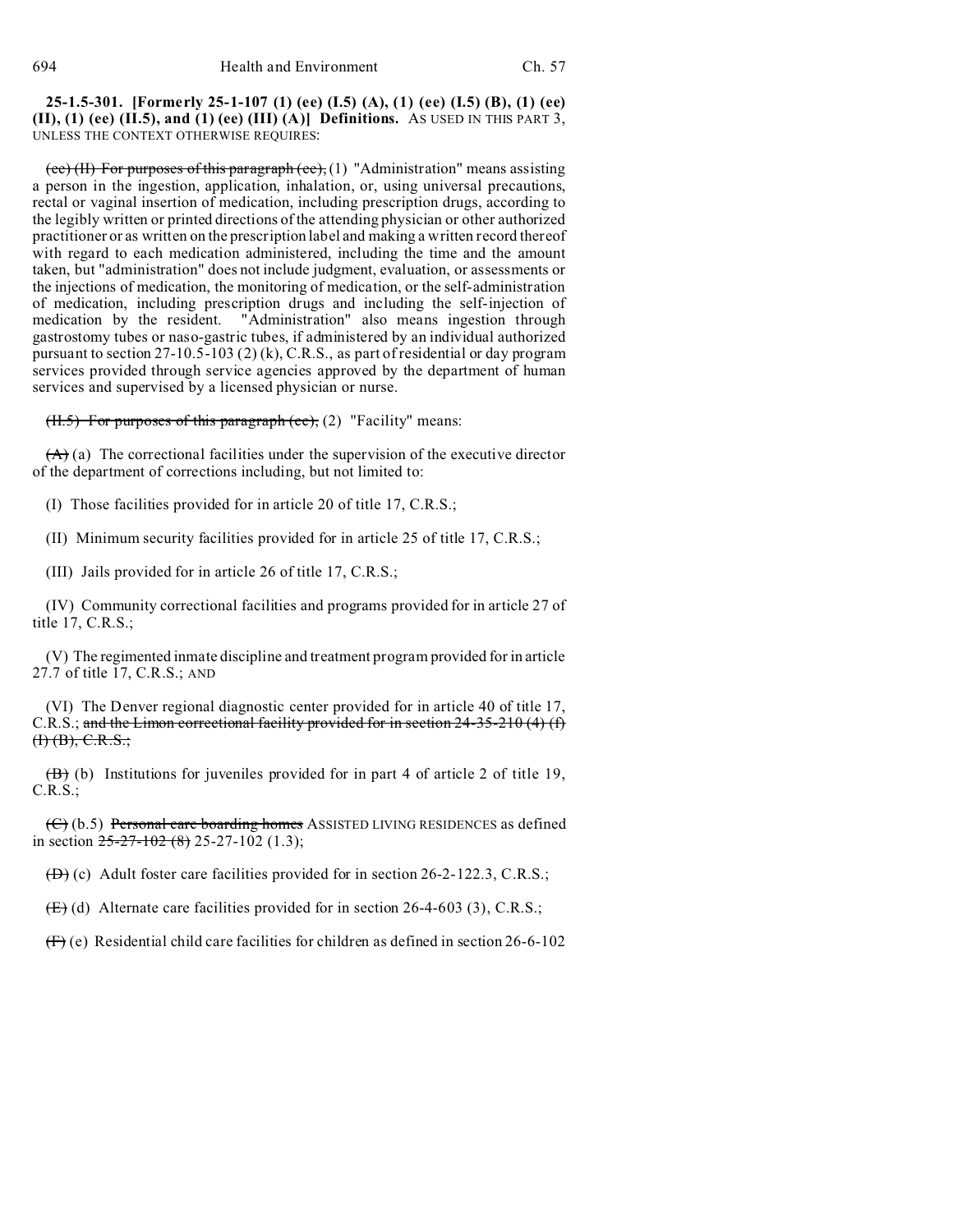(8), C.R.S.;

 $(\overrightarrow{\theta})$  (f) Secure residential treatment centers as defined in section 26-6-102 (9), C.R.S.;

(H) (g) Facilities that provide treatment for mentally ill persons as defined in section 27-10-102 (4.5), C.R.S., except for those facilities which are publicly or privately licensed hospitals;

 $(H)$  (h) All services funded through and regulated by the department of human services pursuant to article 10.5 of title 27, C.R.S., in support of persons with developmental disabilities; and

 $(\frac{1}{\sqrt{1}})$  (i) Adult day care facilities providing services in support of persons as defined in section 26-4-603 (1), C.R.S.

(III)  $(A)$  For the purposes of this paragraph (ee), (3) "Monitoring" means:

(a) Reminding the resident to take medication or medications at the time ordered by the physician or other authorized licensed practitioner;

(b) Handing a resident a container or package of medication lawfully labeled previously for the individual resident by a licensed physician or other authorized licensed practitioner;

(c) Visual observation of the resident to ensure compliance;

(d) Making a written record of the resident's compliance with regard to each medication, including the time taken; AND

(e) Notification to the physician or other authorized practitioner if the resident refuses to or is not able to comply with the physician's or other practitioner's instructions with regard to the medication.

(4) "QUALIFIED MANAGER" MEANS A PERSON WHO:

 $(1.5)$  (A) (a) Is the owner or operator of the facility or a supervisor designated by the owner or operator of the facility for the purpose of implementing this subparagraph  $(\overline{1.5})$  SECTION 25-1.5-303; and

 $(\overline{B})$  (b) Has completed training in the administration of medications pursuant to this subparagraph  $(1.5)$  SECTION 25-1.5-303 or is a licensed nurse pursuant to article 38 of title 12, C.R.S., a licensed physician pursuant to article 36 of title 12, C.R.S., or a licensed pharmacist pursuant to article 22 of title 12, C.R.S. Every unlicensed person who is a "qualified manager" within the meaning of this subparagraph  $(1.5)$ SUBSECTION (4) shall, every four years, successfully complete a test approved by the department of public health and environment pertaining to the administration of medications.

(5) "SELF-ADMINISTRATION" MEANS THE ABILITY OF A PERSON TO TAKE MEDICATION INDEPENDENTLY WITHOUT ANY ASSISTANCE FROM ANOTHER PERSON.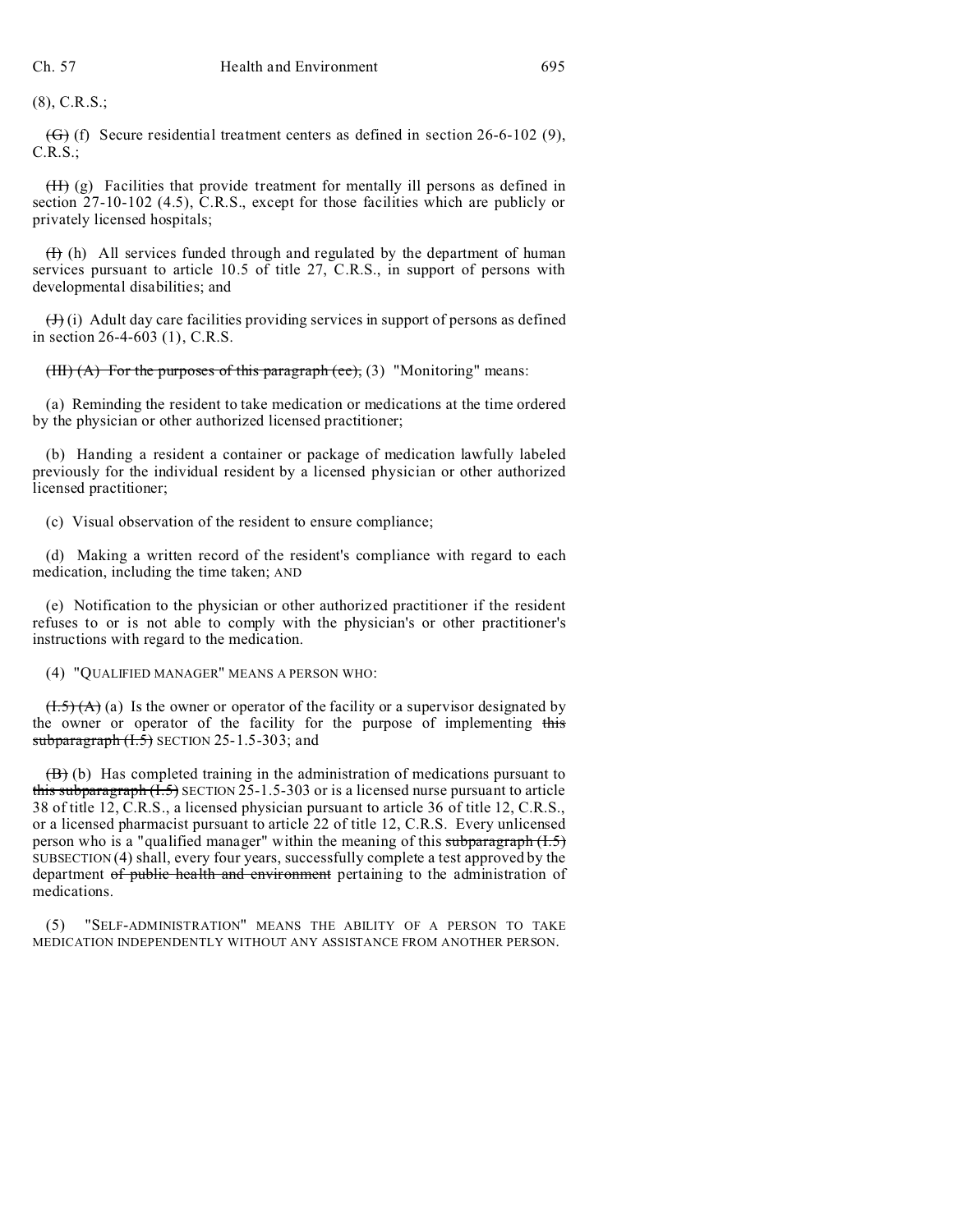**25-1.5-302. [Formerly 25-1-107 (1) (ee) (I) and (1) (ee) (I.3)] Administration** of medications - powers and duties of the department.  $\overline{(ee)}$  (I) THE DEPARTMENT HAS, IN ADDITION TO ALL OTHER POWERS AND DUTIES IMPOSED UPON IT BY LAW, THE POWER AND DUTY to establish and maintain by rule and regulation a program for the administration of medications in facilities, which program shall be developed and conducted by the department of human services and the department of corrections, AS PROVIDED IN THIS PART 3, within the following guidelines:

 $(A)$  (a) As a condition to authorizing or renewing the authorization to operate any facility that administers medications to persons under its care, the authorizing agency shall require that the facility have a staff member qualified pursuant to  $sub-subparagnah (B)$  of this subparagraph  $(H)$  PARAGRAPH  $(b)$  OF THIS SUBSECTION (1) on duty at any time that the facility administers such medications and that the facility maintain a written record of each medication administered to each resident, including the time and the amount of the medication. Such record will be subject to review by the authorizing agency as a part of its procedure in authorizing the continued operation of the facility. Notwithstanding any exemption enumerated in  $sub-subparagraph (B)$  of this subparagraph  $(H)$  PARAGRAPH  $(b)$  OF THIS SUBSECTION (1), any facility may establish a policy which requires a person authorized to administer medication to report to, be supervised by, or to be otherwise accountable for the performance of such administration to a registered nurse as defined in section 12-38-103, C.R.S.

 $(\theta)$  (b) Any individual who is not otherwise authorized by law to administer medication in a facility shall be allowed to perform such duties only after passing a competency evaluation. An individual who administers medications in facilities in compliance with the provisions of this paragraph (ee) PART 3 shall be exempt from the licensing requirements of the "Colorado Medical Practice Act", the "Nurse Practice Act", and the laws of this state pertaining to possession of controlled substances as contained in part 1 of article 22 of title 12, C.R.S., or the "Uniform Controlled Substances Act of 1992", article 18 of title 18, C.R.S.

 $(\overline{B.5})$  (2) The department, in cooperation with appropriate agencies or advisory bodies, shall develop or approve training curricula and competency evaluation procedures for those who administer medications in facilities.

 $(\mathfrak{S}(3))$  If either the department of human services or the department of corrections wishes to use a different training curriculum and competency evaluation procedure for those who administer medications in the facilities whose operation is authorized by those departments, such department shall ensure that such training curriculum and competency evaluation procedure are first submitted to the department of public health and environment for its review. If, after such review, the department of public health and environment has no objection, the submitting department shall assume responsibility for the cost and implementation of such curriculum and evaluation in keeping with the other provisions of this medications administration program for those facilities whose operation is authorized by such department. Any department that administers competency evaluations shall maintain a list of those who have successfully completed such competency evaluation and shall forward a copy of such list to the department of public health and environment within forty-five days of AFTER administration of such evaluation.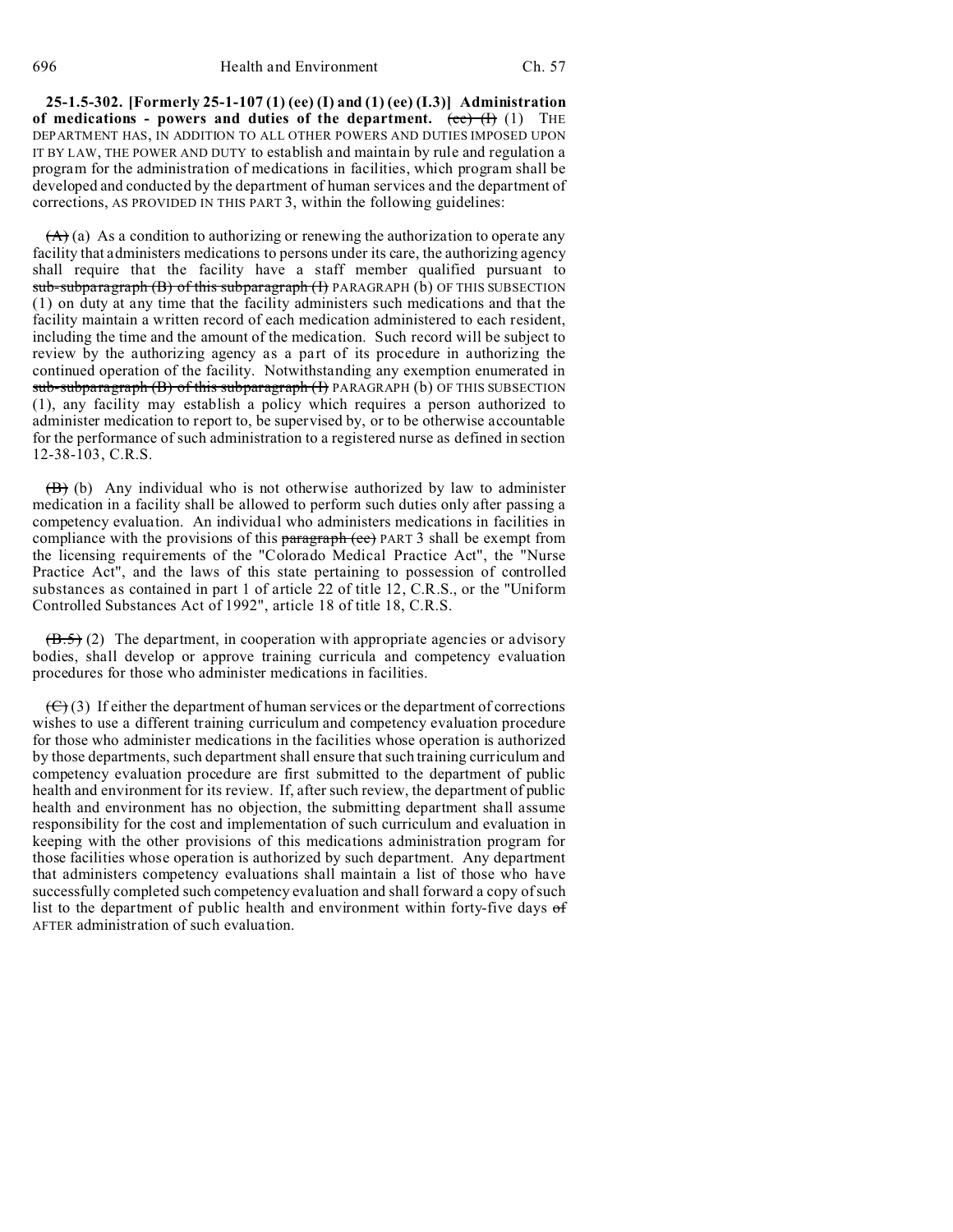$(D)$  (4) The department shall assure that training sessions, each followed by a competency evaluation set to measure basic competency only, are offered at various geographic locations in the state. An individual who does not pass the competency evaluation may apply to retake it. An appropriate fee must be paid each time the competency evaluation is taken. An individual may apply for and take the competency evaluation only once without having first attended a training session approved by the department. If such individual fails to meet a minimum competency level on such first evaluation, the applicant must attend an approved training session before again taking the competency evaluation.

 $(E)$  (5) The department shall set and collect a uniform fee for any training session given and a uniform fee for any competency evaluation administered under the provisions of this paragraph (ee) SECTION whether the department administers such training or testing or contracts with a private provider pursuant to subparagraph  $(1,3)$ of this paragraph (ee) SUBSECTION (7) OF THIS SECTION, so that the revenue generated from such fees approximates the direct and indirect costs incurred by the department in the performance of its duties under this paragraph (ee) SECTION. No person shall enroll in a training session or take the competency evaluation test until such person applies and makes payment of the appropriate fees to the department.

(F) (6) If the individual authorized to administer medication pursuant to sub-subparagraph  $(D)$  of this subparagraph  $(I)$  SUBSECTION  $(1)$  OF THIS SECTION is found, during the course of any review by the authorizing agency as part of its procedure in authorizing the continued operation of the facility, to be unable or unwilling to comply with the training regimen established for medication administration, the department may order retraining as a remedial measure.

 $(1.3)$   $(A)$   $(7)$   $(a)$  If the department determines that it is not able to provide the training and administer competency evaluations pursuant to subparagraph (I) of this paragraph (ee) THIS SECTION, the department may contract with a private provider or instructor to provide such training and administer such competency evaluations.

(B) (b) Before any private contractor may offer training pursuant to sub-subparagraph (A) of this subparagraph  $(1.3)$  THIS SUBSECTION  $(7)$ , such private contractor shall be reviewed by the department. Only those private contractors approved by the department may offer training. Any such approved private contractor shall offer only a medication administration training program which has been approved by the department. The department shall maintain a list of approved medication administration contractors. The department shall compensate contractors from the fees collected from each trainee in attendance at any such privately contracted training session or competency evaluation.

 $(\overline{C})$  (c) All private contractors shall provide the department with a list of all persons who have taken such contractor's approved training sessions or have passed the competency evaluation or both. Such contractors shall also provide the department with any other pertinent information reasonably requested by the department pursuant to its obligations and authority under this paragraph (ee) SECTION.

**25-1.5-303. [Formerly 25-1-107 IP (1) (ee) (I.5), (1) (ee) (I.6), (1) (ee) (III) (B), (1) (ee) (IV), (1) (ee) (IV.5), and (1) (ee) (V)] Medication reminder boxes**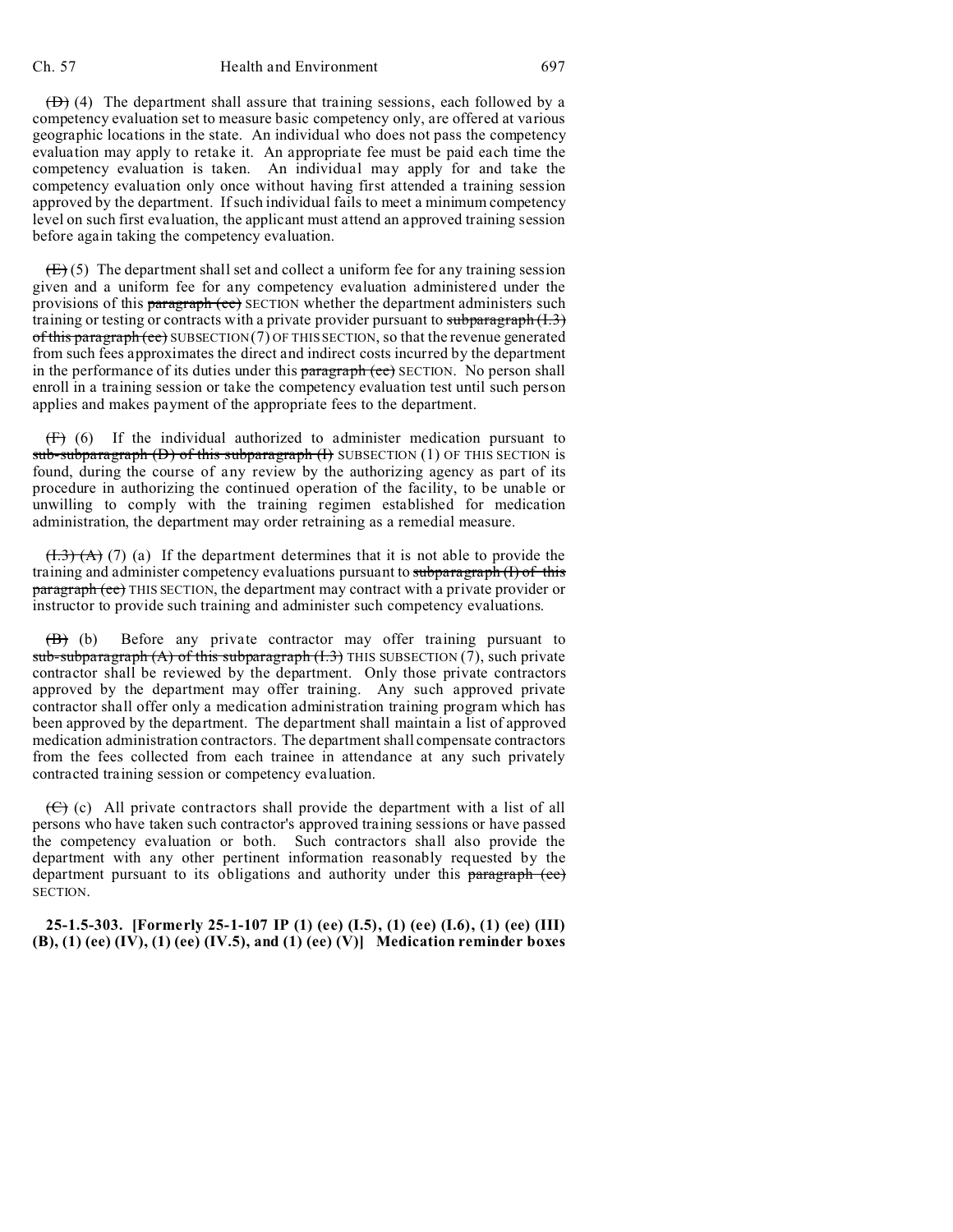**or systems - medication cash fund.**  $(\text{ee})$   $(\text{I.5})$  (1) Medication reminder boxes or systems may be used if such containers have been filled and properly labeled by a pharmacist licensed pursuant to article 22 of title 12, C.R.S., a nurse licensed pursuant to article 38 of title 12, C.R.S., an unlicensed person trained pursuant to this  $subparagnh (I.5)$  SECTION, or filled and properly labeled through the gratuitous care by members of one's family or friends. Nothing in this subparagraph (I.5) SECTION authorizes or shall be construed to authorize the practice of pharmacy, as defined in section 12-22-102 (26), C.R.S. No unlicensed person shall fill and label medication reminder boxes pursuant to this subparagraph  $(1.5)$  SECTION until such person has completed appropriate training approved by the department, of public health and environment, and no facility shall use an unlicensed person to perform such services unless such facility has a qualified manager to oversee the work of such unlicensed person or persons. Every unlicensed person and qualified manager described in this subparagraph (I.5) SECTION shall sign a disclosure statement under penalty of perjury stating that he or she never had a professional license to practice nursing, medicine, or pharmacy revoked in this or any other state for reasons directly related to the administration of medications. For purposes of this subparagraph (I.5), a "qualified manager" means a person who:

 $(1.6)$  (2) THE DEPARTMENT HAS, IN ADDITION TO ALL OTHER POWERS AND DUTIES IMPOSED UPON IT BY LAW, THE POWERS AND DUTIES PROVIDED IN THIS SECTION to develop and implement policies and procedures with respect to the provisions in  $subparagnh (I.5) of this paragraph (ee) SUBSECTION (1) OF THIS SECTION concerning$ the administration of medication reminder boxes.

 $(HH)(B)(3)$  The executive directors of the departments that control the "facilities" defined in sub-subparagraphs  $(A)$  and  $(B)$  of subparagraph  $(H.5)$  of this paragraph  $(\overline{ee})$  SECTION 25-1.5-301 (2) (a) AND (2) (b) may direct the unlicensed staff of any such facility to monitor medications in any part of any such facility. Administration of medications in any such facility shall be allowed only in those areas of any such facility that have a licensed physician or other licensed practitioner on duty. Notwithstanding other training requirements established in subparagraph (I.5) of this paragraph (ee) THIS SECTION, the operator or administrator of every facility that hires an unlicensed person to administer medications pursuant to this paragraph (ee) SECTION shall provide on-the-job training for such person, and all such unlicensed persons hired on or after July 1, 1998, shall be adequately supervised until they have completed such training. Such on-the-job training shall be appropriate to the job responsibilities of each trainee. Facility operators and administrators shall document each unlicensed person's satisfactory completion of on-the-job training in their permanent personnel file.

## (IV) (Deleted by amendment, L. 92, p. 1151, § 8, effective July 1, 1992.)

(IV.5) For purposes of this paragraph (ee), "self-administration" means the ability of a person to take medication independently without any assistance from another **person.** Such (4) A person WHO SELF-ADMINISTERS MEDICATION is personally responsible for medication administration. No facility shall be responsible for observing or documenting the self-administration of medication. Compliance with the requirements for the training of unlicensed persons in medication administration pursuant to this paragraph (ee) SECTION is not required when persons being cared for are self-administering.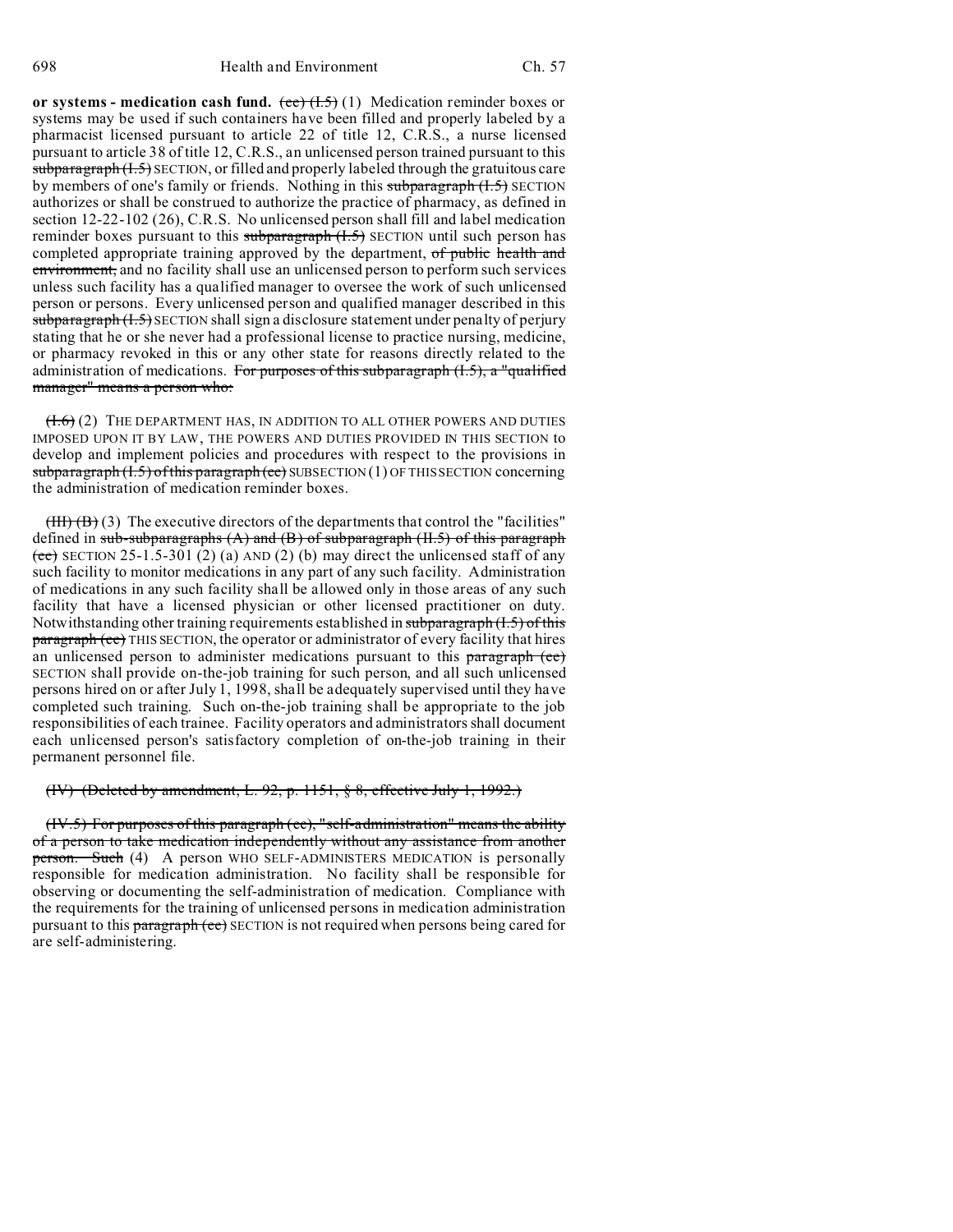$(V)$   $(A)$   $(5)$   $(a)$  All fees collected pursuant to this article SECTION shall be transmitted to the state treasurer, who shall credit the same to the medication administration cash fund, which fund is hereby created.

 $(\overline{B})$  (b) The general assembly shall make annual appropriations from the medication administration cash fund for expenditures of the department incurred in the performance of its duties under this paragraph (ee) SECTION.

 $(\overline{\mathbf{C}})$  (c) Any moneys collected by the department from persons taking a training program or a competency examination from a private contractor approved pursuant to subparagraph  $(1.3)$  of this paragraph  $(ee)$  SECTION 25-1.5-302 (7) shall be transmitted to the state treasurer, who shall credit the same to the medication administration cash fund created in sub-subparagraph  $(A)$  of this subparagraph  $(V)$ PARAGRAPH (a) OF THIS SUBSECTION (5). Such moneys collected from the fees charged for any such training program or competency examination shall be annually appropriated by the general assembly to the department for the purpose of paying private contractors for services rendered and for paying the department's direct and indirect costs incurred pursuant to subparagraph  $(1.3)$  of this paragraph (ee) SECTION 25-1.5-302 (7).

 $(D)$  (d) In accordance with section 24-36-114, C.R.S., all interest derived from the deposit and investment of the medication administration cash fund created in  $sub-subparagnath(A)$  of this subparagraph  $(V)$  PARAGRAPH (a) OF THIS SUBSECTION (5) shall be credited to the general fund.

**25-1.5-304. [Formerly 25-1-107 (1) (ee) (VI) and (1) (ee) (VII)] Repeal of part.** (VI) (A) (1) This paragraph (ee) PART 3 is repealed, effective July 1, 2009.

 $(\overline{B})(2)$  Prior to such repeal, the program established by this paragraph (ee) PART 3 shall be subject to review by a legislative committee of reference designated pursuant to section 2-3-1201, C.R.S., to conduct the review pursuant to section 24-34-104, C.R.S., and the provisions of section 24-34-104 (5) to (12), C.R.S., concerning a wind-up period, an analysis and evaluation, public hearings, and claims by or against an agency shall apply to the operation of the program specified in this paragraph (ee) PART 3. Such review shall include an examination of the regulatory process that governs facilities using trained but unlicensed persons to monitor and administer medication.

#### (VII) Repealed.

**SECTION 3.** 6-1-102 (4.6) (d), Colorado Revised Statutes, is amended to read:

**6-1-102. Definitions.** As used in this article, unless the context otherwise requires:

(4.6) "Health club" means an establishment which provides health club services or facilities which purport to improve or maintain the user's physical condition or appearance through exercise. The term may include, but shall not be limited to, a spa, exercise club, exercise gym, health studio, or playing courts. The term shall not apply to any of the following: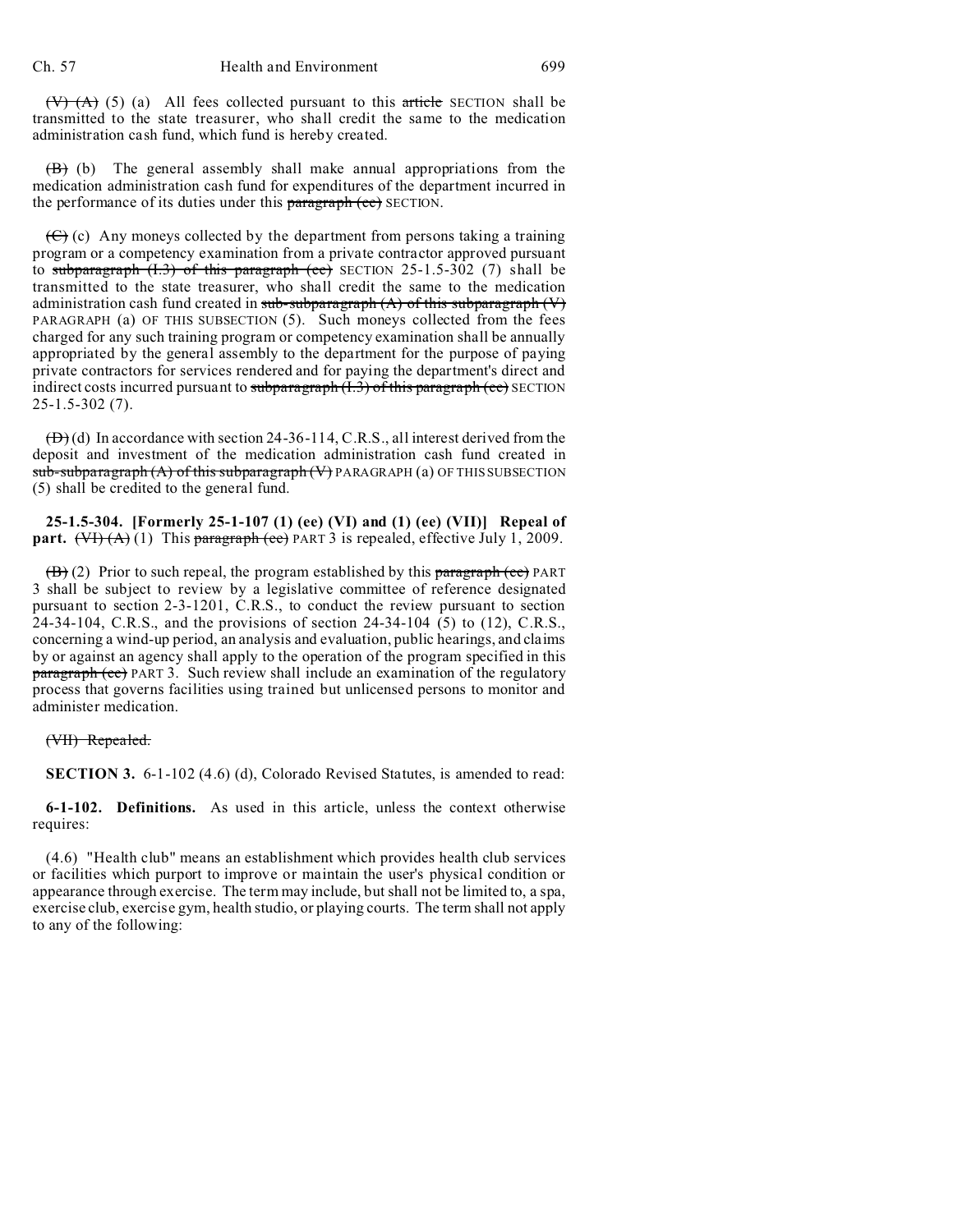(d) Health care facilities licensed or certified by the department of public health and environment pursuant to its authority under  $\frac{\text{section } 25 - 1 - 107}{\text{SECTION}}$  SECTION 25-1.5-103, C.R.S.

**SECTION 4.** 6-19-102 (3), Colorado Revised Statutes, is amended to read:

**6-19-102. Definitions.** As used in this article, unless the context otherwise requires:

(3) "Hospital" means a licensed or certified hospital as described in section  $25-1-107$  (1) (1) (1) and (1) (1) (H) SECTION 25-1.5-103 (1) (a) (I) AND (1) (a) (II), C.R.S.

**SECTION 5.** 10-16-104 (8) (a) (II), Colorado Revised Statutes, is amended to read:

**10-16-104. Mandatory coverage provisions.** (8) **Availability of hospice care coverage.** (a) As used in this subsection (8), unless the context otherwise requires:

(II) "Hospice care" means hospice services provided to a terminally ill individual by a hospice care program, licensed and regulated by the department of public health and environment pursuant to sections  $25$ -1-107 (1) (1) (1) SECTIONS 25-1.5-103 (1) (a) (I) and 25-3-101, C.R.S., or by others under arrangements made by such hospice care program.

**SECTION 6.** 12-22-304 (5) (e) (I), Colorado Revised Statutes, is amended to read:

**12-22-304. License required - controlled substances - drug precursors - fund created - repeal.** (5) The following persons need not be licensed by the department or by the board to lawfully possess controlled substances under this part 3:

(e) (I) Employees of facilities who are administering and monitoring medications to persons under the care or jurisdiction thereof pursuant to the provisions of section 25-1-107 (1) (ee) PART 3 OF ARTICLE 1.5 OF TITLE 25, C.R.S.

**SECTION 7.** 12-32-202 (3), Colorado Revised Statutes, is amended to read:

**12-32-202. Board authorized to issue regulations.** (3) The required number of hours of training and education for all unlicensed persons operating machine sources of ionizing radiation and administering such radiation to patients shall be established by the board by rule on or before July 1, 1992. This standard shall apply to all persons in podiatric settings other than hospitals and similar facilities licensed by the department of public health and environment pursuant to section 25-1-107 SECTION 25-1.5-103, C.R.S. Such training and education may be obtained through programs approved by the appropriate authority of any state or through equivalent programs and training experience including on-the-job training as determined by the board.

**SECTION 8.** 12-33-202 (3), Colorado Revised Statutes, is amended to read: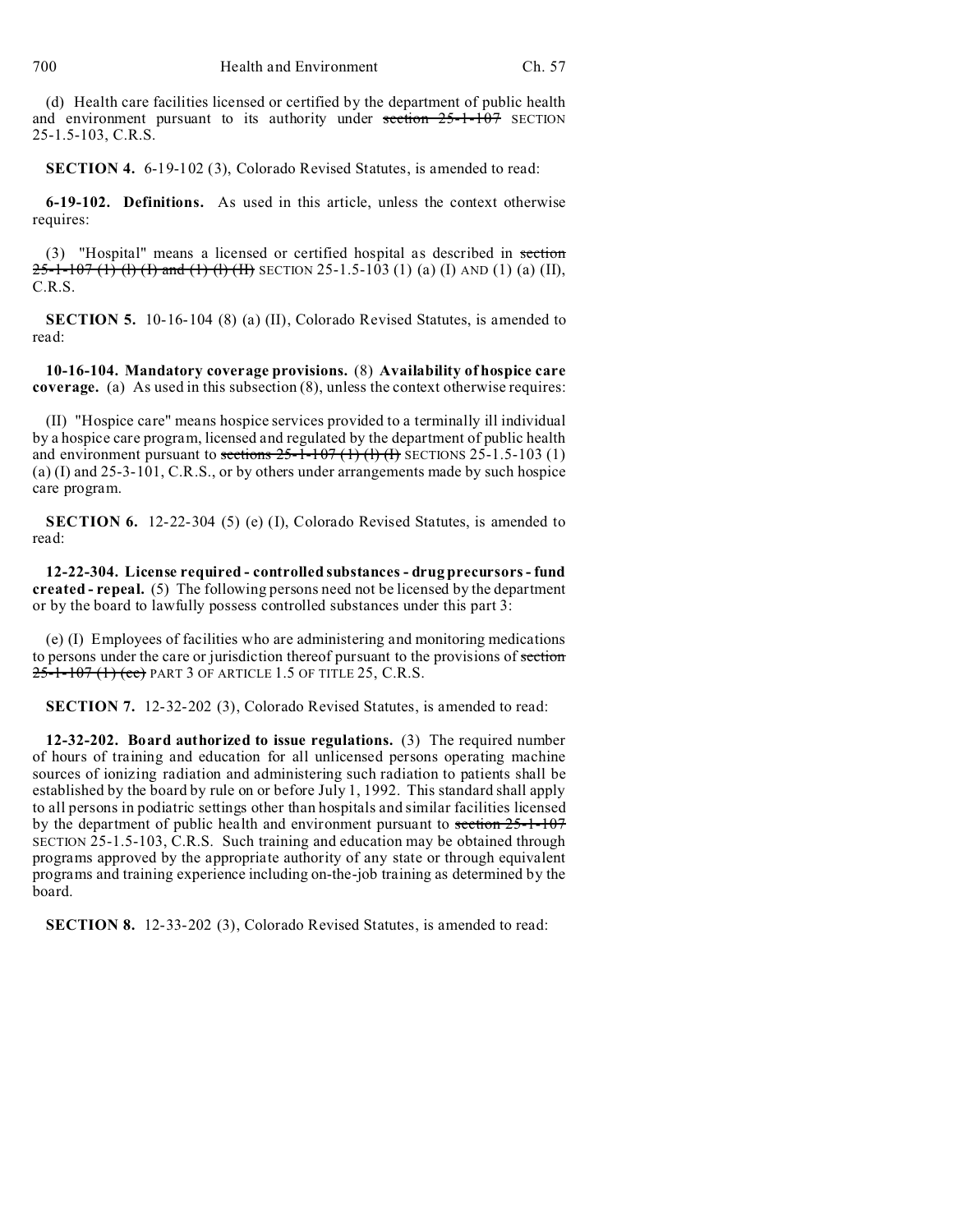**12-33-202. Board authorized to issue regulations.** (3) The required number of hours of training and education for all unlicensed persons operating machine sources of ionizing radiation and administering such radiation to patients shall be established by the board by rule on or before July 1, 1992. This standard shall apply to all persons in chiropractic settings other than hospitals and similar facilities licensed by the department of public health and environment pursuant to section 25-1-107 SECTION 25-1.5-103, C.R.S. Such training and education may be obtained through programs approved by the appropriate authority of any state or through equivalent programs and training experience including on-the-job training as determined by the board.

**SECTION 9.** 12-34-108.5 (1), Colorado Revised Statutes, is amended to read:

**12-34-108.5. Anatomical gift protocol required.** (1) In order to ensure that donors or families of donors be informed of the option to make an anatomical gift, every hospital licensed or certified pursuant to section  $25-1-107(1)$  (l)  $(1)$  or  $(1)$  (l)  $(H)$  SECTION 25-1.5-103 (1) (a) (I) OR (1) (a) (II), C.R.S., shall develop and implement, by October 1, 1987, an organ and tissue procurement protocol for the purpose of identifying potential donors.

**SECTION 10.** 12-35-202 (3), Colorado Revised Statutes, is amended to read:

**12-35-202. Board authorized to issue regulations.** (3) The required number of hours of training and education for all unlicensed persons operating machine sources of ionizing radiation and administering such radiation to patients shall be established by the board by rule on or before July 1, 1992. This standard shall apply to all persons in dental settings other than hospitals and similar facilities licensed by the department of public health and environment pursuant to section 25-1-107 SECTION 25-1.5-103, C.R.S. Such training and education may be obtained through programs approved by the appropriate authority of any state or through equivalent programs and training experience including on-the-job training as determined by the board.

**SECTION 11.** 12-36-106 (3) (o) (I), Colorado Revised Statutes, is amended to read:

**12-36-106. Practice of medicine defined - exemptions from licensing requirements - repeal.** (3) Nothing in this section shall be construed to prohibit, or to require a license or a physician training license under this article with respect to, any of the following acts:

(o) (I) The administration and monitoring of medications in facilities as provided in section  $25$ -1-107 (1) (ee) PART 3 OF ARTICLE 1.5 OF TITLE 25, C.R.S.

**SECTION 12.** 12-36-202 (3), Colorado Revised Statutes, is amended to read:

**12-36-202. Board authorized to issue regulations.** (3) The required number of hours of training and education for all unlicensed persons operating machine sources of ionizing radiation and administering such radiation to patients shall be established by the board by rule on or before July 1, 1992. This standard shall apply to all persons in medical settings other than hospitals and similar facilities licensed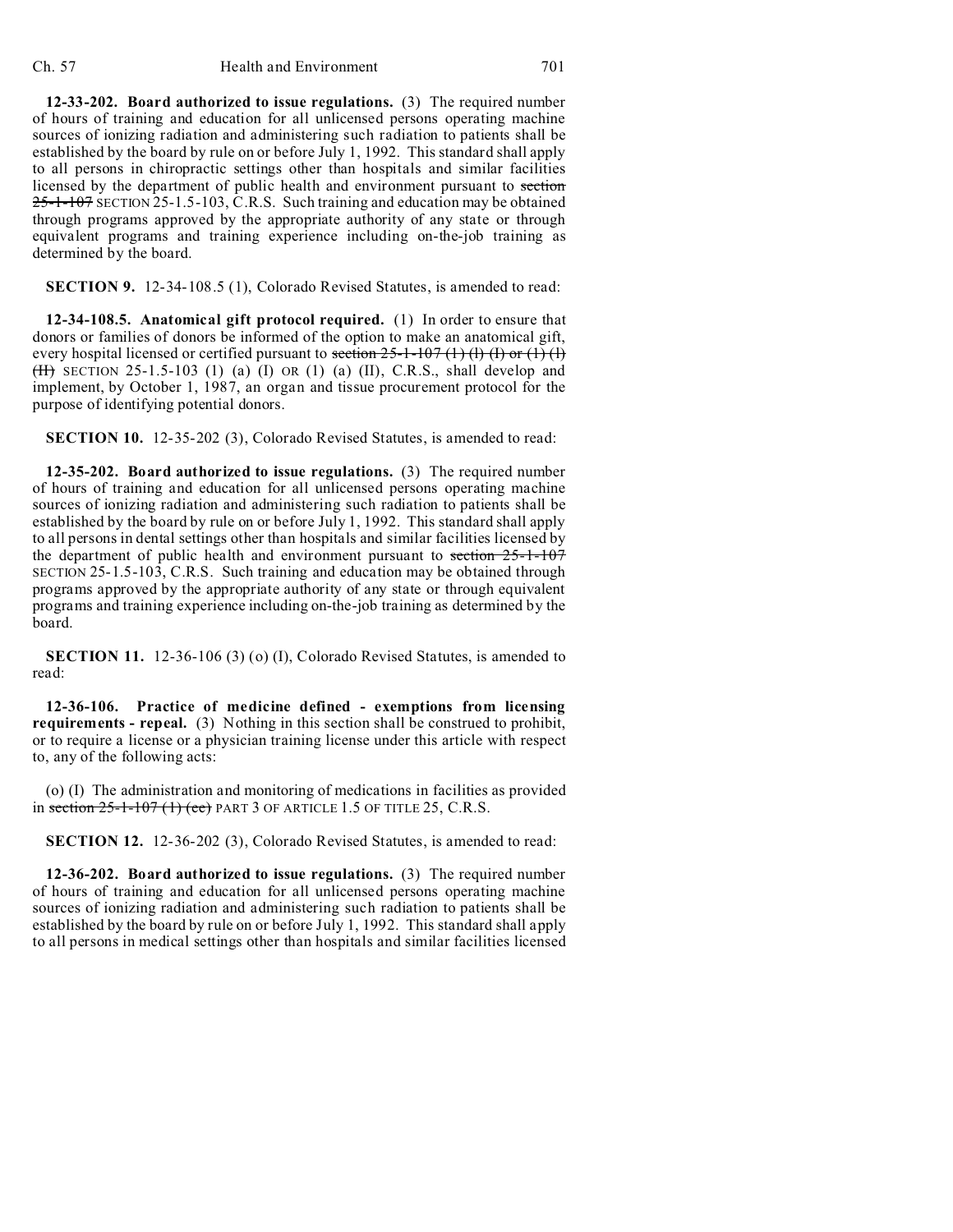by the department of public health and environment pursuant to section 25-1-107 SECTION 25-1.5-103, C.R.S. Such training and education may be obtained through programs approved by the appropriate authority of any state or through equivalent programs and training experience including on-the-job training as determined by the board.

**SECTION 13.** 12-36.5-104 (4) (a), Colorado Revised Statutes, is amended to read:

**12-36.5-104. Establishment of professional review committees - function.** (4) Any professional review committee established by any of the following organizations, entities, or professional societies shall be an approved professional review committee under this article if it operates pursuant to written bylaws, policies, or procedures which are in compliance with this article and which have been approved by its governing board:

(a) The medical staff of a hospital licensed pursuant to part 1 of article 3 of title 25, C.R.S., or certified pursuant to section  $25$ -1-107 (1) (I) (II) SECTION 25-1.5-103 (1) (a) (II), C.R.S.;

**SECTION 14.** 12-38-125 (1) (h) (I) and (1) (k), Colorado Revised Statutes, are amended to read:

**12-38-125. Exclusions - repeal.** (1) No provision of this article shall be construed to prohibit:

(h) (I) The administration and monitoring of medications in facilities pursuant to section  $25$ -1-107 (1) (ee) PART 3 OF ARTICLE 1.5 OF TITLE 25, C.R.S.

(k) The practice of administration and monitoring as defined in section  $25$ -1-107 (1) (ee) (II) and (1) (ee) (III) SECTION 25-1.5-301 (1) AND (3), C.R.S.

**SECTION 15.** 12-38-132 (6), Colorado Revised Statutes, is amended to read:

**12-38-132. Delegation of nursing tasks.** (6) The board may promulgate rules and regulations pursuant to this section, including but not limited to standards on the assessment of the proficiency of the delegatee to perform delegated tasks, and standards for accountability of any nurse who delegates nursing tasks. Such rules and regulations shall be consistent with the provisions of sections  $25-1-107(1)$  (ee) PART 3 OF ARTICLE 1.5 OF TITLE 25 and SECTION 27-10.5-103 (2) (k), C.R.S.

**SECTION 16.** 12-38.1-102 (4), Colorado Revised Statutes, is amended to read:

**12-38.1-102. Definitions - repeal.** As used in this article, unless the context otherwise requires:

(4) "Medical facility" means a nursing facility licensed by the department of PUBLIC health AND ENVIRONMENT or home health agencies certified to receive medicare or medicaid funds, pursuant to the federal "Social Security Act", as amended, distinct part nursing facilities, or home health agencies or entities engaged in nurse aide practices as such practices are defined in subsection (5) of this section.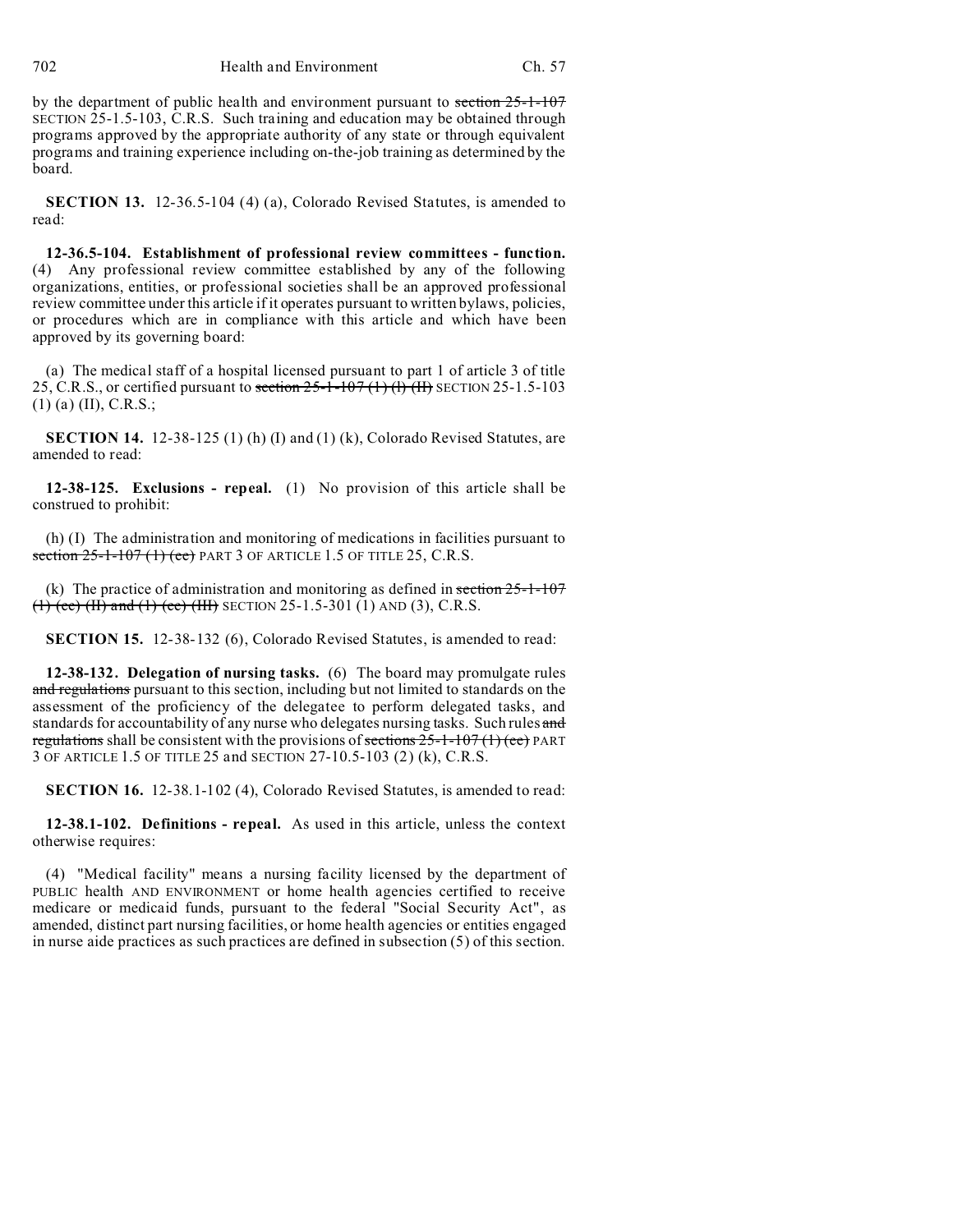"Medical facility" does not include hospitals and other facilities licensed or certified pursuant to section  $25$ -1-107 (1) (1) SECTION 25-1.5-103 (1) (a), C.R.S.

**SECTION 17.** 12-38.1-117 (1) (f), Colorado Revised Statutes, is amended to read:

**12-38.1-117. Exclusions.** (1) This article shall not be construed to affect or apply to:

(f) Any person performing services pursuant to sections  $12-38-132$   $25-1-107$  (1) (ee), and 27-10.5-103 (2) (k), C.R.S., AND PART 3 OF ARTICLE 1.5 OF TITLE 25, C.R.S.

**SECTION 18.** 12-39-102 (4), Colorado Revised Statutes, is amended to read:

**12-39-102. Definitions.** As used in this article, unless the context otherwise requires:

(4) "Nursing home facility" shall have the same meaning as that set forth in section 25-1-1002, C.R.S., and shall include nursing care facilities, whether proprietary or nonprofit, which are licensed under section  $25-1-107$  (1) (1) (1) SECTION 25-1.5-103 (1) (a) (I), C.R.S., or pursuant to the rules for nursing homes promulgated by the department of public health and environment. The term "nursing home" includes but is not limited to nursing homes owned or administered by the state government or any agency or political subdivision thereof.

**SECTION 19.** 12-41-119 (1) (c), Colorado Revised Statutes, is amended to read:

**12-41-119. Professional review committees - immunity.** (1) A professional review committee may be established pursuant to this section to investigate the quality of care being given by a person licensed under this article. It shall include in its membership at least three persons licensed under this article, but such committee may be authorized to act only by:

(c) A hospital licensed pursuant to part 1 of article 3 of title 25, C.R.S., or certified pursuant to section  $25-1-107$  (1) (I) (II) SECTION 25-1.5-103 (1) (a) (II), C.R.S.; except that the professional review committee shall include in its membership at least a two-thirds majority of persons licensed under this article. Such review committee may function under the quality management provisions of section 25-3-109, C.R.S.

**SECTION 20.** 12-43-214 (4) (f), Colorado Revised Statutes, is amended to read:

**12-43-214. Mandatory disclosure of information to clients.** (4) The disclosure of information required by subsection (1) of this section is not required when psychotherapy is being administered in any of the following circumstances:

(f) By a social worker practicing in a hospital that is licensed or certified under section  $25-1-107$  (1) (1) or (1) (1) (H) SECTION 25-1.5-103 (1) (a) (I) OR (1) (a) (II), C.R.S.

**SECTION 21.** 13-21-115.7 (1) (a), Colorado Revised Statutes, is amended to read: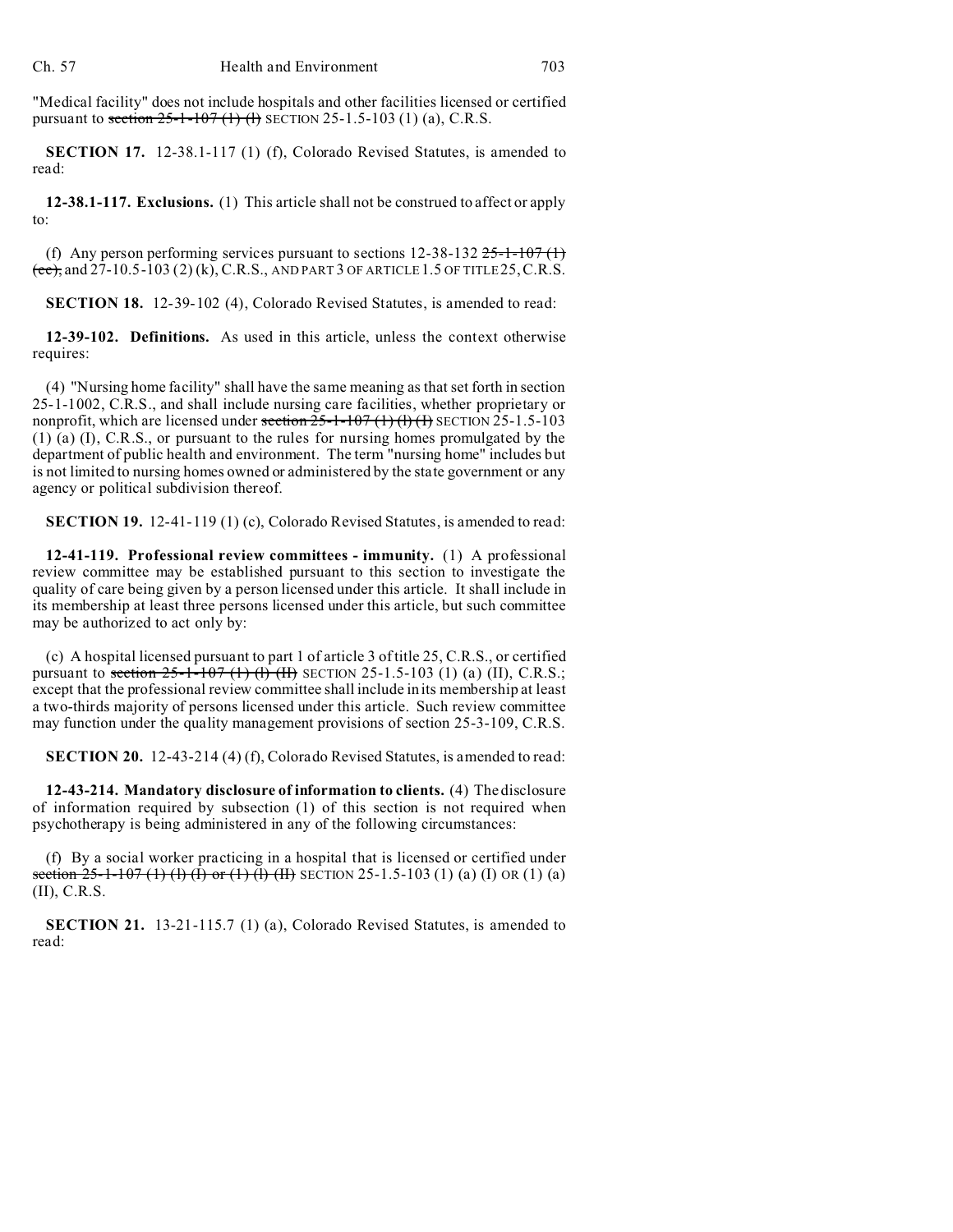**13-21-115.7. Immunity from civil liability for directors, officers, or trustees - nonprofit corporations or nonprofit organizations.** (1) As used in this section, unless the context otherwise requires:

(a) "Nonprofit corporation" means any corporation which is exempt from taxation pursuant to section 501(a) of the federal "Internal Revenue Code of 1986", 26 U.S.C. sec. 501(a), as amended, and listed as an exempt organization in section 501(c)  $(2)$ , (3), (4), (5), (6), (7), (8), (11), or (19) of the federal "Internal Revenue Code of 1986", 26 U.S.C. sec. 501(c), as amended. The term includes a not-for-profit corporation. The term includes a public hospital certified pursuant to section  $25-1-107(1)$  (h) SECTION 25-1.5-103 (1) (a), C.R.S.

**SECTION 22.** 13-21-116 (2) (b) (I), Colorado Revised Statutes, is amended to read:

**13-21-116. Actions not constituting an assumption of duty - board member immunity - immunity for volunteers assisting organizations for young persons.** (2) (b) (I) No member of the board of directors of a nonprofit corporation or nonprofit organization shall be held liable for actions taken or omissions made in the performance of his OR HER duties as a board member except for wanton and willful acts or omissions. For purposes of this paragraph (b), "the board of directors of a nonprofit corporation or nonprofit organization" shall include, but not be limited to, the board of directors of a public hospital certified pursuant to section  $25-1-107(1)$  $\left(\frac{1}{1}\right)$  SECTION 25-1.5-103 (1) (a), C.R.S.

**SECTION 23.** 13-21-901 (2), Colorado Revised Statutes, is amended to read:

**13-21-901. Definitions.** As used in this part 9, unless the context otherwise requires:

(2) "Hospital enterprise" means a hospital owned by the state or a political subdivision that qualifies as an "enterprise" as defined in section 20 of article X of the state constitution and is certified pursuant to section  $25$ -1-107(1)(1)(II) SECTION 25-1.5-103 (1) (a) (II), C.R.S.

**SECTION 24.** 17-1-113.1, Colorado Revised Statutes, is amended to read:

**17-1-113.1. Administration or monitoring of medications to persons in correctional facilities.** The executive director has the power to direct the administration or monitoring of medications to persons in correctional facilities, as described in section  $25$ -1-107 (1) (ee) (II.5) (A) SECTION 25-1.5-301 (2) (a), C.R.S., under the executive director's control, in a manner consistent with section 25-1-107  $(1)$  (ee) PART 3 OF ARTICLE 1.5 OF TITLE 25, C.R.S.

**SECTION 25.** 18-18-414 (2) (c) (III), Colorado Revised Statutes, is amended to read:

**18-18-414. Unlawful acts - licenses - penalties.** (2) (c) (III) For the purposes of this paragraph (c):

(A) "Hospice patient" means an individual who is receiving hospice care from an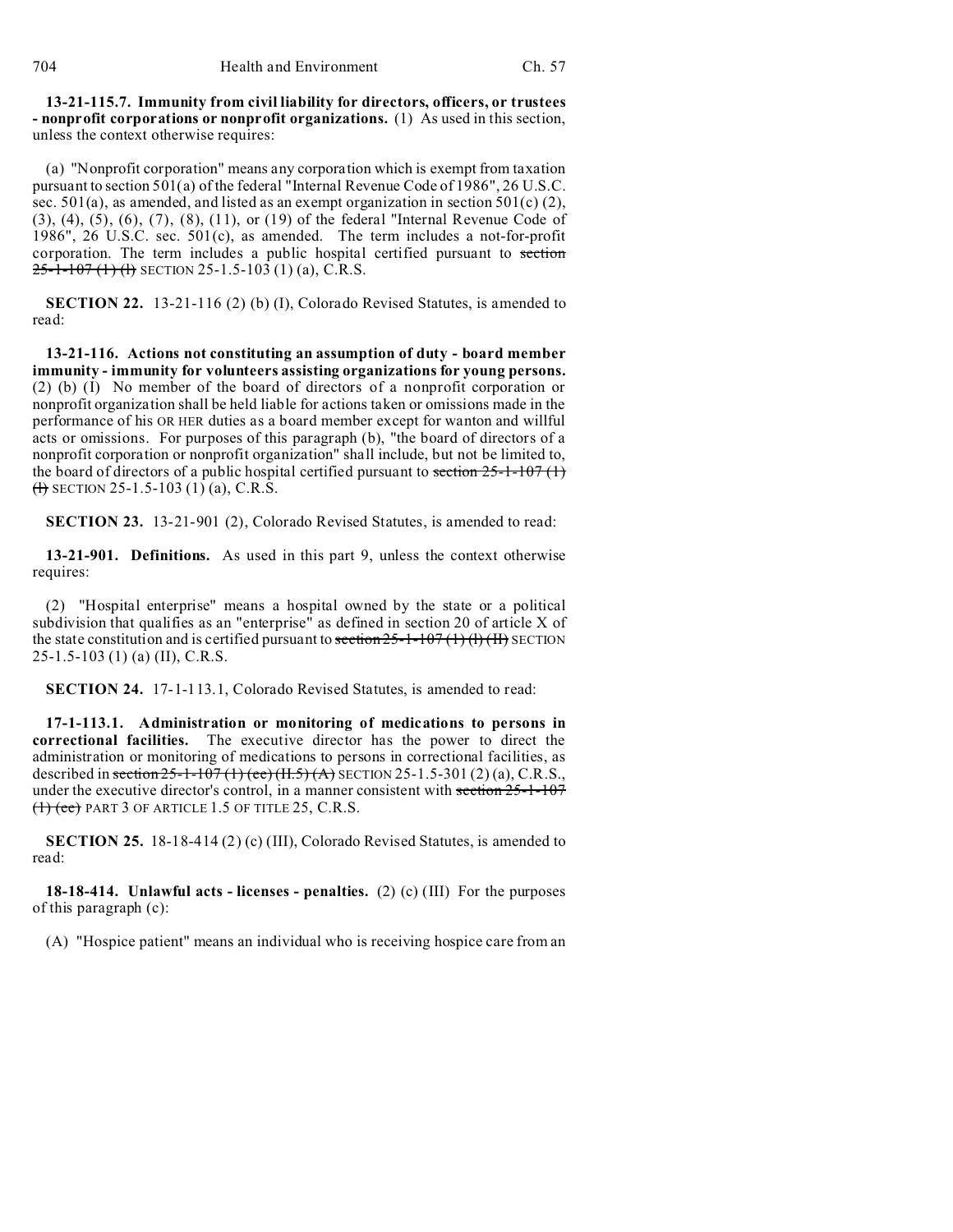entity licensed and regulated by the department of public health and environment pursuant to sections  $25-1-107$  (1) (1) SECTIONS 25-1.5-103 (1) (a) (I) and 25-3-101, C.R.S.

(B) "Long-term care facility" means a facility that is licensed and regulated as a skilled nursing facility or nursing care facility by the department of public health and environment pursuant to sections  $25$ -1-107 (1) (1) (1) SECTIONS 25-1.5-103 (1) (a) (I) and 25-3-101, C.R.S.

**SECTION 26.** 19-2-416, Colorado Revised Statutes, is amended to read:

**19-2-416. Administration or monitoring of medications to persons in juvenile institutional facilities.** The executive director of the department of human services has the power to direct the administration or monitoring of medications to persons in juvenile institutional facilities as defined in section  $25-1-107$  (1) (ee) (II.5) (B) SECTION 25-1.5-301 (2) (b), C.R.S., in a manner consistent with section  $25$ -1-107 (1)  $\text{(ee)}$  PART 3 OF ARTICLE 1.5 OF TITLE 25, C.R.S.

**SECTION 27.** 24-33.5-108 (2) (b), Colorado Revised Statutes, is amended to read:

**24-33.5-108. Statewide fire fighting resource database - creation.** (2) (b) The database created pursuant to paragraph (a) of this subsection (2) shall contain apparatus and equipment inventories, personnel counts, resource status, such other information relevant to the efficient tracking and allocation of fire fighting resources, and a listing of all supplemental funding sources available to state and local fire fighting agencies. The information in this database shall be included with the information required to be collected and maintained pursuant to section  $25$ -1-107(1)  $(y)$  SECTION 25-1.5-101 (1) (p), C.R.S. No data gathered for or stored in this database shall contain personally identifying information without prior notice to the involved individual. The database is not intended to be used in place of the existing interagency wild land fire dispatch system.

**SECTION 28.** 24-34-104 (40) (a), (40) (b), (40) (c), and (40) (d), Colorado Revised Statutes, are amended to read:

**24-34-104. General assembly review of regulatory agencies and functions for termination, continuation, or reestablishment.** (40) The following agencies, functions, or both, shall terminate on July 1, 2009:

(a) The program for the administration and monitoring of medications in facilities authorized pursuant to section  $25$ -1-107 (1) (ee) PART 3 OF ARTICLE 1.5 OF TITLE 25,  $C.R.S.:$ 

(b) The exemption from licensure under the "Uniform Controlled Substances Act of 1992", article 18 of title 18, C.R.S., pursuant to section 12-22-304 (5) (e) (I), C.R.S., for persons who administer or monitor medications in facilities in compliance with the program authorized in section  $25$ -1-107 (1) (ee) PART 3 OF ARTICLE 1.5 OF TITLE 25, C.R.S.;

(c) The exemption from licensure under the "Colorado Medical Practice Act"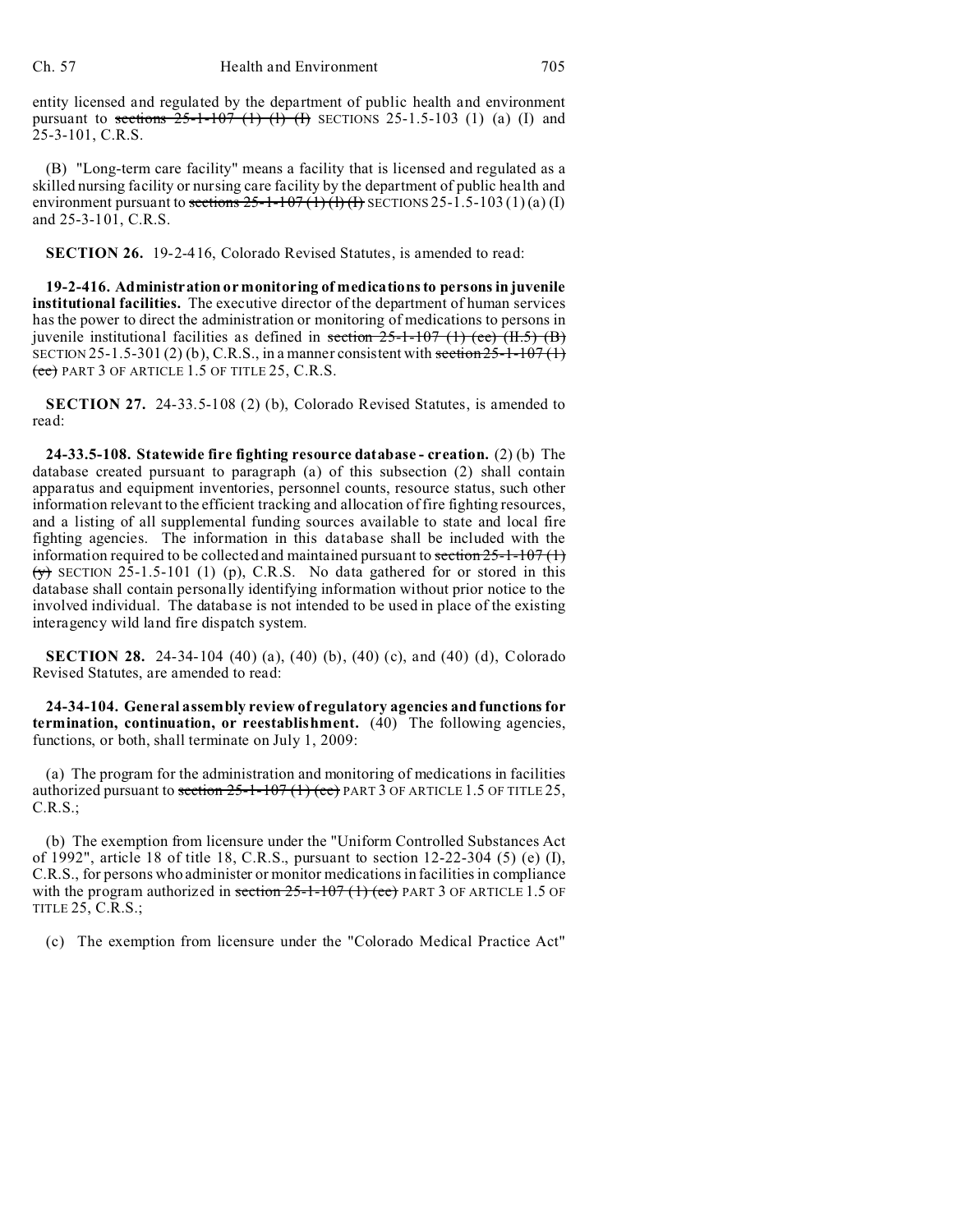pursuant to section 12-36-106 (3) (o) (I), C.R.S., for persons who administer and monitor medications in facilities in compliance with the program authorized in section 25-1-107 (1) (ee) PART 3 OF ARTICLE 1.5 OF TITLE 25, C.R.S.;

(d) The exemption from licensure under the "Nurse Practice Act" pursuant to section 12-38-125 (1) (h) (I), C.R.S., for persons who administer and monitor medications in facilities in compliance with the program authorized in section 25-1-107 (1) (ee) PART 3 OF ARTICLE 1.5 OF TITLE 25, C.R.S.;

**SECTION 29.** 25-1-102 (1), Colorado Revised Statutes, is amended to read:

**25-1-102. Department created - executive director - divisions.** (1) There is hereby created a department of public health and environment, referred to in this part 1 AND ARTICLE 1.5 OF THIS TITLE as the "department". The head of the department shall be the executive director of the department of public health and environment, which office is hereby created. The governor shall appoint said executive director, with the consent of the senate, and the executive director shall serve at the pleasure of the governor. The reappointment of an executive director after initial election of a governor shall be subject to the provisions of section 24-20-109, C.R.S. The executive director shall administer the department, subject to the authority of the state board of health, the air quality control commission, the state water quality control commission, and the hazardous waste commission.

**SECTION 30.** 25-1-105 (2) (b), Colorado Revised Statutes, is amended to read:

**25-1-105. Executive director - chief medical officer - qualifications - salary - office.** (2) (b) The chief medical officer shall provide independent medical judgment, guidance, and advice to the governor and to the executive director regarding medical and public health issues in all areas identified in section 25-1-107 ARTICLE 1.5 OF THIS TITLE.

**SECTION 31.** The introductory portion to 25-1-109 (1) and 25-1-109 (1) (h), Colorado Revised Statutes, are amended to read:

**25-1-109. Powers and duties of the division of administration.** (1) In addition to the other powers and duties conferred and imposed in this part 1 upon the division of administration, the division, through the director or, upon his THE DIRECTOR'S direction and under his THE DIRECTOR'S supervision, through the other officers and employees of the division, has the following powers and duties:

(h) To administer and enforce the minimum general sanitary standards and regulations adopted pursuant to section  $25-1-107$   $\overline{(1)}$   $\overline{(x)}$  SECTION 25-1.5-202.

**SECTION 32.** 25-1-114.1 (1), the introductory portion to 25-1-114.1 (2.5) (a), and 25-1-114.1 (2.5) (b), (3), and (7), Colorado Revised Statutes, are amended to read:

**25-1-114.1. Civil remedies and penalties.** (1) The division of administration of the department may institute a civil action or administrative action, as described in subsection (2.5) of this section, against any person who violates a final enforcement order of the department issued for a violation of any minimum general sanitary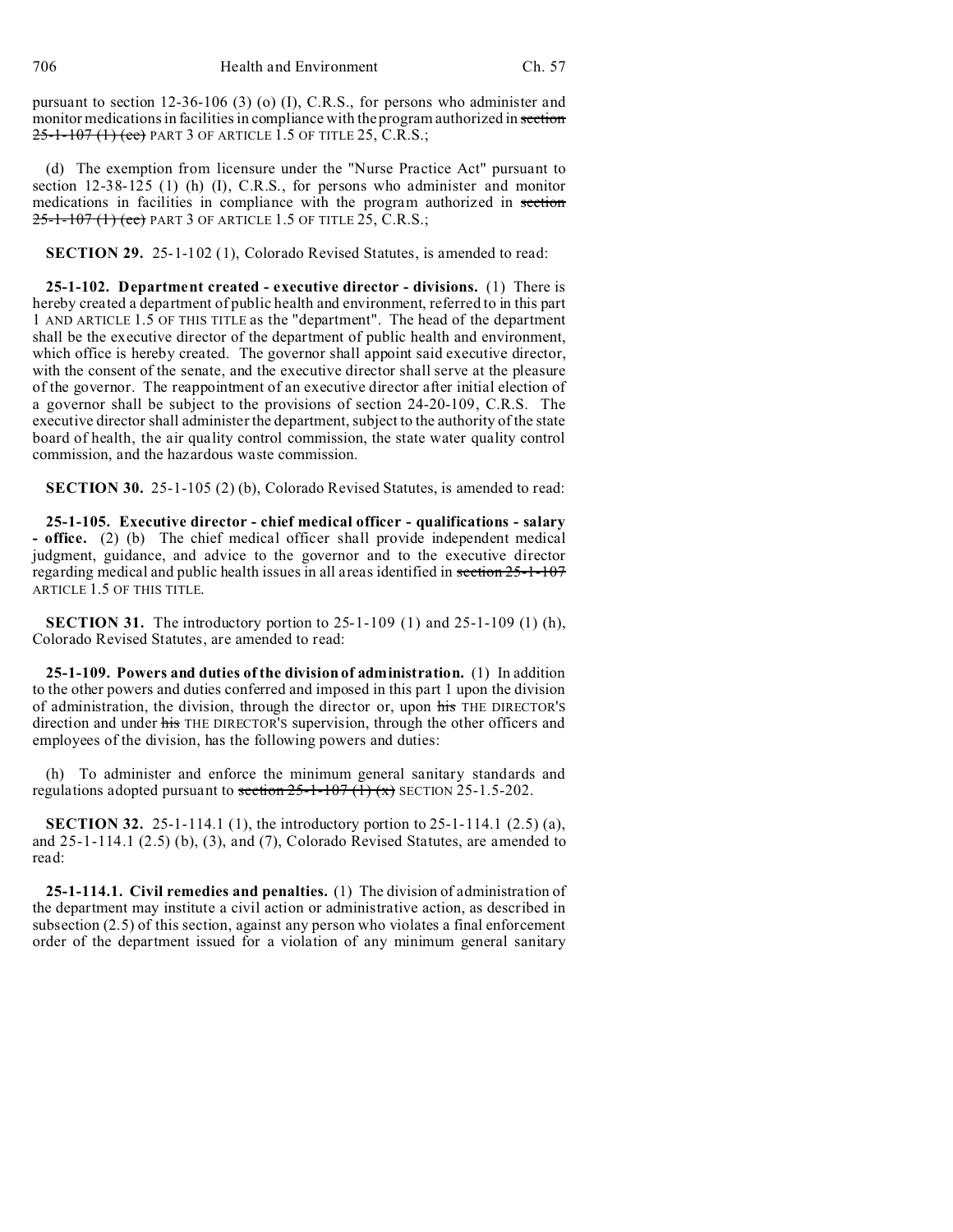standard or regulation adopted pursuant to section  $25-1-107$  (1)  $(x)$  SECTION 25-1.5-202. Such civil action shall be brought in the district court of the county in which the violation of the standard or regulation is alleged to have occurred.

(2.5) (a) Any person who violates any minimum general sanitary standard and regulation promulgated pursuant to section  $25-1-107(1)(x)$  SECTION 25-1.5-202 or 25-1-114 (1) (h), or any final enforcement order issued by the department, shall be subject to an administrative penalty as follows:

(b) Penalties under this subsection (2.5) shall be determined by the executive director or the executive director's designee and may be collected by the division by an action instituted in a court of competent jurisdiction for collection of such penalty. The final decision of the executive director or the executive director's designee may be appealed to the state board of health. A stay of any order of the division ending judicial review shall not relieve any person from any liability with respect to past or continuing violations of any minimum general sanitary standard or any regulation promulgated pursuant to section  $25-7-107$  (1) (x) SECTION 25-1.5-202 or 25-1-114 (1) (h), but the reason for the request for judicial review shall be considered in the determination of the amount of the penalty. In the event that such an action is instituted for the collection of such penalty, the court may consider the appropriateness of the amount of the penalty, if such issue is raised by the party against whom the penalty was assessed. Any administrative penalty collected under this section shall be credited to the general fund.

(3) The department may request the attorney general to bring a suit for a temporary restraining order or a preliminary or permanent injunction to prevent or abate any violation of a minimum general sanitary standard or regulation adopted pursuant to section  $25-1-107$  (1) (x) SECTION 25-1.5-202 or to prevent or abate any release or imminent release that causes or is likely to cause contamination resulting in liability under section  $25$ -1-107 (1) (x) (VIII) SECTION 25-1.5-207, and the department, in such a suit, may collect, on behalf of political subdivisions or public water systems, the damages incurred by such political subdivisions or public water systems under section  $25-1-107$  (1) (x) (VHI) SECTION 25-1.5-207. The department shall pay to such political subdivisions or public water systems all damages collected on their behalf. The department is not required to issue an enforcement order prior to institution of such a suit. Upon a de novo finding by the court that such a violation has occurred, is occurring, or is about to occur or that such release or imminent release exists, the court may enjoin such violation, release, or imminent release and enter such order as the public health may require, taking into consideration, where appropriate, the cost and time necessary to comply. An enforcement settlement with the state under the provisions of this subsection (3) shall bar a separate action by a political subdivision or public water system under section  $25-1-107$  (1) (x) (VIII) SECTION 25-1.5-207 whenever notice and adequate opportunity to comment on the proposed settlement have been given to the political subdivision or public water system, damages have been collected on behalf of and paid to such political subdivision or public water system by the state, and the release or imminent release has been prevented or abated by means of the settlement.

(7) Any person subject to an action brought pursuant to subsection (3) of this section or section  $25-1-107$  (1) (x) (VHI) SECTION 25-1.5-207 shall have an affirmative defense to such action if such person's potential liability results from a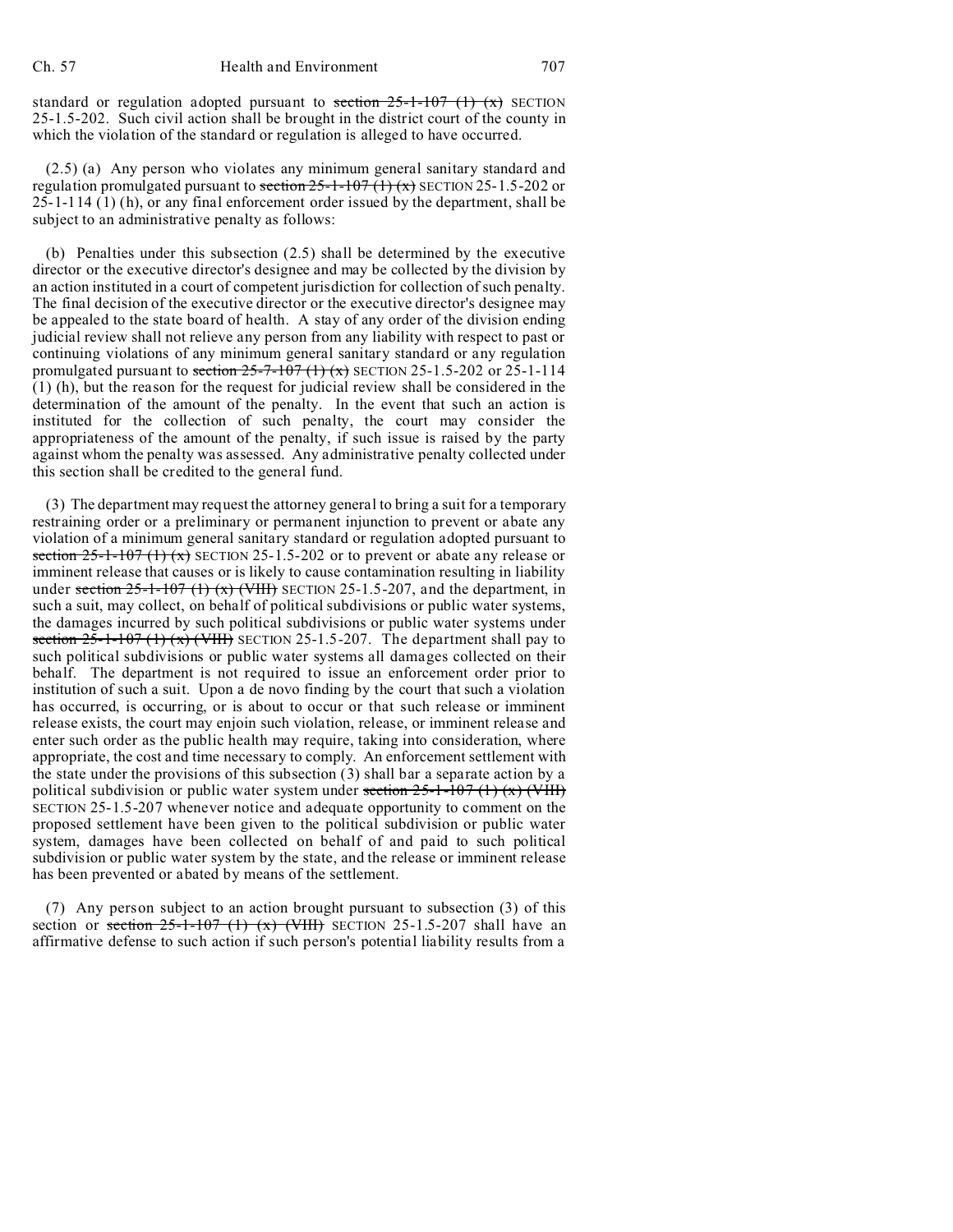discharge of contaminants or substances authorized by and in substantial compliance with an existing federal or state permit which controls the quality of the release of the contaminant or substance.

**SECTION 33.** 25-1-121 (1), Colorado Revised Statutes, is amended to read:

**25-1-121. Patient grievance mechanism and institution's obligations to the patient.** (1) As used in this section, "institution" means every hospital or related facility or institution having in excess of fifty beds and required to be licensed under part 1 of article 3 of this title or required to be certified pursuant to section 25-1-107  $(1)$  (I) (II) SECTION 25-1.5-103 (1) (a) (II), except skilled nursing facilities and intermediate care facilities which are subject to the provisions of section 25-1-120.

**SECTION 34.** 25-1-122 (5), Colorado Revised Statutes, is amended to read:

**25-1-122. Named reporting of certain diseases and conditions - access to medical records - confidentiality of reports and records.** (5) No officer or employee or agent of the state department of public health and environment or local department of health shall be examined in any judicial, executive, legislative, or other proceeding as to the existence or content of any individual's report obtained by such department pursuant to subsection (1) or (2) of this section without that individual's consent. However, this provision shall not apply to individuals who are under isolation or quarantine, school exclusion, or other restrictive action taken pursuant to section  $25-1-107$  (1) (b) SECTION 25-1.5-102 (1) (c) or part 4, 5, 6, or 9 of article 4 of this title.

**SECTION 35.** The introductory portion to 25-1-124 (2) and 25-1-124 (5), Colorado Revised Statutes, are amended to read:

**25-1-124. Health care facilities - consumer information - reporting - release.** (2) Each health care facility licensed pursuant to section 25-3-101 or certified pursuant to section  $25-1-107$  (1) (I) SECTION 25-1.5-103 (1) (a) (II) shall report to the department the following occurrences:

(5) The department shall investigate each report submitted pursuant to subsection (2) of this section that it determines was appropriately submitted. For each report investigated, the department shall prepare a summary of its findings, including the department's conclusions and whether there was a violation of licensing standards or a deficiency or whether the facility acted appropriately in response to the occurrence. If the investigation is not conducted on site, the department shall specify in the summary how the investigation was conducted. Any investigation conducted pursuant to this subsection (5) shall be in addition to and not in lieu of any inspection required to be conducted pursuant to section  $25-1-107(1)$  (1) SECTION  $25-1.5-103(1)$  (a) with regard to licensing.

**SECTION 36.** 25-1-801 (1) (a) and (1) (b) (I), Colorado Revised Statutes, are amended to read:

**25-1-801. Patient records in custody of health care facility.** (1) (a) Every patient record in the custody of a health facility licensed or certified pursuant to section  $25-1-107$  (1) SECTION 25-1.5-103 (1) or article 3 of this title, or both, or any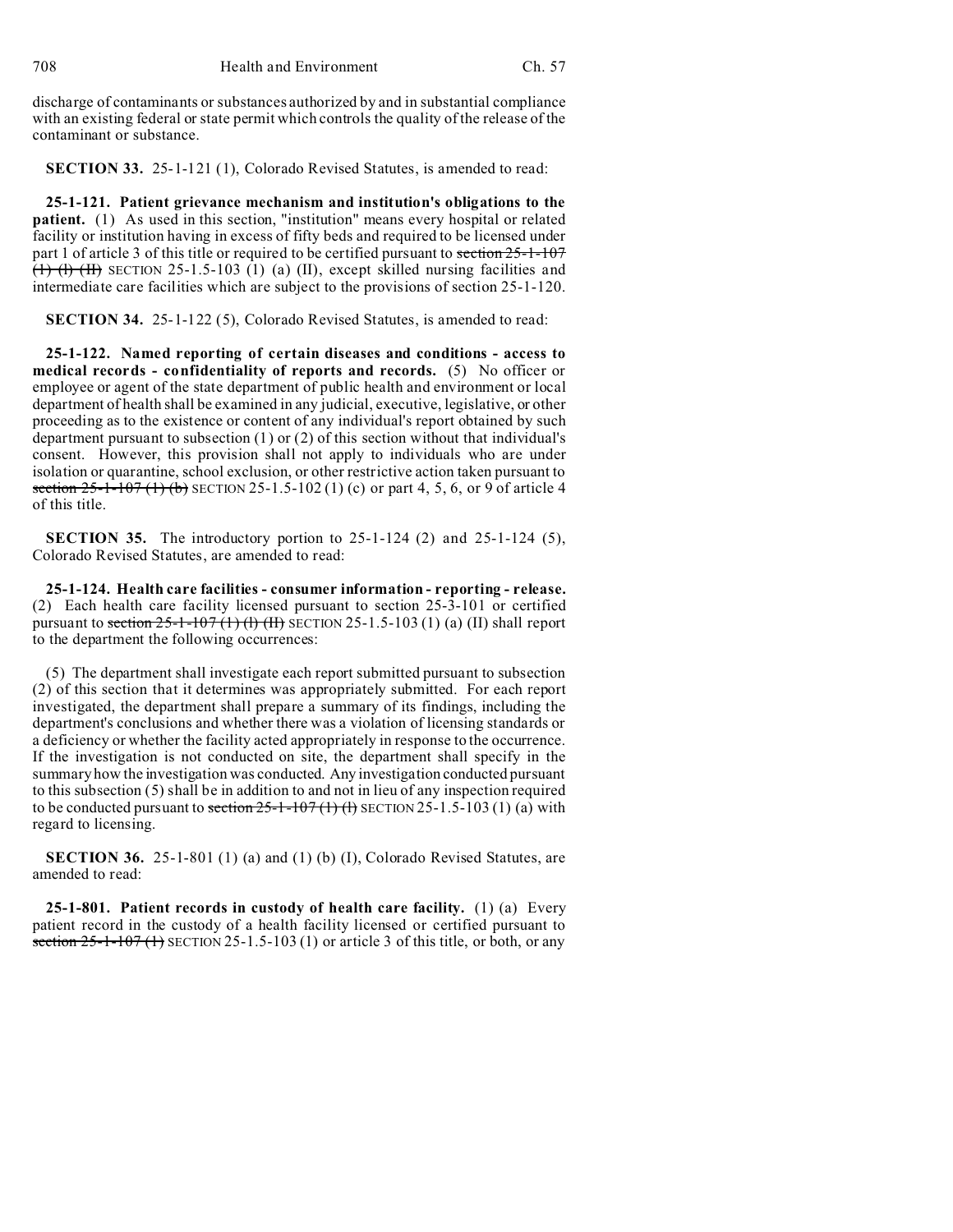program.

entity regulated under title 10, C.R.S., providing health care services, as defined in section 10-16-102 (22), C.R.S., directly or indirectly through a managed care plan, as defined in section 10-16-102 (26.5), C.R.S., or otherwise shall be available for inspection to the patient or the patient's designated representative through the attending health care provider or such provider's designated representative at reasonable times and upon reasonable notice, except records pertaining to mental health problems or notes by a physician that, in the opinion of a licensed physician who practices psychiatry and is an independent third party, would have significant negative psychological impact upon the patient. Such independent third-party physician shall consult with the attending physician prior to making a determination with regard to the availability for inspection of any patient record and shall report in writing findings to the attending physician and to the custodian of said record. A summary of records pertaining to a patient's mental health problems may, upon written request and signed and dated authorization, be made available to the patient or the patient's designated representative following termination of the treatment

(b) (I) Following any treatment, procedure, or health care service rendered by a health facility licensed or certified pursuant to section  $25-1-107$  (1) SECTION 25-1.5-103 (1) or article 3 of this title, or both, or by an entity regulated under title 10, C.R.S., providing health care services, as defined in section 10-16-102 (22), C.R.S., directly or indirectly through a managed care plan, as defined in section 10-16-102 (26.5), C.R.S., or otherwise, copies of said records, including X rays, shall be furnished to the patient upon submission of a written authorization-request for records, dated and signed by the patient, and upon the payment of the reasonable costs.

**SECTION 37.** 25-3-103.1 (2), Colorado Revised Statutes, is amended to read:

**25-3-103.1. Health facilities general licensure cash fund.** (2) The general assembly shall make annual appropriations from the health facilities general licensure cash fund to partially reimburse the department of public health and environment for the direct and indirect costs of the department incurred in the performance of its duties under this article. No appropriation shall be made out of the cash fund for expenditures incurred by the department pursuant to section  $25-1-107$  (1) (I) (II) SECTION 25-1.5-103 (1) (a) (II) in carrying out duties relating to health facilities wholly owned and operated by a governmental unit or agency.

**SECTION 38.** 25-3-103.7 (1) (a), Colorado Revised Statutes, is amended to read:

**25-3-103.7. Employment of physicians - when permissible - conditions.** (1) For purposes of this section:

(a) "Hospital" means a hospital currently licensed or certified by the department of public health and environment pursuant to the department's authority undersection  $25-1-107(1)$  (h) SECTION 25-1.5-103 (1) (a).

**SECTION 39.** 25-3-104, Colorado Revised Statutes, is amended to read:

**25-3-104. Reports.** Any person, partnership, association, or corporation maintaining any hospital or other facility for the treatment or care of the sick or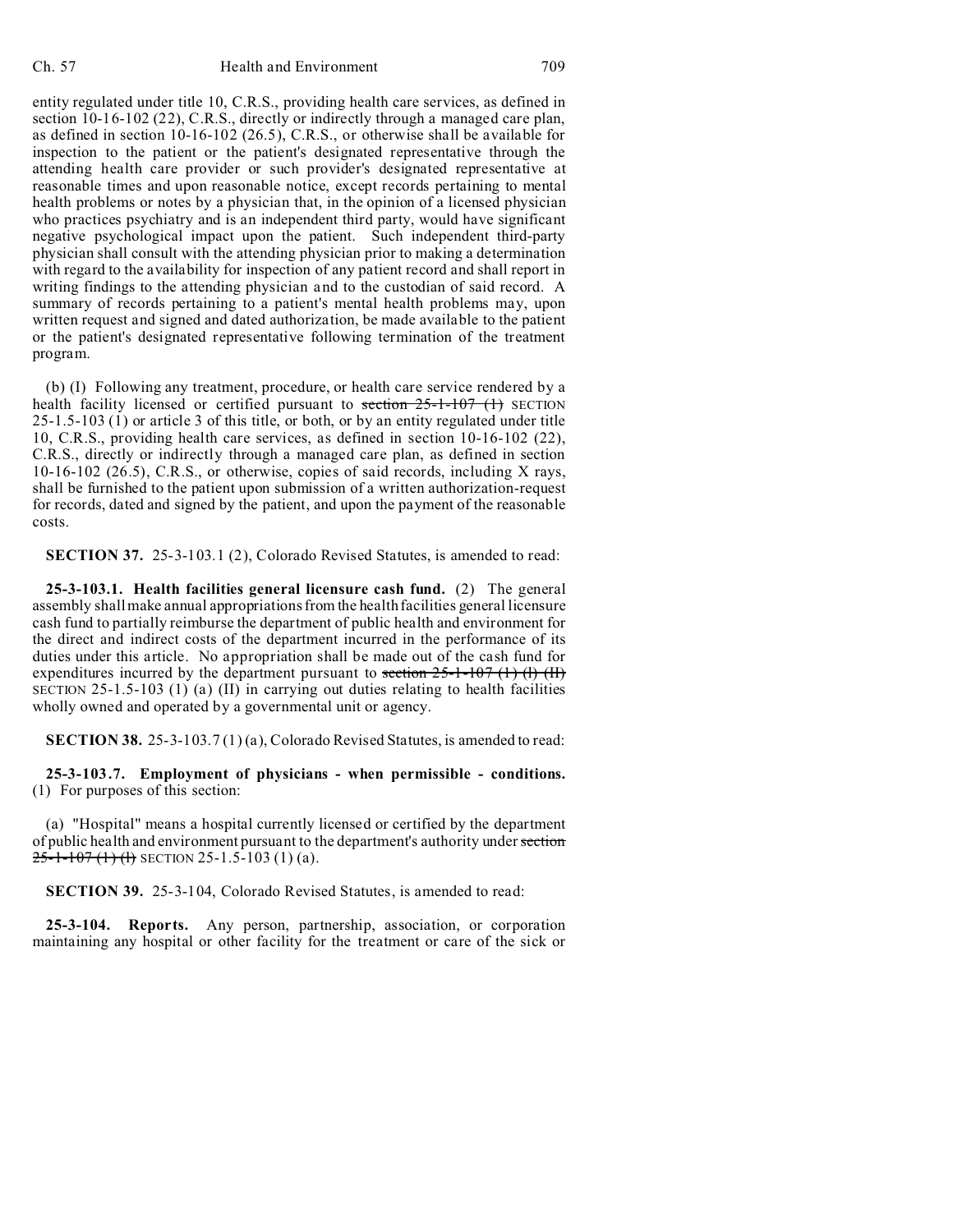injured shall make a report to the department of public health and environment upon request but not more frequently than quarterly. The department of public health and environment shall have power to investigate and shall have free access to such facilities consistent with section  $25$ -1-107 (1) (1) SECTION 25-1.5-103 (1) (a).

**SECTION 40.** 25-3-107 (1), Colorado Revised Statutes, is amended to read:

**25-3-107. Disciplinary actions reported to state board of medical examiners or podiatry board.** (1) Any disciplinary action to suspend, revoke, or otherwise limit the privileges of a licensed physician or podiatrist which is taken by the governing board of a hospital required to be licensed or certified pursuant to this part 1 or required to obtain a certificate of compliance pursuant to section  $25-1-107$  (1) (f) (f) or (H) SECTION 25-1.5-103 (1) (a) (I) OR (1) (a) (II) shall be reported to the Colorado state board of medical examiners or the Colorado podiatry board, whichever board is appropriate, in the form prescribed by said board.

**SECTION 41.** 25-3-109 (1), Colorado Revised Statutes, is amended to read:

**25-3-109. Quality management functions - confidentiality and immunity.** (1) The general assembly hereby finds and declares that the implementation of quality management functions to evaluate and improve patient and resident care is essential to the operation of health care facilities licensed or certified by the department of public health and environment pursuant to section  $25-1-107$  (1) (1) SECTION 25-1.5-103 (1) (a). For this purpose, it is necessary that the collection of information and data by such licensed or certified health care facilities be reasonably unfettered so a complete and thorough evaluation and improvement of the quality of patient and resident care can be accomplished. To this end, quality management information relating to the evaluation or improvement of the quality of health care services shall be confidential, subject to the provisions of subsection (4) of this section, and persons performing such functions shall be granted qualified immunity. It is the intent of the general assembly that nothing in this section revise, amend, or alter article 36 or part 1 of article 36.5 of title 12, C.R.S.

**SECTION 42.** 25-4-1705 (5) (e) (II) (D) and (5) (e) (IV), Colorado Revised Statutes, are amended to read:

**25-4-1705. Department of public health and environment - powers and duties.** (5) The board of health, in consultation with the medical services board in the state department of health care policy and financing, and such other persons, agencies, or organizations that the board of health deems advisable, shall formulate, adopt, and promulgate rules governing the implementation and operation of the infant immunization program. Such rules shall address the following:

(e) (II) Records in the immunization tracking system established pursuant to subparagraph (I) of this paragraph (e) shall be strictly confidential and shall not be released, shared with any agency or institution, or made public upon subpoena, search warrant, discovery proceedings, or otherwise, except under the following circumstances:

(D) No officer or employee or agent of the state department of public health and environment or local department of health shall be examined in any judicial,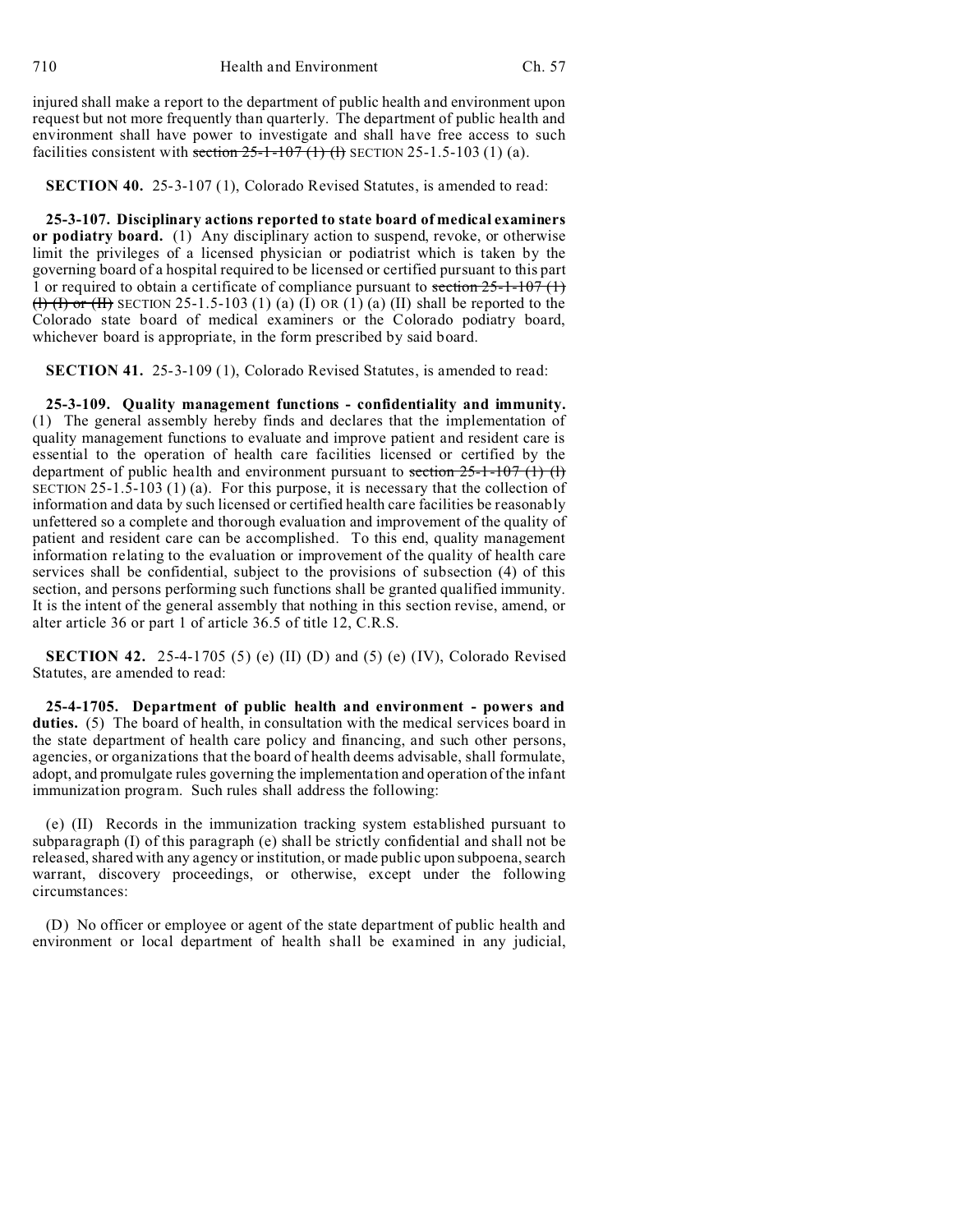#### Ch. 57 Health and Environment 711

executive, legislative, or other proceeding as to the existence or content of any infant's report obtained by such department without consent of the infant's parent or guardian. However, this provision shall not apply to infants who are under isolation, quarantine, or other restrictive action taken pursuant to section  $25-1-107$  (1) (b) SECTION 25-1.5-102 (1) (c).

(IV) The department shall not directly contact the parent or legal guardian for the purpose of notifying the parent or legal guardian of immunizations that are recommended or required by the board of health, unless such contact is necessary to control an outbreak of or prevent the spread of a vaccine-preventable disease pursuant to section  $25-1-107(1)$  (a) SECTION 25-1.5-102 (1) (a) or 25-4-908.

**SECTION 43.** The introductory portion to 25-11-104 (8) (a), Colorado Revised Statutes, is amended to read:

**25-11-104. Rules to be adopted - fees - fund created.** (8) (a) The state board of health shall adopt rules requiring that all machine sources of ionizing radiation which are used for therapeutic or diagnostic use on humans be annually inspected if owned, leased, under contract, or operated on behalf of a facility licensed or certified by section  $25-1-107(1)$  (I) and (1) (I) (II) SECTION 25-1.5-103 (1) (a) (I) AND (1) (a) (II) or a licensed osteopathic physician, a medical physician, or a chiropractic doctor, and every three years for all other machines used for human treatment or diagnosis and certified by qualified inspectors as safe for the intended uses and in compliance with the specifications of the state board of health and the equipment manufacturer. Such rules shall include the following:

**SECTION 44.** 25-11-109, Colorado Revised Statutes, is amended to read:

**25-11-109. Provisional license.** In the event the department has failed to issue or has denied a request for a license, or an amendment thereto, as authorized by this article, within thirty days of the date of receipt by the department of a completed application made on the appropriate forms designated by the department to a hospital as licensed or certified pursuant to section  $25$ -1-107 (1) (1) (1) and (1) (1) (II) SECTION  $25-1.5-103$  (1) (a) (I) AND (1) (a) (II), a provisional license shall be deemed to have been issued by the department. In the case of a denial, the department shall provide the applicant in writing with information and substantive reasons in explanation thereof. The provisional license shall be in effect for a period of ninety days and may be continued for one additional ninety-day period. Such provisional license shall apply only to licensed or certified hospitals when the purpose is to acquire, possess, and use radioactive material for diagnostic or therapeutic human use.

**SECTION 45.** 25-14-103 (1) (b) (IV), Colorado Revised Statutes, is amended to read:

**25-14-103. Smoking prohibited in certain public places.** (1) Except as otherwise provided in this subsection (1), smoking is prohibited in the following public places:

(b) (IV) No other restrictions provided in this article shall apply to hospitals licensed pursuant to article 3 of this title or holding a valid certificate of compliance pursuant to section  $25-1-107$  (1) (II) SECTION 25-1.5-103 (1) (a) (II).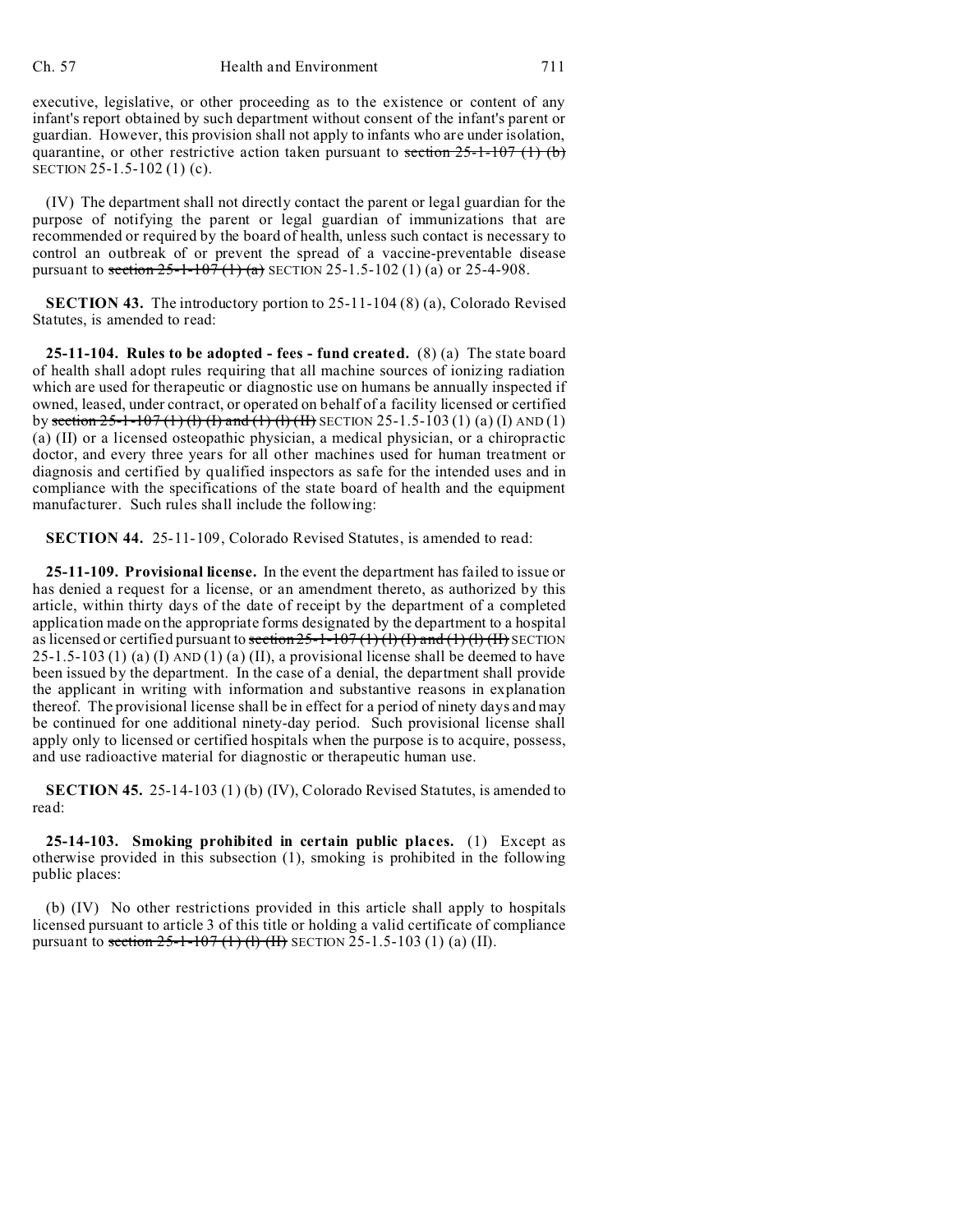**SECTION 46.** 25.5-1-503 (3), Colorado Revised Statutes, is amended to read:

**25.5-1-503. Definitions.** As used in this part 5, unless the context otherwise requires:

(3) "Hospital" means any hospital licensed or certified pursuant to section  $25-1-107$  (1) (1) or (1) (1) (H) SECTION 25-1.5-103 (1) (a) (I) OR (1) (a) (II), C.R.S., or any entity controlling, controlled by, or under common control with a licensed or certified hospital.

**SECTION 47.** The introductory portion to 26-4-103 (8) and 26-4-103 (11), Colorado Revised Statutes, are amended to read:

**26-4-103. Definitions.** As used in this article, unless the context otherwise requires:

(8) "Intermediate nursing facility for the mentally retarded" means a tax-supported, state-administered intermediate nursing facility, or a distinct part of such facility, which meets the state nursing home licensing standards set forth in section 25-1-107  $(1)$  (I) (I) SECTION 25-1.5-103 (1) (a) (I), C.R.S., and the requirements in 42 U.S.C. sec. 1396d and which:

(11) "Nursing facility" means a facility, or a distinct part of a facility, which meets the state nursing home licensing standards in section  $25-1-107$  (1) (1) (I) SECTION 25-1.5-103 (1) (a) (I), C.R.S., is maintained primarily for the care and treatment of inpatients under the direction of a physician, and meets the requirements in 42 U.S.C. sec. 1396d for certification as a qualified provider of nursing facility services. The patients in such a facility require supportive, therapeutic, or compensating services and the availability of a licensed nurse for observation or treatment on a twenty-four-hour basis. Nursing care may include but is not limited to terminal care; extensive assistance or therapy in the activities of daily living; continual direction, supervision, or therapy; extensive assistance or therapy for loss of mobility; nursing assessment and services which involve assessment of the total needs of the patient, planning of patient care, and observing, monitoring, and recording the patient's response to treatment; and monitoring, observing, and evaluating the drug regimen. "Nursing facility" includes private, nonprofit, or proprietary intermediate nursing facilities for the mentally retarded or developmentally disabled.

**SECTION 48.** 26-4-410 (2) (c) (II) (B), Colorado Revised Statutes, is amended to read:

**26-4-410. Providers - nursing facility - nursing facility patient program improvement fund - reimbursement - maximum allowable - nonmonetary incentive program - quality of care incentive payment program - legislative declaration.** (2) (c) The medical services board shall adopt rules and regulations to:

(II) (B) Determine and pay to nursing facility providers a reasonable share of the amount by which the reasonable costs of the categories of administration, property, and room and board, excluding food costs, exceed the actual cost in these categories only of each facility provider. Such reasonable share shall be defined as twelve and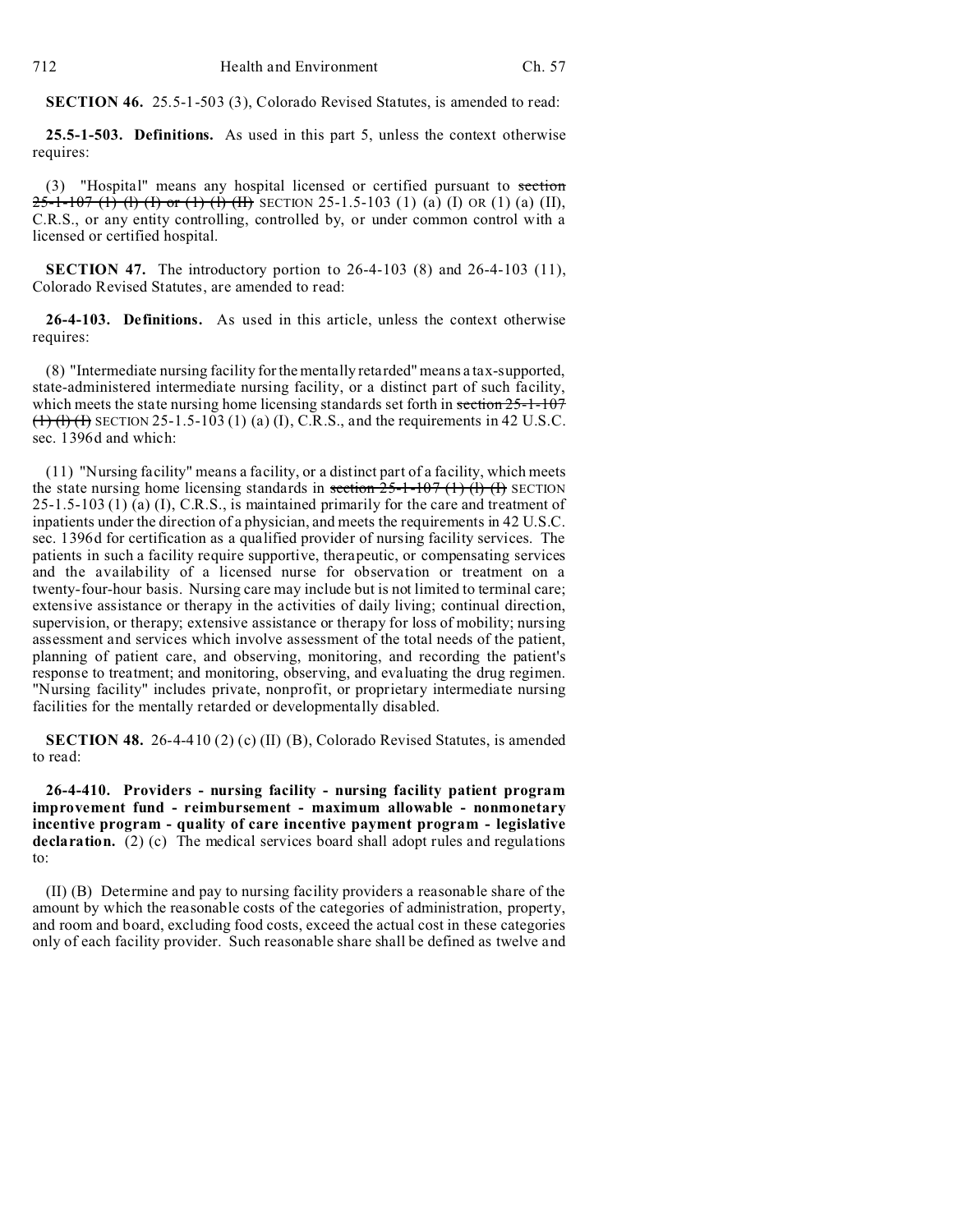one-half percent of such amount in such categories for each facility, not to exceed twelve percent of the reasonable cost. As used in this sub-subparagraph (B), "nursing facility provider" means a facility provider that meets the state nursing home licensing standards in section  $25-1-107$  (1) (l) (l) or (1) (l) (II) SECTION 25-1.5-103 (1) (a) (I) OR (1) (a) (II), C.R.S., is maintained primarily for the care and treatment of inpatients under the direction of a physician, and meets the requirements in 42 U.S.C. sec. 1396d for certification as a qualified provider of nursing facility services.

**SECTION 49.** 26-4-603 (13.5), Colorado Revised Statutes, is amended to read:

**26-4-603. Definitions.** As used in this subpart 1 and subpart 3 of this part 6, unless the context otherwise requires:

(13.5) "Medications administration" means the administration or monitoring of medications provided in a manner consistent with section  $25-1-107$  (1) (ee) PART 3 OF ARTICLE 1.5 OF TITLE 25, C.R.S., under the authority and direction of the state department, as part of the "alternative care services", as defined in subsection (4) of this section, as provided in an "alternative care facility", as defined in subsection (3) of this section.

**SECTION 50.** 26-6-104 (4), Colorado Revised Statutes, is amended to read:

**26-6-104. Licenses - out-of-state notices and consent.** (4) No license for a child care center, residential child care facility, or secure residential treatment center shall be issued by the department until the facilities to be operated or maintained by the applicant or licensee are approved by the department of public health and environment as conforming to the sanitary standards prescribed by said department under the provisions of section  $25$ -1-107 (1) (m) SECTION 25-1.5-101 (1) (h), C.R.S., and unless such facilities conform to fire prevention and protection requirements of local fire departments in the locality of the facility or, in lieu thereof, of the division of labor.

**SECTION 51.** 26-6-106.1, Colorado Revised Statutes, is amended to read:

**26-6-106.1. Administration or monitoring of medications to persons residential child care facilities.** The executive director has the power to direct the administration or monitoring of medications to persons in facilities pursuant to section  $25$ -1-107 (1) (ee) (H.5) (F) SECTION 25-1.5-301 (2) (e), C.R.S.

**SECTION 52.** 26-15-103 (2), Colorado Revised Statutes, is amended to read:

**26-15-103. Definitions.** As used in this article, unless the context otherwise requires:

(2) "General provider" means any general hospital, birth center, or community health clinic licensed or certified by the department of public health and environment pursuant to section  $25-1-107$  (1) (1) or (1) (1) (H) SECTION 25-1.5-103 (1) (a) (I) OR (1) (a) (II), C.R.S., any health maintenance organization issued a certificate of authority pursuant to section 10-16-402, C.R.S., and the health sciences center when acting pursuant to section  $26-15-106$  (5) (a) (I) or (5) (a) (II) (A). A home health agency may also serve as a provider of community maternity services. For the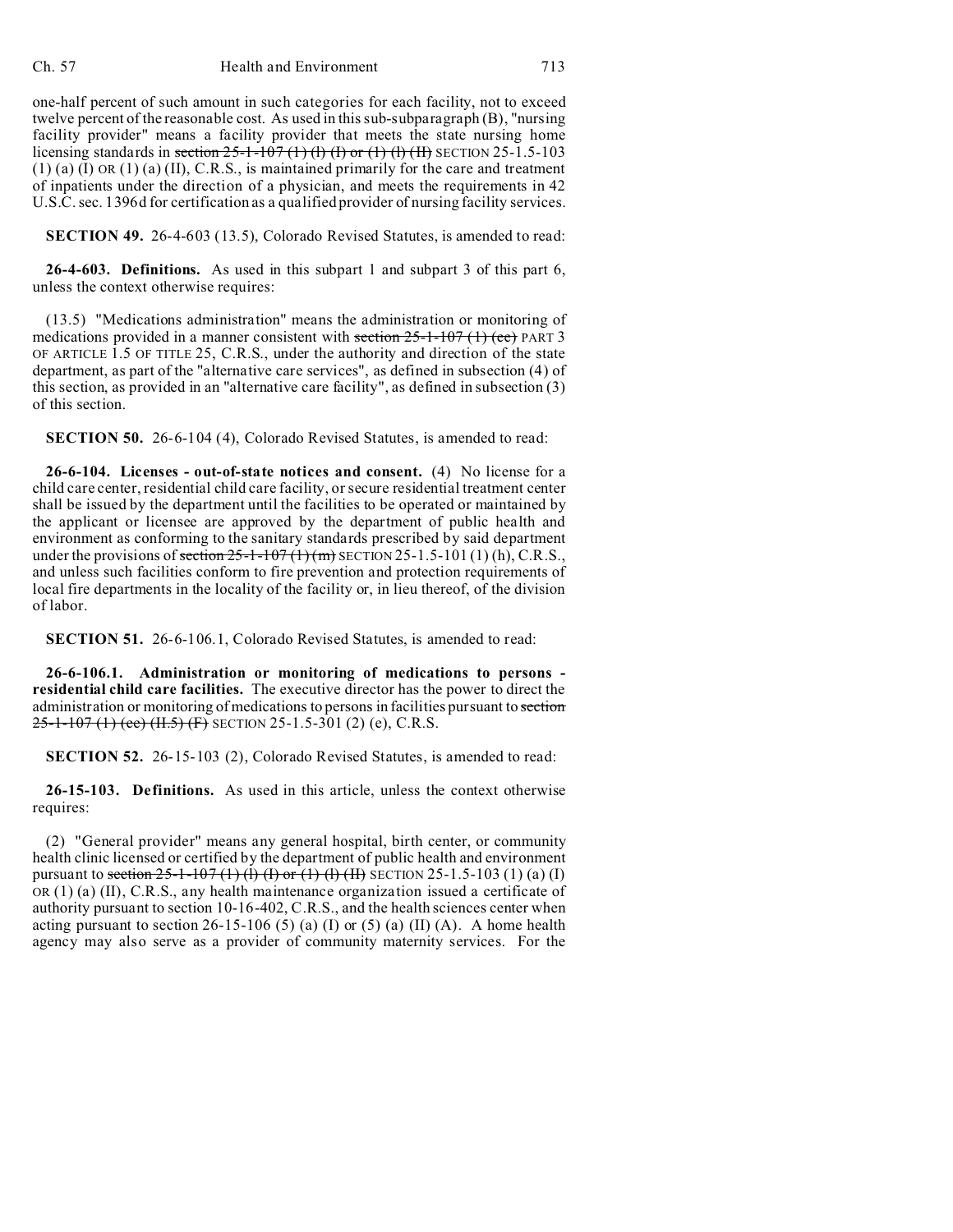purposes of the program, "general provider" includes associated physicians.

**SECTION 53.** 27-10-117.5, Colorado Revised Statutes, is amended to read:

**27-10-117.5. Administration or monitoring of medications to persons receiving care.** The executive director has the power to direct the administration or monitoring of medications in conformity with section  $25$ -1-107 (1) (ee) PART 3 OF ARTICLE 1.5 OF TITLE 25, C.R.S., to persons receiving treatment in facilities created pursuant to this article.

**SECTION 54.** The introductory portion to 27-10.5-103 (2) and 27-10.5-103 (2) (k) (III), Colorado Revised Statutes, are amended to read:

**27-10.5-103. Duties of the executive director - rules.** (2) The executive director shall adopt such rules, and regulations, in accordance with section  $24-4-103$ , C.R.S., as are necessary to carry out the provisions and purposes of this article including but not limited to the following subjects:

(k) (III) Any individual who is not otherwise authorized by law to administer nutrition and fluids through gastrostomy tubes shall be allowed to perform such duties only under the supervision of a licensed nurse or physician. Any individual who administers nutrition and fluids in compliance with the provisions of this paragraph (k) shall be exempt from the licensing requirements of the "Colorado Medical Practice Act" and the "Nurse Practice Act". Nothing in this paragraph (k) shall be deemed to authorize the administration of medications through gastrostomy tubes. Any individual administering medications through gastrostomy tubes shall be subject to the requirements of section 25-1-107 PART 3 OF ARTICLE 1.5 OF TITLE 25, C.R.S.

**SECTION 55.** 27-10.5-114 (3) and (6.5), Colorado Revised Statutes, are amended to read:

**27-10.5-114. Right to medical care and treatment.** (3) All service agencies which administer medication shall require that notation of the medication of a person receiving services be kept in the person's medical records. All medications shall be administered pursuant to section  $25$ -1-107 PART3 OF ARTICLE 1.5 OF TITLE 25, C.R.S.

(6.5) The executive director has the power to direct the administration or monitoring of medications to persons being cared for and treated in centers for the developmentally disabled pursuant to section  $25$ -1-107 (1) (ee) (II.5) (I) SECTION 25-1.5-301 (2) (h), C.R.S.

**SECTION 56.** 30-11-104 (1) (b), Colorado Revised Statutes, is amended to read:

**30-11-104. County buildings - acquisition of land or buildings by eminent domain authorized.** (1) (b) For any penal institution that begins operations on or after August 30, 1999, that is operated by or under contract with a county, the county may establish standards relating to space requirements, furnishing requirements, required special use areas or special management housing, and environmental condition requirements, including but not limited to standards pertaining to light, ventilation, temperature, and noise level. If a county does not adopt standards pursuant to this paragraph (b), the penal institution operated by or under contract with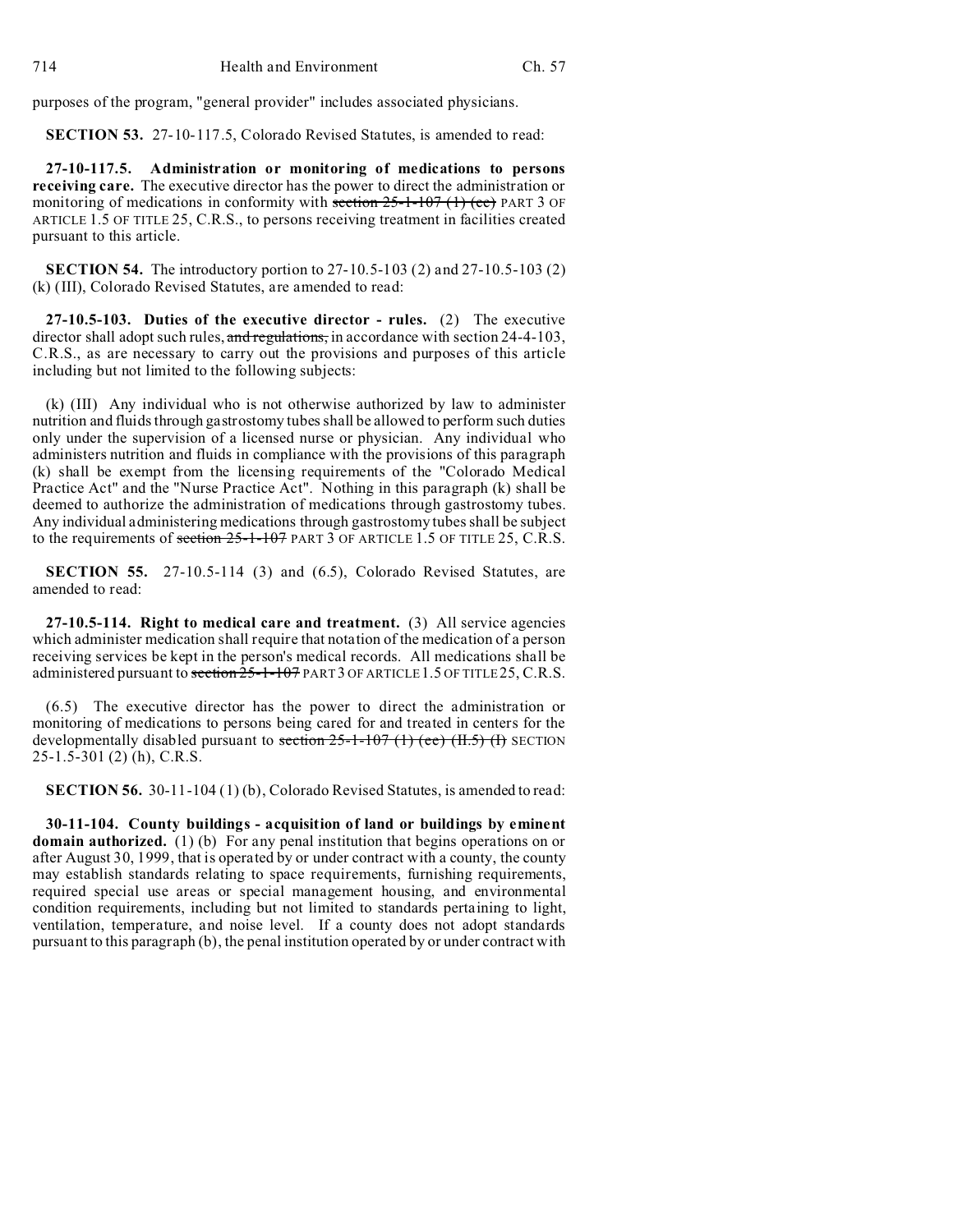the county shall be subject to the standards adopted by the department of public health and environment pursuant to section  $25-1-107(1)$  (n) SECTION 25-1.5-101 (1) (i), C.R.S. In establishing such standards, the county is strongly encouraged to consult with national associations that specialize in policies relating to correctional institutions.

**SECTION 57.** 31-15-711.5, Colorado Revised Statutes, is amended to read:

**31-15-711.5. Municipal jails - sanitary standards.** Any municipality that chooses to establish and operate a jail, as authorized in section 31-15-401 (1) (j), that begins operations on or after August 30, 1999, may establish sanitary standards for such jail relating to space requirements, furnishing requirements, required special use areas or special management housing, and environmental condition requirements, including but not limited to standards pertaining to light, ventilation, temperature, and noise level. If a municipality does not adopt standards pursuant to this section, the jail operated by or under contract with the municipality shall be subject to the standards adopted by the department of public health and environment pursuant to section  $25-1-107$  (1) (n) SECTION 25-1.5-101 (1) (i), C.R.S. In establishing such standards, the municipality is strongly encouraged to consult with national associations that specialize in policies relating to correctional institutions.

**SECTION 58.** 32-1-103 (9), Colorado Revised Statutes, is amended to read:

**32-1-103. Definitions.** As used in this article, unless the context otherwise requires:

(9) "Health service district" means a special district that may establish, maintain, or operate, directly or indirectly through lease to or from other parties or other arrangement, public hospitals, convalescent centers, nursing care facilities, intermediate care facilities, emergency facilities, communityclinics, or other facilities licensed or certified pursuant to section  $25-1-107(1)$  (l) SECTION 25-1.5-103 (1) (a), C.R.S., providing health and personal care services and may organize, own, operate, control, direct, manage, contract for, or furnish ambulance service.

**SECTION 59.** 32-1-1003 (1) (a), Colorado Revised Statutes, is amended to read:

**32-1-1003. Health service districts - additional powers.** (1) In addition to the powers specified in section 32-1-1001, the board of any health service district has any or all of the following powers for and on behalf of such district:

(a) To establish, maintain, or operate, directly or indirectly through lease to or from other parties or other arrangement, public hospitals, convalescent centers, nursing care facilities, intermediate care facilities, emergency facilities, community clinics, or other facilities licensed or certified pursuant to section  $25-1-107$  (1) (1) SECTION 25-1.5-103 (1) (a), C.R.S., providing health and personal care services and to organize, own, operate, control, direct, manage, contract for, or furnish ambulance service in said district;

**SECTION 60. Effective date.** This act shall take effect July 1, 2003.